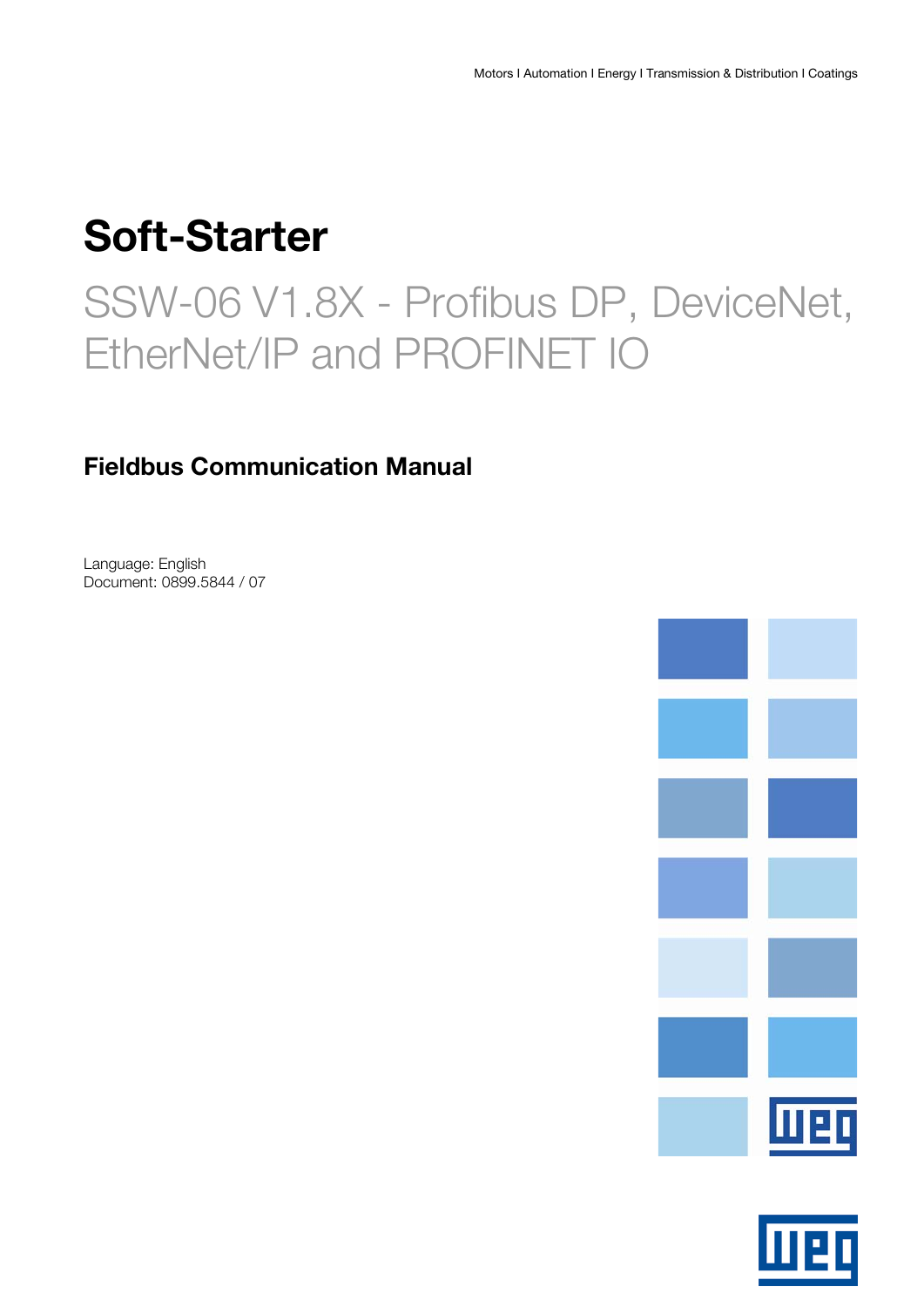# Profibus DP, DeviceNet, EtherNet/IP and PROFINET IO Communication Manual

Series: SSW-06 V1.8X Language: English Document: 0899.5844 / 07

Publication Date: 01/2019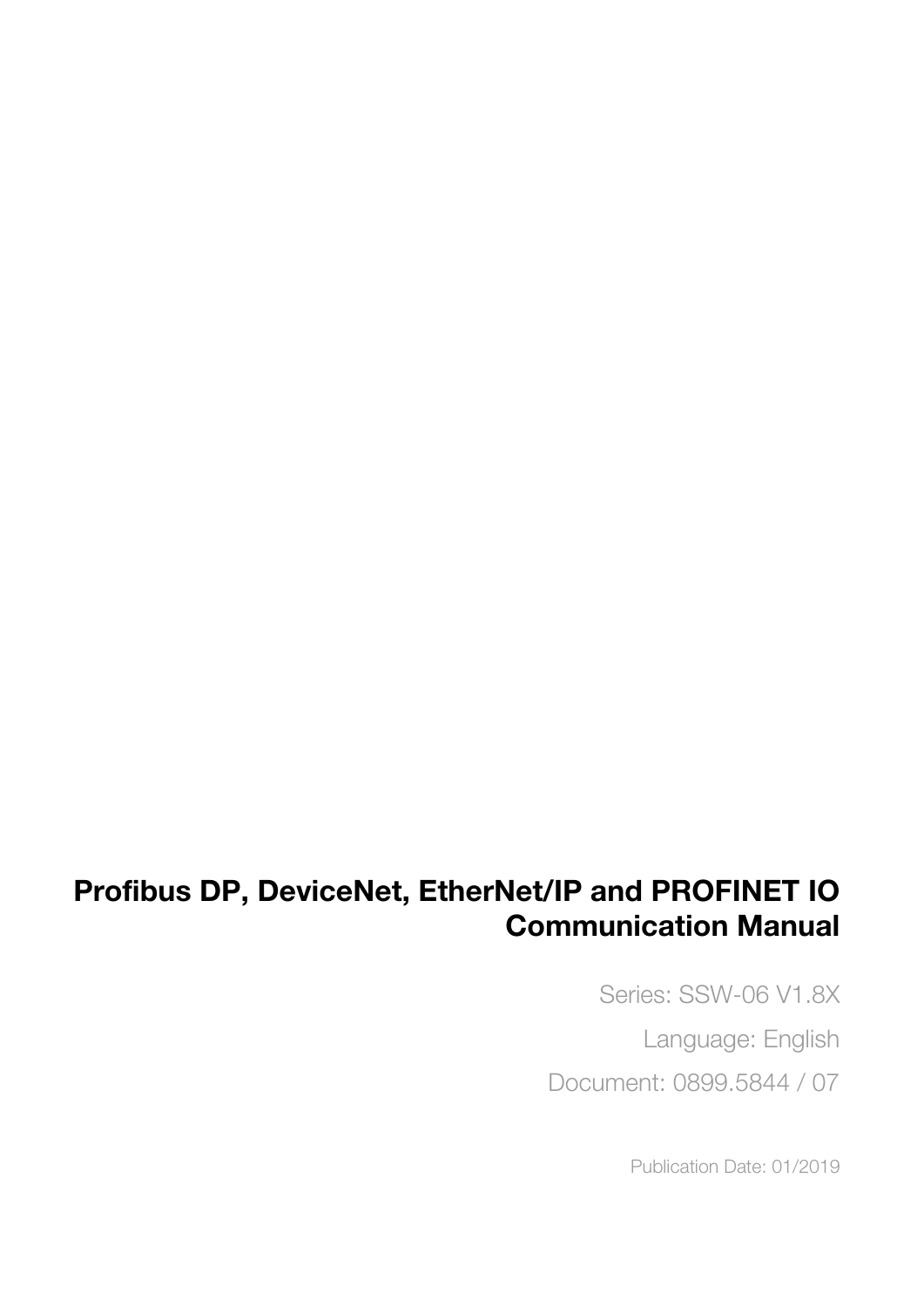# **SUMMARY**

| 1 FIELDBUS KIT FOR THE SOFT-STARTER SSW-06 6                     |  |
|------------------------------------------------------------------|--|
|                                                                  |  |
| <b>2 SOFT-STARTER SSW-06 CHARACTERISTICS ON FIELDBUS NETWORK</b> |  |
|                                                                  |  |
|                                                                  |  |
|                                                                  |  |
|                                                                  |  |
|                                                                  |  |
|                                                                  |  |
|                                                                  |  |
|                                                                  |  |
|                                                                  |  |
|                                                                  |  |
|                                                                  |  |
|                                                                  |  |
|                                                                  |  |
|                                                                  |  |
|                                                                  |  |
|                                                                  |  |
|                                                                  |  |
|                                                                  |  |
|                                                                  |  |
|                                                                  |  |
|                                                                  |  |
|                                                                  |  |
|                                                                  |  |
|                                                                  |  |
|                                                                  |  |
|                                                                  |  |
|                                                                  |  |
|                                                                  |  |
|                                                                  |  |
|                                                                  |  |
|                                                                  |  |
|                                                                  |  |
|                                                                  |  |
|                                                                  |  |
|                                                                  |  |
|                                                                  |  |
|                                                                  |  |
|                                                                  |  |
|                                                                  |  |
|                                                                  |  |
|                                                                  |  |
|                                                                  |  |
|                                                                  |  |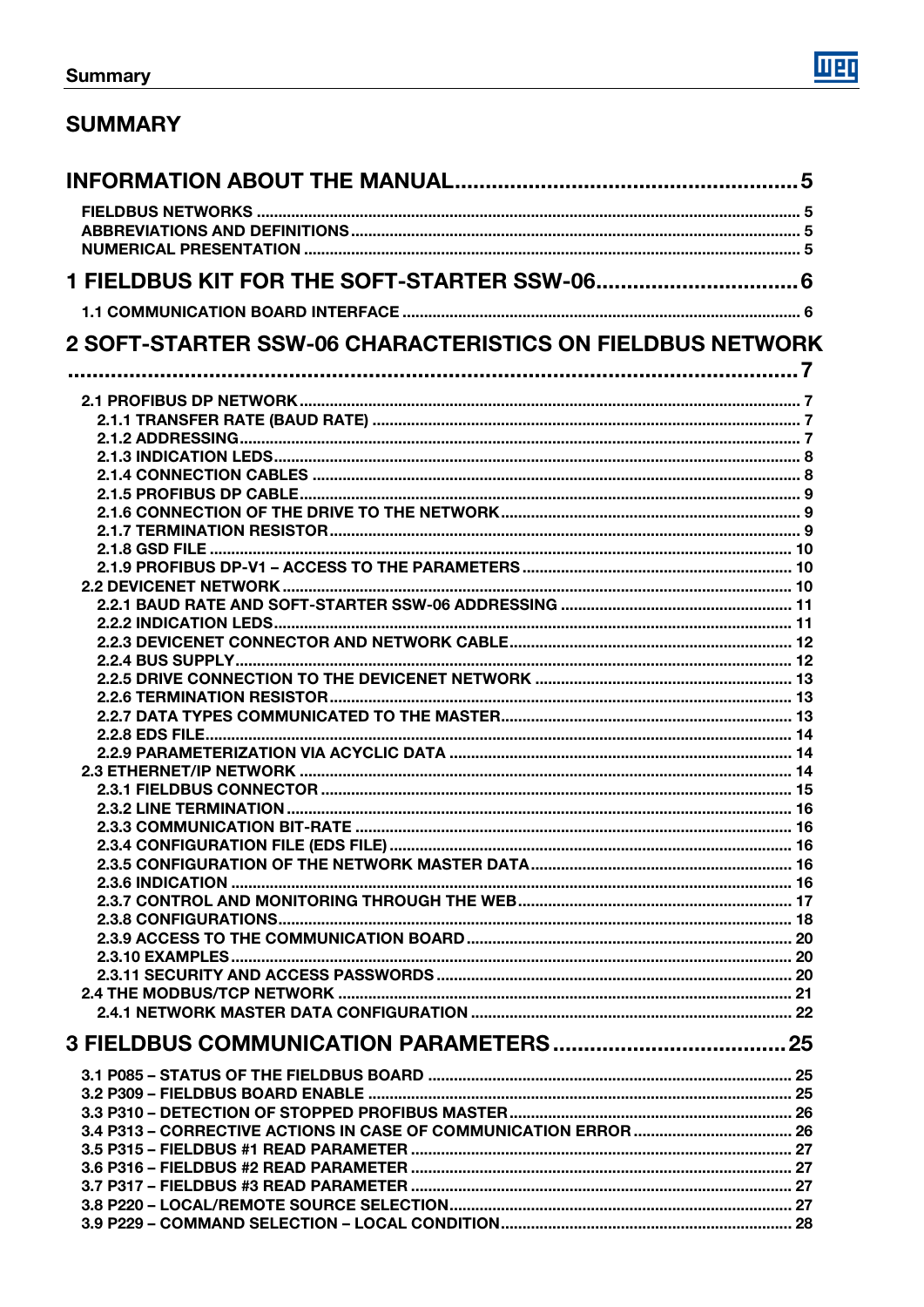|                                                   | 29 |
|---------------------------------------------------|----|
|                                                   |    |
|                                                   |    |
|                                                   |    |
|                                                   |    |
|                                                   |    |
|                                                   |    |
|                                                   |    |
|                                                   |    |
|                                                   |    |
|                                                   |    |
|                                                   |    |
|                                                   |    |
|                                                   |    |
|                                                   |    |
|                                                   |    |
|                                                   |    |
|                                                   |    |
|                                                   |    |
| 5 ERRORS RELATED TO THE FIELDBUS COMMUNICATION 36 |    |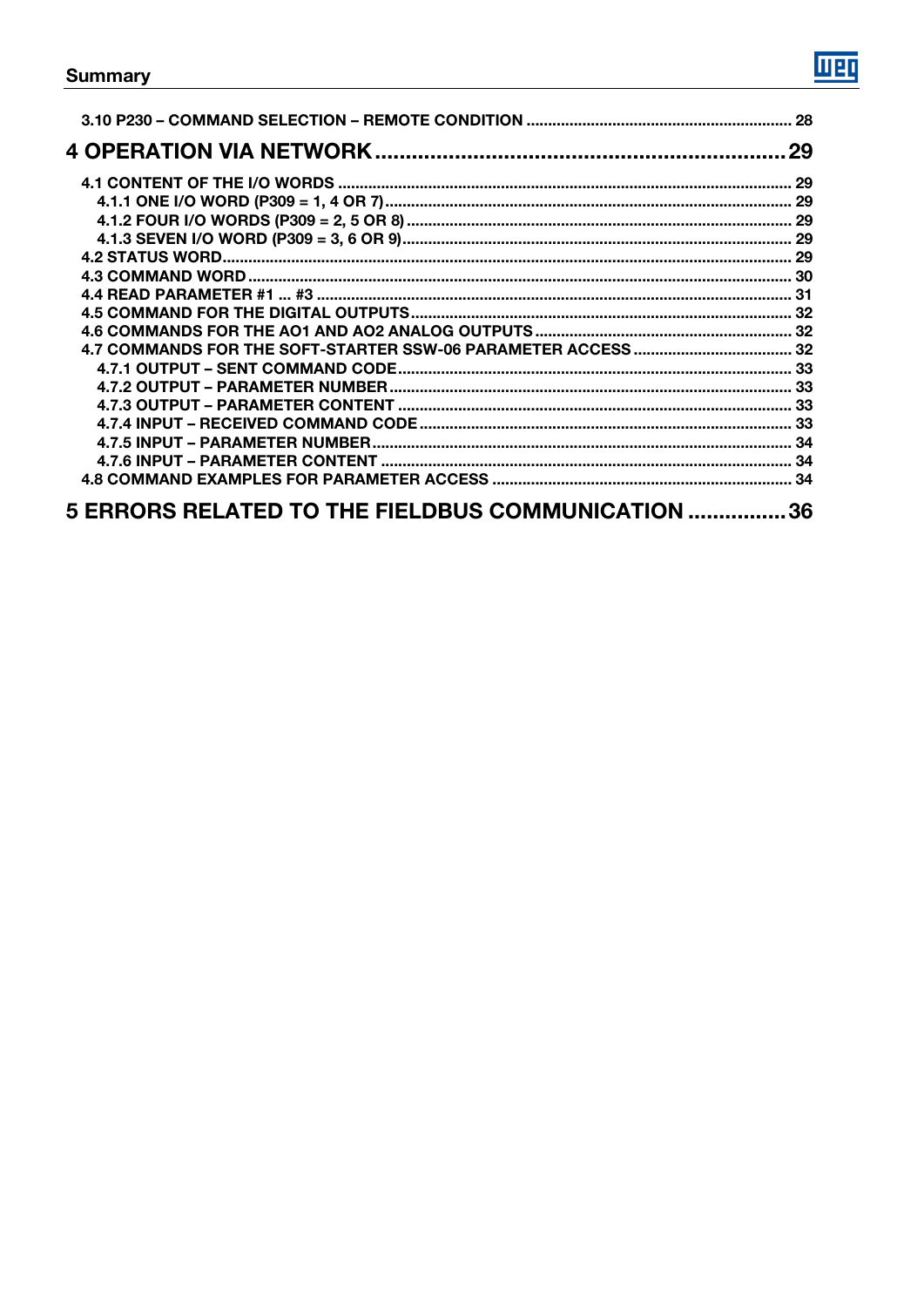

# <span id="page-4-0"></span>INFORMATION ABOUT THE MANUAL

This Manual provides all information required for the Soft-Starter SSW-06 operation on network, using the optional communication board for the Profibus DP, DeviceNet, EtherNet/IP and PROFINET. In this section are discussed following subjects:

- Description of the communication kit.
- Soft-Starter SSW-06 characteristics on Fieldbus network.
- Soft-Starter SSW-06 Parameter setting.
- Soft-Starter operation via Fieldbus interface.
- Errors and possible causes.

This Manual must be used joint the Soft-Starter SSW-06 Operation Manual.

### <span id="page-4-1"></span>FIELDBUS NETWORKS

"Fieldbus" is a generic term used for describing a digital communication system interconnecting several field installed equipments, such as sensors, actuators and controllers. The Fieldbus network operates as a local communication network.

Currently are used different types of protocols for the communication between field installed equipments, inclusive Profibus DP, DeviceNet, EtherNet/IP and PROFINET protocols. In this section, where the use of the communication board for Profibus DP, DeviceNet, EtherNet/IP and PROFINET protocols is described, the term Fieldbus is used to designate generically these protocols.

# <span id="page-4-2"></span>ABBREVIATIONS AND DEFINITIONS

| CAN   | Controller Area Network           |
|-------|-----------------------------------|
| DP-VO | Decentralized Periphery Version 0 |
| DP-V1 | Decentralized Periphery Version 1 |
| 1/O   | Input / Output                    |
| ODVA  | Open DeviceNet Vendor Association |
| CI P  | Programmable Logic Controller     |
| HMI   | Human-Machine-Interface           |
|       |                                   |

# <span id="page-4-3"></span>NUMERICAL PRESENTATION

- Decimal numbers are represented by means of digits without suffix.
- Hexadecimal numbers are represented through the letter 'h' after the number.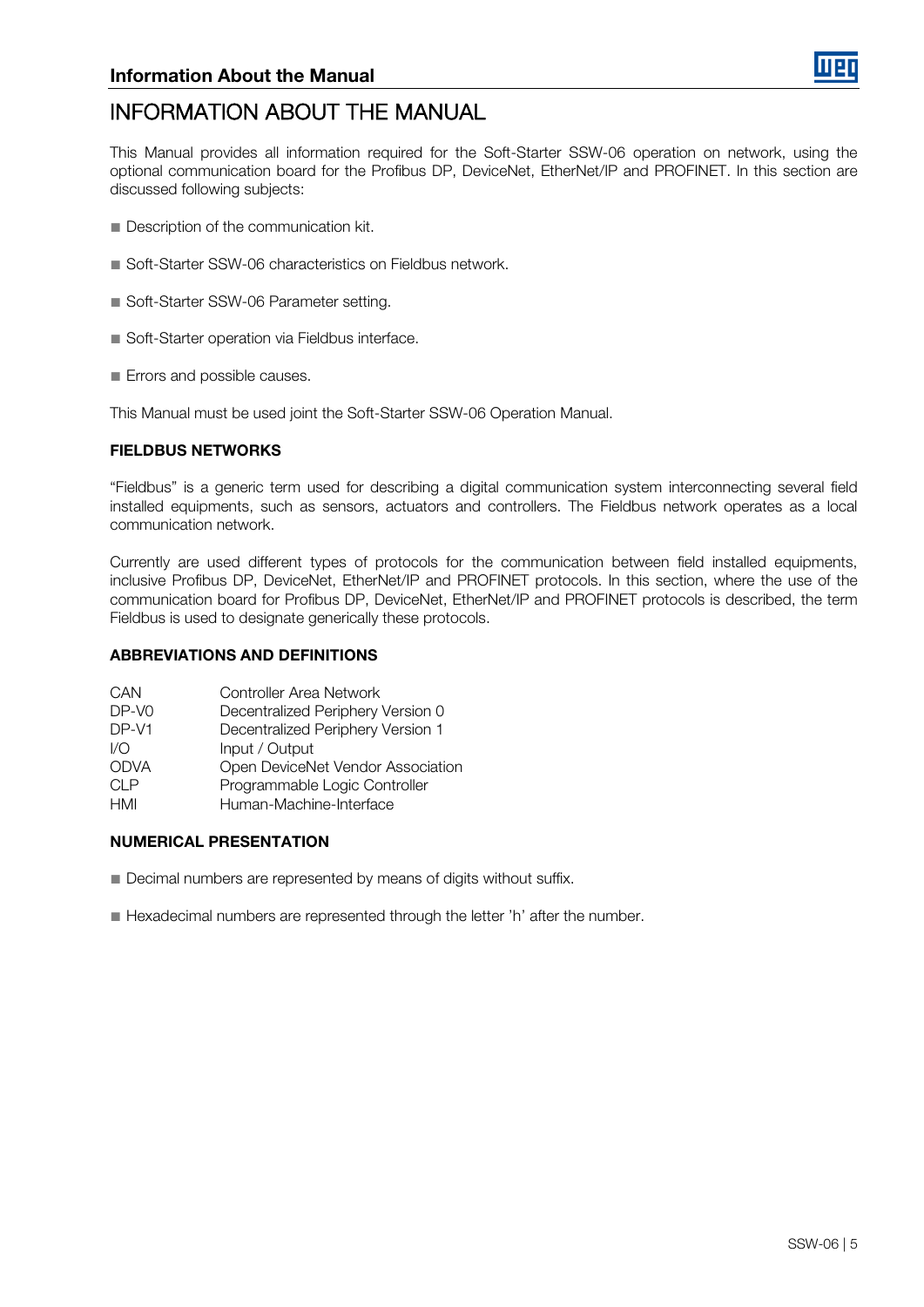# <span id="page-5-0"></span>1 FIELDBUS KIT FOR THE SOFT-STARTER SSW-06

To enable the Soft-Starter SSW-06 for the Profibus DP, DeviceNet, EtherNet/IP or PROFINET communication, the use of a communication board is required. This communication board is available through an optional kit, which contains following components:

|              | Profibus DP-V0 Fieldbus Kit for the Soft-Starter SSW-06 (code 10935570)          |          |  |  |  |
|--------------|----------------------------------------------------------------------------------|----------|--|--|--|
| <b>Units</b> | <b>Description</b>                                                               | Code     |  |  |  |
| 1            | ABS Profibus DP communication board                                              | 10413436 |  |  |  |
| 1            | Connection cable                                                                 | 10050313 |  |  |  |
|              | Profibus DP-V1 Fieldbus Kit for the Soft-Starter SSW-06 (code 10935654)          |          |  |  |  |
| <b>Units</b> | <b>Description</b>                                                               | Code     |  |  |  |
| 1            | ABS Profibus DP-V1 communication board                                           | 10413449 |  |  |  |
| 1            | Connection cable                                                                 | 10050313 |  |  |  |
|              | DeviceNet Fieldbus Kit for the Soft-Starter SSW-06 (code 10935567)               |          |  |  |  |
| Units        | <b>Description</b>                                                               | Code     |  |  |  |
| 1            | ABS DeviceNet communication board                                                | 10413435 |  |  |  |
| 1            | Connection cable                                                                 | 10413379 |  |  |  |
|              | DeviceNet Drive Profile Fieldbus Kit for the Soft-Starter SSW-06 (code 10935679) |          |  |  |  |
| Units        | <b>Description</b>                                                               | Code     |  |  |  |
| 1            | ABS DeviceNet communication board                                                | 10413437 |  |  |  |
| 1            | Connection cable                                                                 | 10413379 |  |  |  |
|              | EtherNet Fieldbus Kit for the Soft-Starter SSW-06 (code 11169535)                |          |  |  |  |
| Units        | <b>Description</b>                                                               | Code     |  |  |  |
| 1            | ABS EtherNet/IP communication board                                              | 11172058 |  |  |  |
|              | PROFINET Fieldbus Kit for the Soft-Starter SSW-06 (code 14659952)                |          |  |  |  |
| Units        | <b>Description</b>                                                               | Code     |  |  |  |
| 1            | ABS PROFINET IO communication board                                              | 14660045 |  |  |  |

| <b>Table 1:</b> Communication kits for the Soft-Starter SSW-06 |  |  |
|----------------------------------------------------------------|--|--|
|                                                                |  |  |

When the communication kit is supplied separately, it must be installed according to the installation instructions supplied with this kit. When the drive is supplied with already installed communication board, proceed according to the instruction manual for configuring and operating the equipment on the network.

# <span id="page-5-1"></span>1.1 COMMUNICATION BOARD INTERFACE

After installation, the communication boards make available connectors, switches and interface LEDs for operation. In the following section you can find a detailed description of each component.

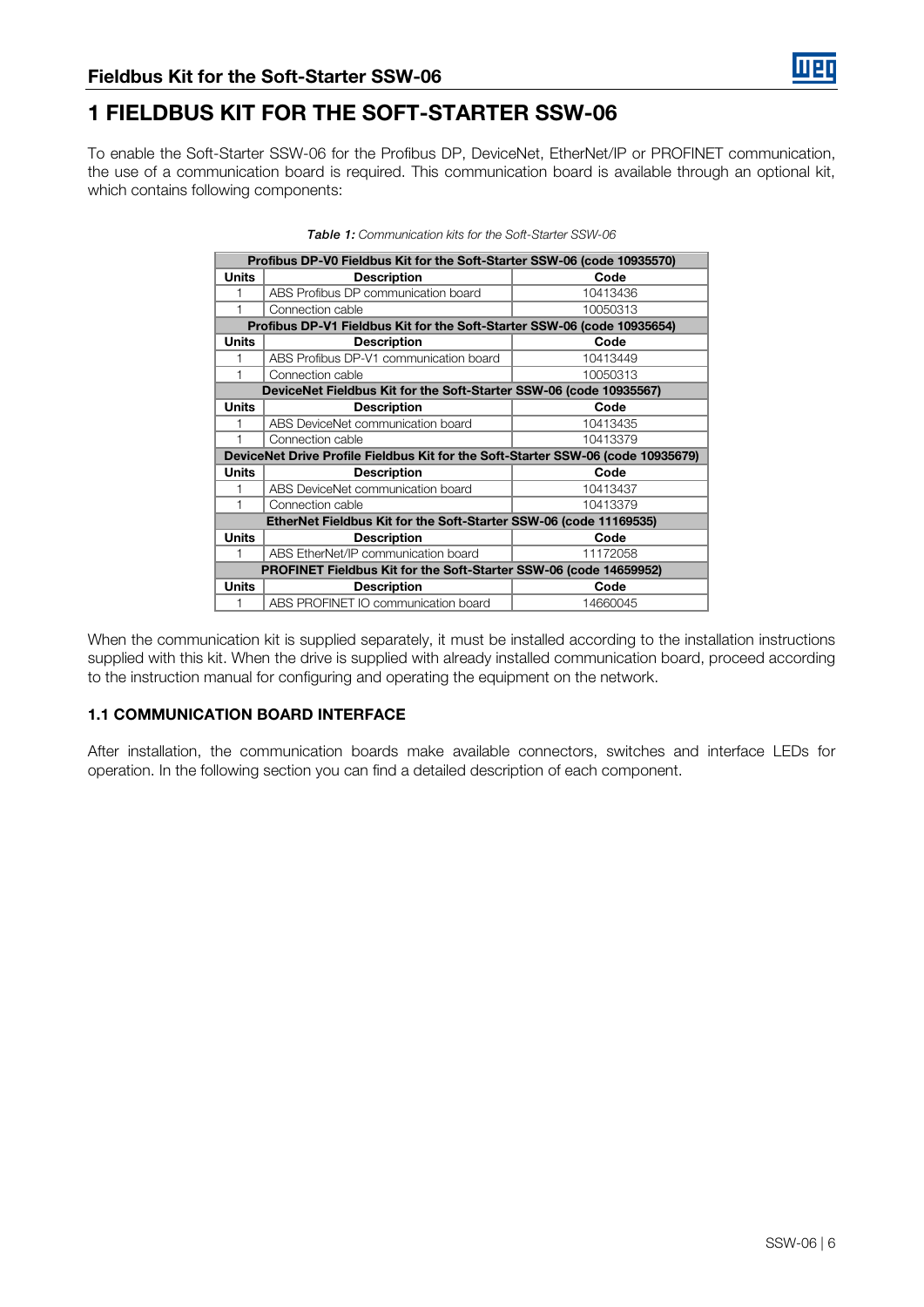# <span id="page-6-0"></span>2 SOFT-STARTER SSW-06 CHARACTERISTICS ON FIELDBUS **NETWORK**

The Profibus DP, DeviceNet, EtherNet/IP and PROFINET networks, as well as other industrial communication networks, as they are exposed to harsh environments and to high electromagnetic interferences, require some cares that should be adopted in order to prevent high number of communication errors during the operation. Please find below some characteristics of the Soft-Starter SSW-06 on these networks, as well as some hints on how perform its connection to the communication network.

# <span id="page-6-1"></span>2.1 PROFIBUS DP NETWORK

The term Profibus is used for describing a digital communication system that can be used is several application areas. The system is a standard open system defined by the standards IEC 61158 and IEC 61784, comprising both the used physical means and the data profile for determined equipment sets. In this system, the DP communication protocol was developed aiming at to achieve a quick, cyclic and deterministic communication between masters and slaves.

Among the different communication technologies that can be used in this system, the Profibus DP technology describes a solution that comprises typically the DP protocol, the interface RS-485 and application profiles used mainly in applications and equipments for the automation of manufacturing processes.

Currently there is an organization designated as Profibus International, responsible for maintaining, updating and communicating the Profibus technologies between the users and members. For more details about the technology, as well as complete protocol specification, please refer to this organization or to any organization linked to the Profibus International [\(http://www.profibus.com\).](http://www.profibus.com)/)

# <span id="page-6-2"></span>2.1.1 Transfer Rate (Baud Rate)

<span id="page-6-4"></span>The Profibus DP protocol defines several communication baud rates that can be used. The supported baud rates are 9.6 Kbit/s to 12 Mbit/s. The maximum allowed transmission cable length depends on the used baud rate, as shown in [Table 2.](#page-6-4)

| <b>Baud Rates</b><br>[kbit/s] | <b>Allowed Cable Length [m]</b> |
|-------------------------------|---------------------------------|
| 9.6; 19.2; 45.45; 93.75       | 1200                            |
| 187.5                         | 1000                            |
| 500                           | 400                             |
| 1500                          | 200                             |
| 3000; 6000; 12000             |                                 |

| Table 2: Baud rate and allowed cable length |  |  |
|---------------------------------------------|--|--|
|---------------------------------------------|--|--|

The Soft-Starter SSW-06 communication board is fitted with an automatic baud rate detection system and operates according to the configuration of the network master, thus not requiring additional configuration for this option.

# <span id="page-6-3"></span>2.1.2 Addressing

The Profibus DP protocol allows the connection of up to 126 network devices between the masters and slaves, starting from address 0 (zero) up to address 125 (addresses 126 and127 are reserved). Each network device must have a different address.

The Soft-Starter SSW-06 is fitted with two rotary switches which allow selecting the address of the Profibus DP network between 0 (zero) and 99. The drive address is formed by the composition of the values of these switches, where the left rotary switch (near the Profibus connector) indicates the decimal digit, whilst the right rotary switch (near the indication LEDs) indicates the unit digit.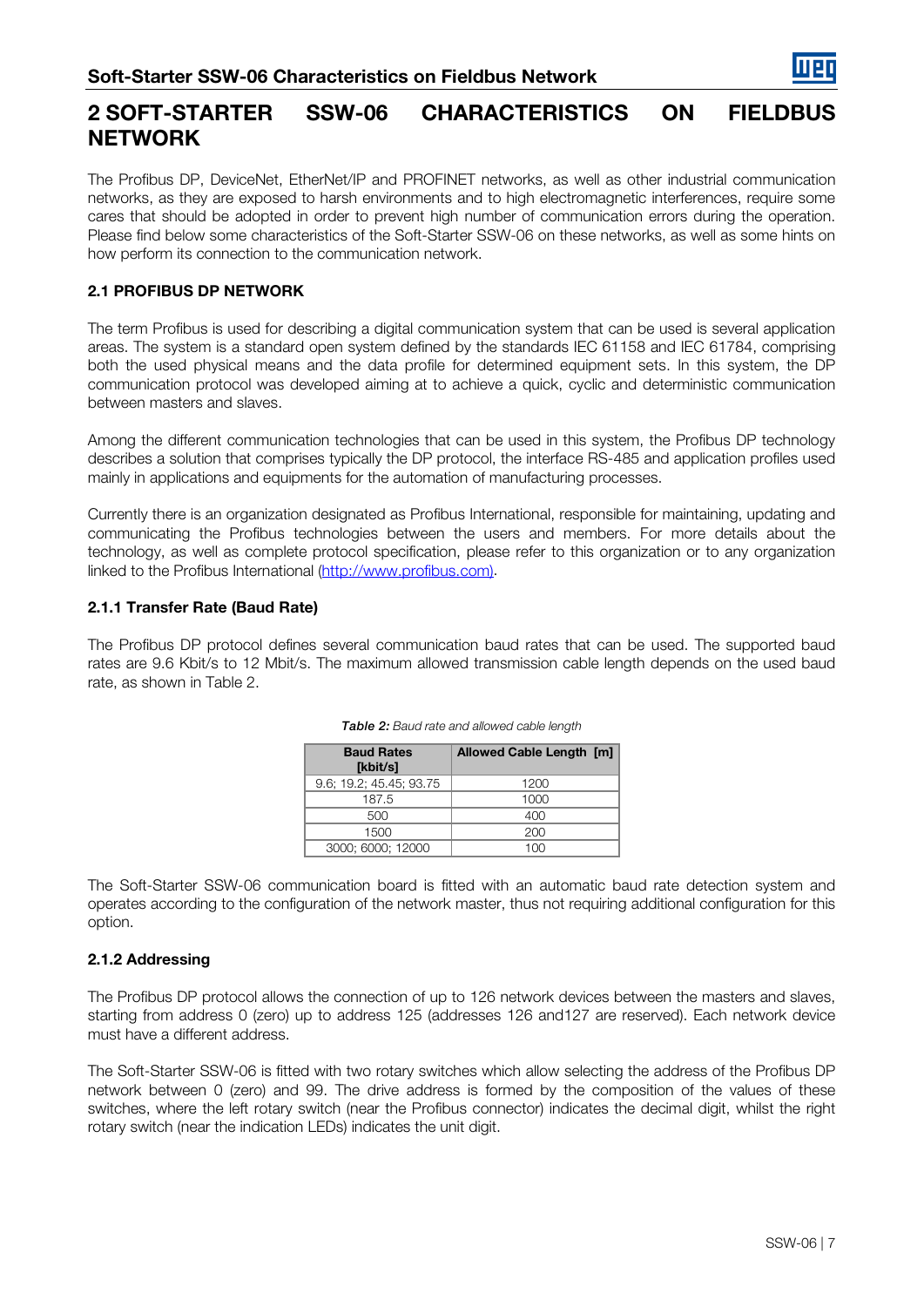



Figure 1: Programming example of the address 15 on the Profibus DP board

# <span id="page-7-0"></span>2.1.3 Indication LEDs

<span id="page-7-2"></span>The Profibus DP communication board is fitted with four LEDs for device diagnosis. Table below shows the function of each LED.

Table 3: Description of the indication LEDs



| <b>Number</b> | <b>Display</b> | <b>Description</b>                                                                                               |  |  |
|---------------|----------------|------------------------------------------------------------------------------------------------------------------|--|--|
|               | Not used       |                                                                                                                  |  |  |
| 2             | Green          | Indicates if the module is online or not.                                                                        |  |  |
|               |                | <b>Off:</b> drive is not online.                                                                                 |  |  |
|               |                | <b>Green:</b> drive is online.                                                                                   |  |  |
| 3             | Red            | Indicates if the module is offline or not.                                                                       |  |  |
|               |                | <b>Off:</b> drive is not offline.                                                                                |  |  |
|               |                | <b>Red:</b> drive is offline.                                                                                    |  |  |
|               | Red            | Network diagnostic LED.                                                                                          |  |  |
|               |                | <b>Off:</b> no diagnosis.                                                                                        |  |  |
|               |                | <b>Flashing at 1Hz:</b> confirmation error of the number of the input words (input) and/or output words (output) |  |  |
|               |                | communicated to the master.                                                                                      |  |  |
|               |                | <b>Flashing at 2Hz:</b> error in the parameter data communicated via network (not use).                          |  |  |
|               |                | <b>Flashing at 4Hz:</b> error in the starting of the component responsible for the processing of the Profibus    |  |  |
|               |                | (ASIC) communication.                                                                                            |  |  |

#### <span id="page-7-1"></span>2.1.4 Connection Cables

The Fieldbus kit of the Soft-Starter SSW-06 Profibus DP has a special connection cable. One end of this cable has a 6 wire plug-in connector that must be connected to the communication board. The other end has a female DB9 connector that must be connected to the Profibus DP bus. The pin locations of these connectors are as shown in table below.

|                            |                                                  |             | 2 3 4 5 6                          |
|----------------------------|--------------------------------------------------|-------------|------------------------------------|
| Female<br><b>Connector</b> | <b>6 wire Female</b><br><b>Plug-in Connector</b> | <b>Name</b> | <b>Description</b>                 |
|                            |                                                  | Not used    |                                    |
| $\mathbf{2}$               |                                                  | Not used    |                                    |
| 3                          | 4                                                | B-Line      | Positive RxD/TxD                   |
| 4                          |                                                  | Not used    |                                    |
| 5                          | $\mathcal{P}$                                    | <b>GND</b>  | OV isolated against RS485 circuit  |
| 6                          |                                                  | $+5V$       | +5V isolated against RS485 circuit |
|                            |                                                  | Not used    |                                    |
| 8                          | 3                                                | A-Line      | Negative RxD/TxD                   |
| 9                          |                                                  | Not used    |                                    |
|                            | 5                                                | Grounding   | Cable shield                       |
|                            | 6                                                | Not used    |                                    |

Table 4: DB9 connector of the Profibus DP board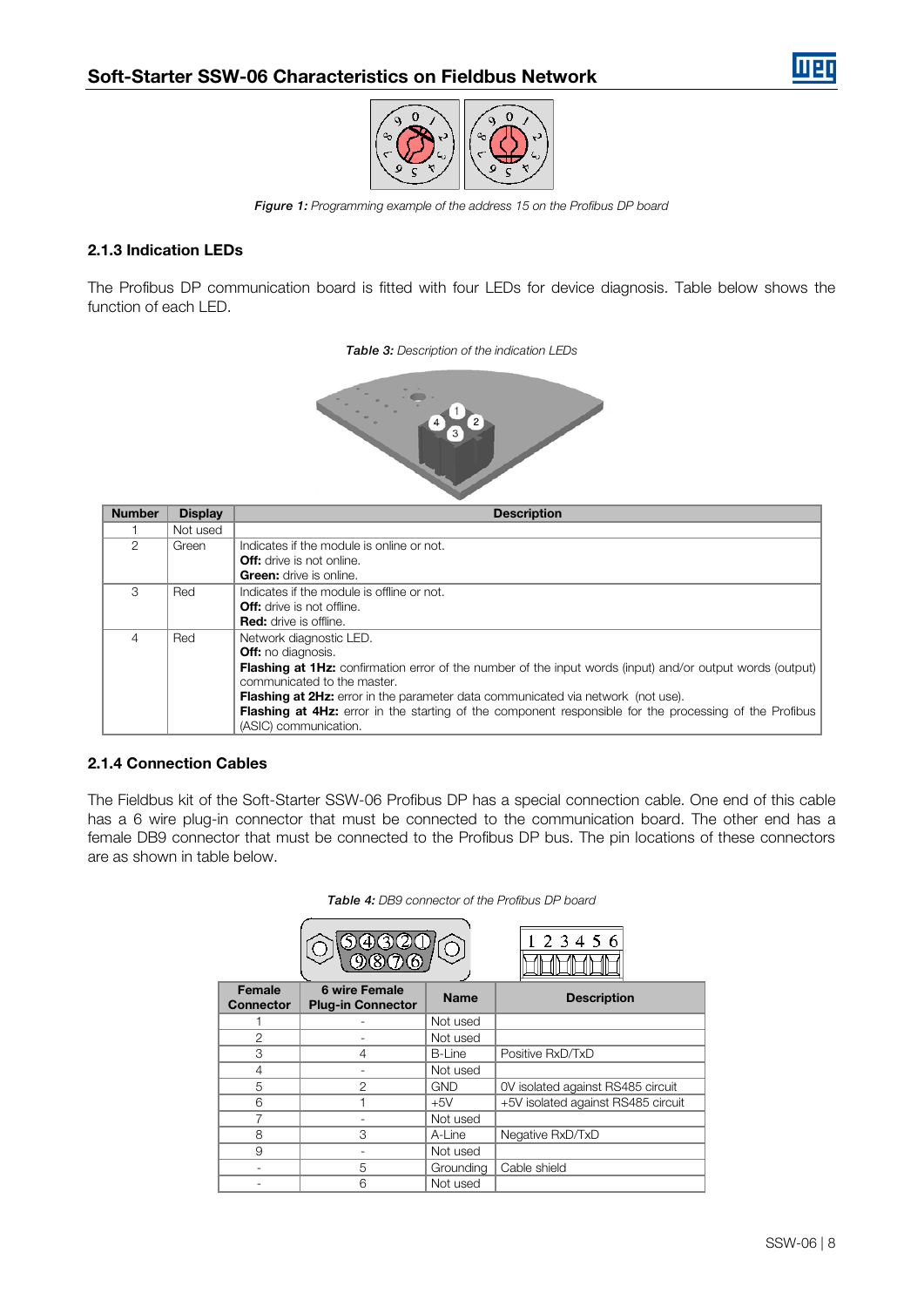# <span id="page-8-0"></span>2.1.5 Profibus DP Cable

It is recommended to perform the installation with type A cable, which characteristics are described in the Table 5: Properties of the cable Type A

To ensure higher immunity against electromagnetic interferences, the cable has a pair of wires that must be twisted and shielded.

| Impedance           | 135 a 165 $\Omega$       |  |
|---------------------|--------------------------|--|
| Capacitance         | $30$ pf/m                |  |
| Loop resistance     | 110 /km                  |  |
| Cable diameter      | $> 0.64$ mm              |  |
| Cable cross section | $> 0.34$ mm <sup>2</sup> |  |

Table 5: Properties of the cable Type A

#### <span id="page-8-1"></span>2.1.6 Connection of the Drive to the Network

The Profibus DP protocol, using the interface RS485, allows the connection of up to 32 devices per segment without requiring the use of repeaters. Wit the use of repeaters, up to 126 addressable equipments may be connected to the network. Each repeater must be included as a device connected to the segment although they do not require an address on the network.

We recommend that the connections of all devices of the Profibus DP network are made through the main bus. In general, the connector of the Profibus network has a one input and one output for the cable, allowing that the connection can be brought to the other network points. We do not recommend the use of derivations from the main line, manly when the used communication baud rates are equal or higher than 15.5Mbit/s.



Figure 2: Soft-Starters SSW-06 in Profibus DP network

The passage of the Profibus DP network cable must be laid separately (and if possible distant) from the power supply cables. All drives shall be grounded properly, preferably on the common grounding connection. Also the Profibus cable shield must be grounded. The DB9 connector of the Soft-Starter SSW-06 Profibus board has already a connection to the ground protection and so establishes the shield connection to the ground when the Profibus connector is connected to the drive. However we also recommend a clip fastening between the shield and the grounding point.

# <span id="page-8-2"></span>2.1.7 Termination Resistor

For each Profibus DP network segment you must enable a termination resistor at the end points of the main bus. The own Soft-Starter SSW-06 communication board is fitted with a resistor enable switch. When the drive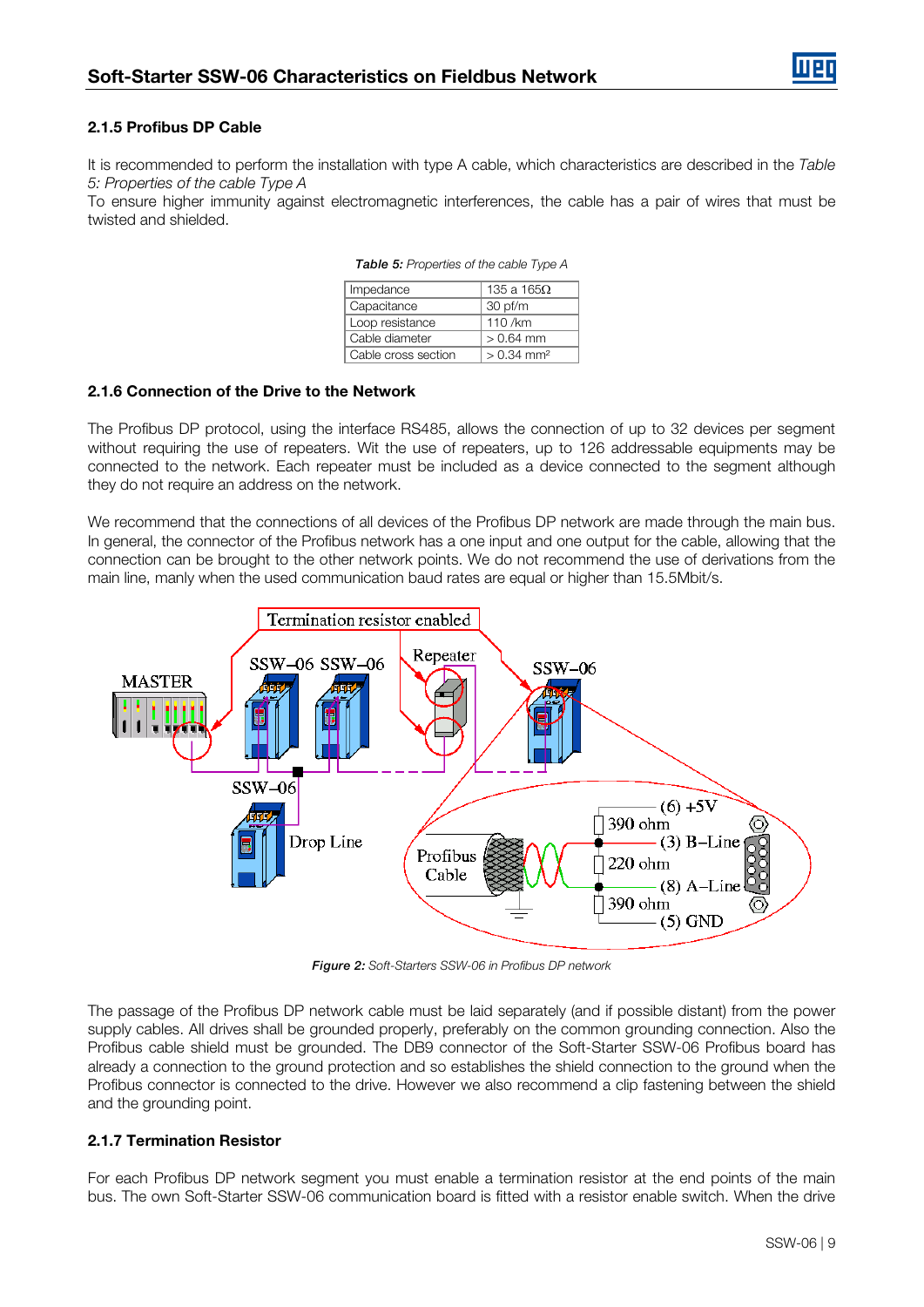is the first or the last element of the network, this switch must be set to Pos. "ON". If the resistor connector has been already enabled, the termination switch of the Profibus DP network must be set to OFF.

So you are able to disconnect the network element without impairing the bus, we recommend providing active terminations that will act as termination elements. In thus way you can disconnect every network drive from the bus without impairing the termination.

# <span id="page-9-0"></span>2.1.8 GSD File

Each element of the Profibus DP network is associated to a GSD file that has all information about the element. This file describes the characteristics of each equipment and is used by the configuration program of the master of the Profibus DP network. For the Master configuration you must use the configuration file GSD supplied with the equipment.

HMS Industrial Networks AB has developed the communication board used by the Soft-Starter SSW-06. Thus in the network configuration software, the product will not be recognized as a Soft-Starter SSW-06 but as "AnyBus-S PDP" in "General" category.

# <span id="page-9-1"></span>2.1.9 Profibus DP-V1 – Access to the Parameters

The DP-V1 communication kit supports the DP-V1 services of classes 1 and 2. By using these services, besides the cyclic data exchange, it is possible to perform services of reading/writing in parameters through DP-V1 acyclic functions, by the network master, as well as by a commissioning tool. The parameter mapping is done based on the slot and index addressing, as showed in the equationing below:

 $\blacksquare$  Slot: (parameter number - 1) / 255.

 $\blacksquare$  Index: (parameter number - [1](#page-9-3)) MOD<sup>1</sup> 255.

The parameter P100, for instance, will be identified through acyclic messages, as being located at slot 0, index 99.

The values for the parameters are always communicated with a size of 2 bytes (1 word). The value is also transmitted as a whole number, without decimal point, and its representation depends on the used resolution.

E.g.: P003 = 3,6A  $\rightarrow$  value read via network = 36.

# <span id="page-9-2"></span>2.2 DEVICENET NETWORK

The DeviceNet communication protocol has been developed in 1994 by Allen-Bradley and is currently used for linking controllers and industrial equipments, mainly for sensors, valves, starters, bar code readers, frequency inverters, operation switchgears and interfaces. There are currently several PLC, processors and communication device suppliers.

One of the main DeviceNet network characteristics is the use of the CAN - Controller Area Network - for the message transmission and reception. The CAN bus comprises a twisted pair of wires that transmits a differential electrical signal responsible for sending a communication signal to all equipments connected to the same network.

The DeviceNet protocol is an open protocol and you can obtain all information about its technology and so develop your own communication devices. Currently ODVA (Open DeviceNet Vendor Association [http://www.odva.org\)](http://www.odva.org/) is the company that manages the DeviceNet network specification aiming at their development.

<span id="page-9-3"></span><sup>&</sup>lt;u>.</u> <sup>1</sup> MOD represents the remainder of the division.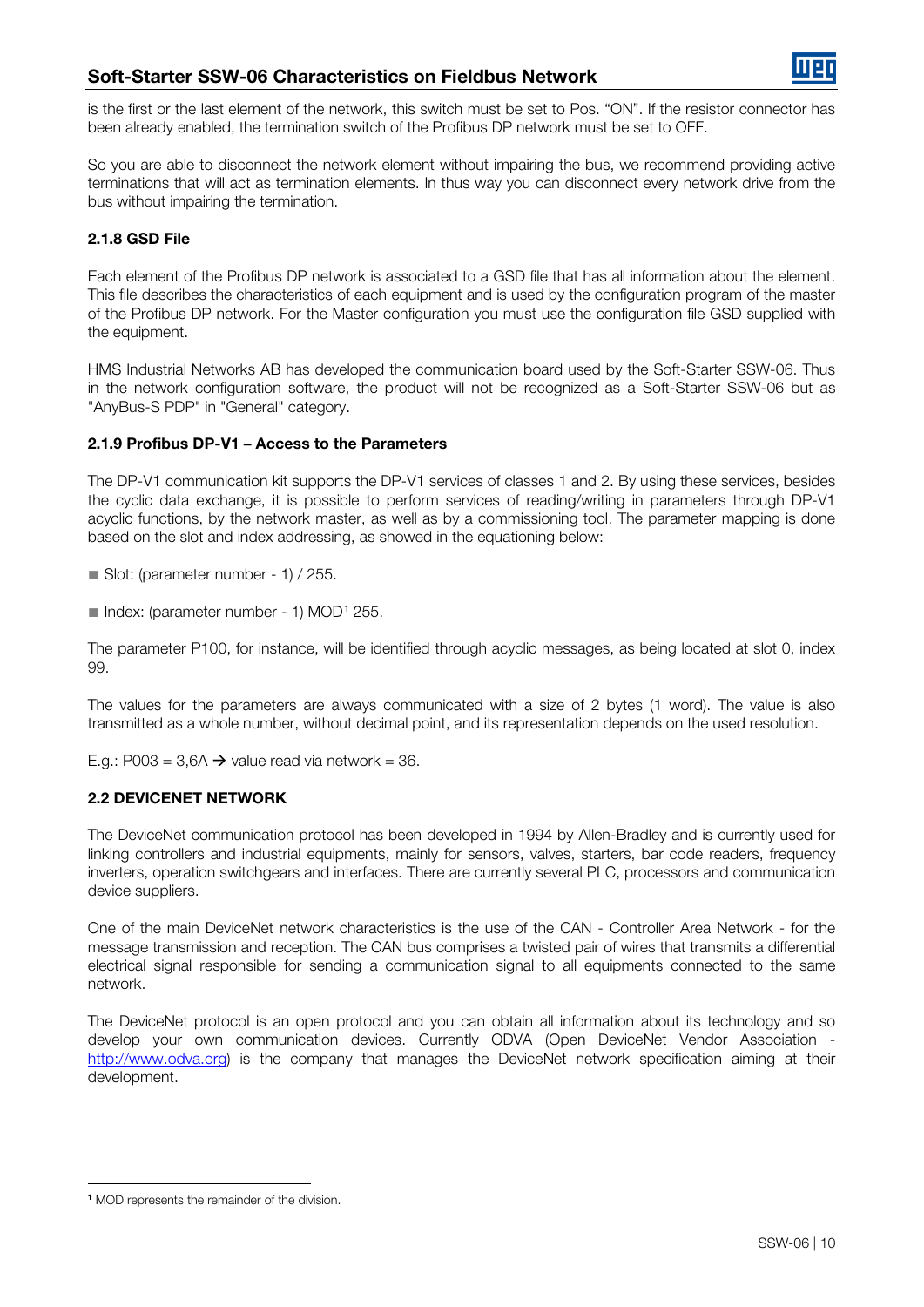#### <span id="page-10-0"></span>2.2.1 Baud Rate and Soft-Starter SSW-06 Addressing

The DeviceNet communication is fitted with a set of 8 switches for setting the baud rate and the Soft-Starter SSW-06 address. These switches have following functions:

| <b>Table 6:</b> Baud Rate and Addressing |               |  |  |  |  |
|------------------------------------------|---------------|--|--|--|--|
| Baudrate Address                         |               |  |  |  |  |
|                                          |               |  |  |  |  |
| ON                                       | 2 3 4 5 6 7 8 |  |  |  |  |

|              |                   | <b>DIPs 3  8</b> | <b>Address</b> |
|--------------|-------------------|------------------|----------------|
| DIPs 1 and 2 | Baud rate (bit/s) | 000000           |                |
| OΟ           | 125               | 000001           |                |
| $\Omega$ 1   | 250               | 000010           |                |
| 10           | 500               | $\cdots$         | $\cdots$       |
|              | Reserved          | 111110           | 62             |
|              |                   | 111111           | 63             |

The DeviceNet protocol defines three possible baud rates: 125, 250 and 500kbit/s. All equipments connected to the same network should be operated at the same baud rate On the Soft-Starter SSW-06, this configuration is made through the switches 1 and 2 of the communication board.

One DeviceNet network device can use the addresses 0 (zero) to 63. For the Soft-Starter SSW-06 this configuration is executed through the switches 3 to 8 of the communication board. Each device on the network must have different address.



#### NOTE!

The baud rate and the Soft-Starter SSW-06 address will be updated during the equipment start. The equipment must be switched Off/On every time configurations changes are made.

#### <span id="page-10-1"></span>2.2.2 Indication LEDs

The DeviceNet communication board is fitted with four LEDs for the device diagnosis. Table blow describes the function of each LED.



| <b>Number</b>         | Indication     | <b>Description</b>                                                                        |
|-----------------------|----------------|-------------------------------------------------------------------------------------------|
| 1- Host Communication | Off            | Power supply off / device not enabled.                                                    |
| Status <sup>2</sup>   | Green          | With communication between the fieldbus board and the SSW-06 soft-starter control board.  |
|                       | Flashing red   | Fault in the communication between the fieldbus board and the SSW-06 soft-starter control |
|                       |                | board.                                                                                    |
| 2 - Network status    | Off            | Bus not supplied / not online                                                             |
|                       | Green On       | Bus OK, online and connected                                                              |
|                       | Green flashing | Online but not connected to the master                                                    |
|                       | Red On         | Critical bus fault                                                                        |

<span id="page-10-2"></span><sup>&</sup>lt;u>.</u> <sup>2</sup> Valid only for the DeviceNet Drive Profile fieldbus kit. This LED has no function for the DeviceNet fieldbus kit.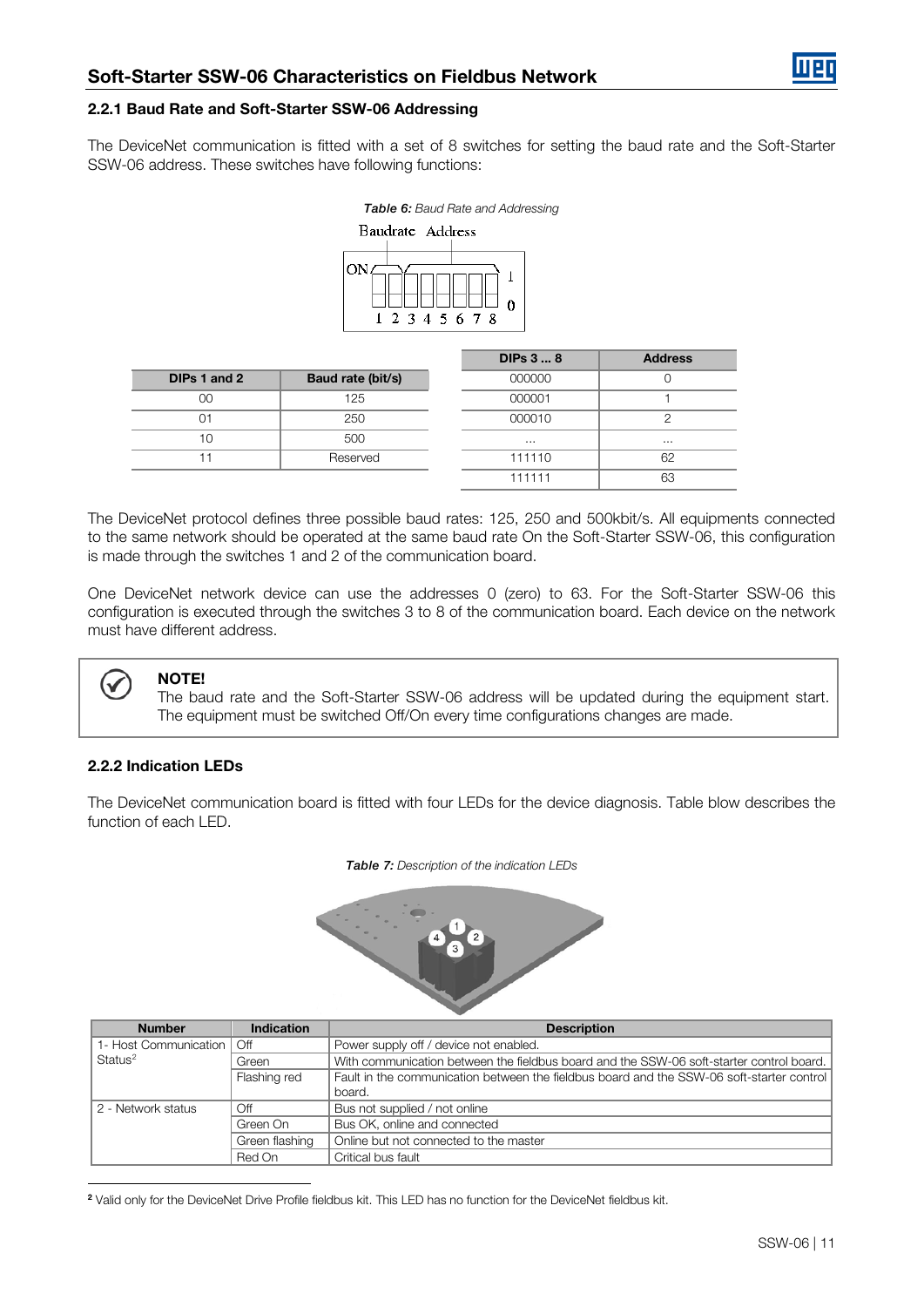|                    | Red flashing                                         | Timeout in the connection to the master |
|--------------------|------------------------------------------------------|-----------------------------------------|
| 13 - Module Status | Device is not being supplied/enabled<br>Off          |                                         |
|                    | Operational device<br>Green On                       |                                         |
|                    | Green flashing<br>Data length longer than configured |                                         |
|                    | Red On                                               | Not recoverable fault                   |
|                    | Red flashing                                         | Recoverable fault                       |
|                    | Not used                                             |                                         |

The LED 3 gives only information about the communication board and in normal status the green LED must be On continuously. The LED 2 gives information about the connection to the network and informs if the device is communicating to the masters or not. In normal status, this green LED must be On continuously. Changes on this LED may be caused due to connection problems with the bus or configuration problems with the network master.

# <span id="page-11-0"></span>2.2.3 DeviceNet Connector and Network Cable

The Fieldbus kit for the DeviceNet of the Soft-Starter SSW-06 has a female 5 wire plug-in connector that must be used for the bus connection. The connector pin location, as well as the used standard colors of the DeviceNet cable, is shown in table below.





| Pin | <b>Name</b> | Color        |
|-----|-------------|--------------|
|     | V-          | <b>Black</b> |
|     | CAN L       | <b>Blue</b>  |
| З   | Shield      |              |
|     | CAN H       | White        |
| 5   | V+          | Red          |

For the connection of the several equipments to the network, we recommend using a shielded cable with two pairs of twisted wire: one pair for the communication signal transmission (CAN\_L and CAN\_H) and the other pair of twisted wire for the supply signal (V- and V+). The maximum allowed cable length depends on the communication baud rate and on the used cable type. Table below shows the relation between the used communication rate and the maximum allowed cable length.

| Table 9: Maximum length of the DeviceNet cable |  |  |  |  |
|------------------------------------------------|--|--|--|--|
|------------------------------------------------|--|--|--|--|

|        |                                               | <b>Communication baud rate</b> |                 |                   |
|--------|-----------------------------------------------|--------------------------------|-----------------|-------------------|
|        |                                               | 125 Kbit/s                     | 250 Kbit/s      | <b>500 Kbit/s</b> |
|        | Thick Cable                                   | $500 \text{ m}$                | $250 \text{ m}$ | $100 \text{ m}$   |
| ₾<br>യ | Fine cable                                    | $100 \text{ m}$                | $100 \text{ m}$ | $100 \text{ m}$   |
| 高<br>다 | Maximum length per cable derivation           | 6 m                            | 6m              | 6m                |
|        | Accumulated maximum length of the derivations | 156 m                          | 78 m            | 39 <sub>m</sub>   |

# <span id="page-11-1"></span>2.2.4 Bus Supply

As already informed above, one of the DeviceNet network characteristics is the network cable that must be formed by one pair of twisted wires to send the voltage supply to all devices connected to the bus. This voltage is used to supply the interface circuit with the network. Table below shows the current and voltage data of the power supply for the Soft-Starter SSW-06 communication board.

| Supply voltage $(V_{dc})$ |         |             |
|---------------------------|---------|-------------|
| Minimum                   | Maximum | Recommended |
|                           | クト      |             |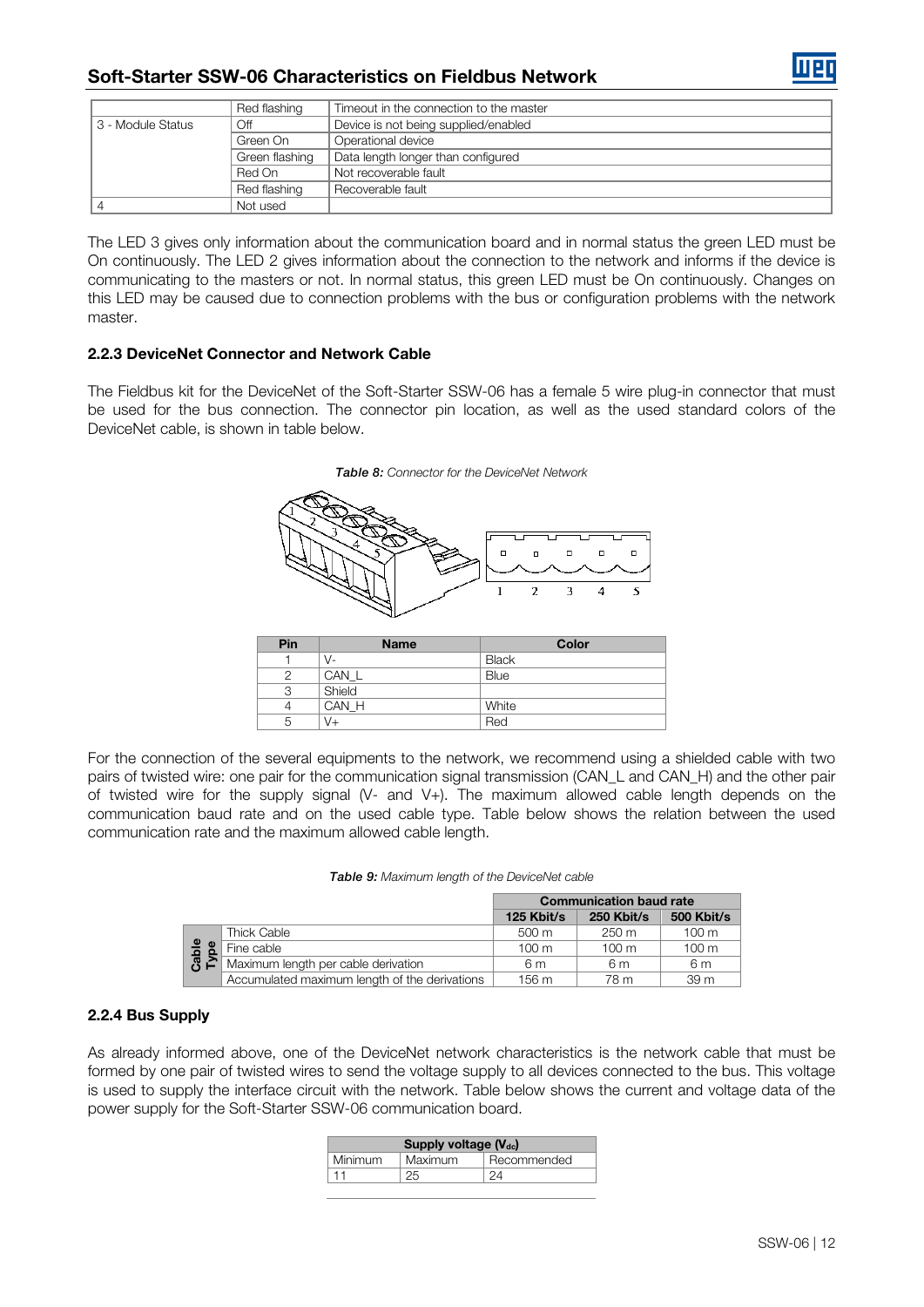| <b>Current consumption (mA)</b> |         |         |
|---------------------------------|---------|---------|
| <b>Minimum</b>                  | Maximum | Typical |
|                                 | 30      |         |

# <span id="page-12-0"></span>2.2.5 Drive Connection to the DeviceNet Network

To interconnect the different network nodes, we recommend realizing the equipment connection direct to the main line without the use of shunts.



Figure 3: Soft-Starters SSW-06 on DeviceNet Network

The passage of the DeviceNet network cable must be laid separately (and if possible distant) from the power supply cables. All drives shall be grounded properly, preferably on the common grounding connection. Also the DeviceNet cable shield must be grounded in an only point to the source that supplies the bus.

# <span id="page-12-1"></span>2.2.6 Termination Resistor

The DeviceNet network must be fitted with terminations resistors at the ends of the main bus. The termination resistor must provide a resistance of 121Ω / 0,5W. Each resistor must connect the CAN\_H and CAN\_L signal (pins 2 and 4 of the connector), and they can be disposed on the same connector that connects the equipment to the network.

# <span id="page-12-2"></span>2.2.7 Data Types Communicated to the Master

The DeviceNet Network allows different types of connection for the data exchange between the network master and the other equipments. For the SSW-06 soft-starter, the connection types available for I/O data transmission depend on the used communication kit:

■ **DeviceNet Fieldbus Kit:** Only messages of the Polled type can be transmitted.

■ DeviceNet Drive Profile Fieldbus Kit: Messages of the Polled type, as well as Change of State & Cyclic can be transmitted.

Those connection types are programmed by means of the DeviceNet network master configuration tool, in order that the soft-starter be able to communicate properly with the master. The amount of data that must be programmed depends on the value programmed at the parameter P309, as indicated in the section 3.2.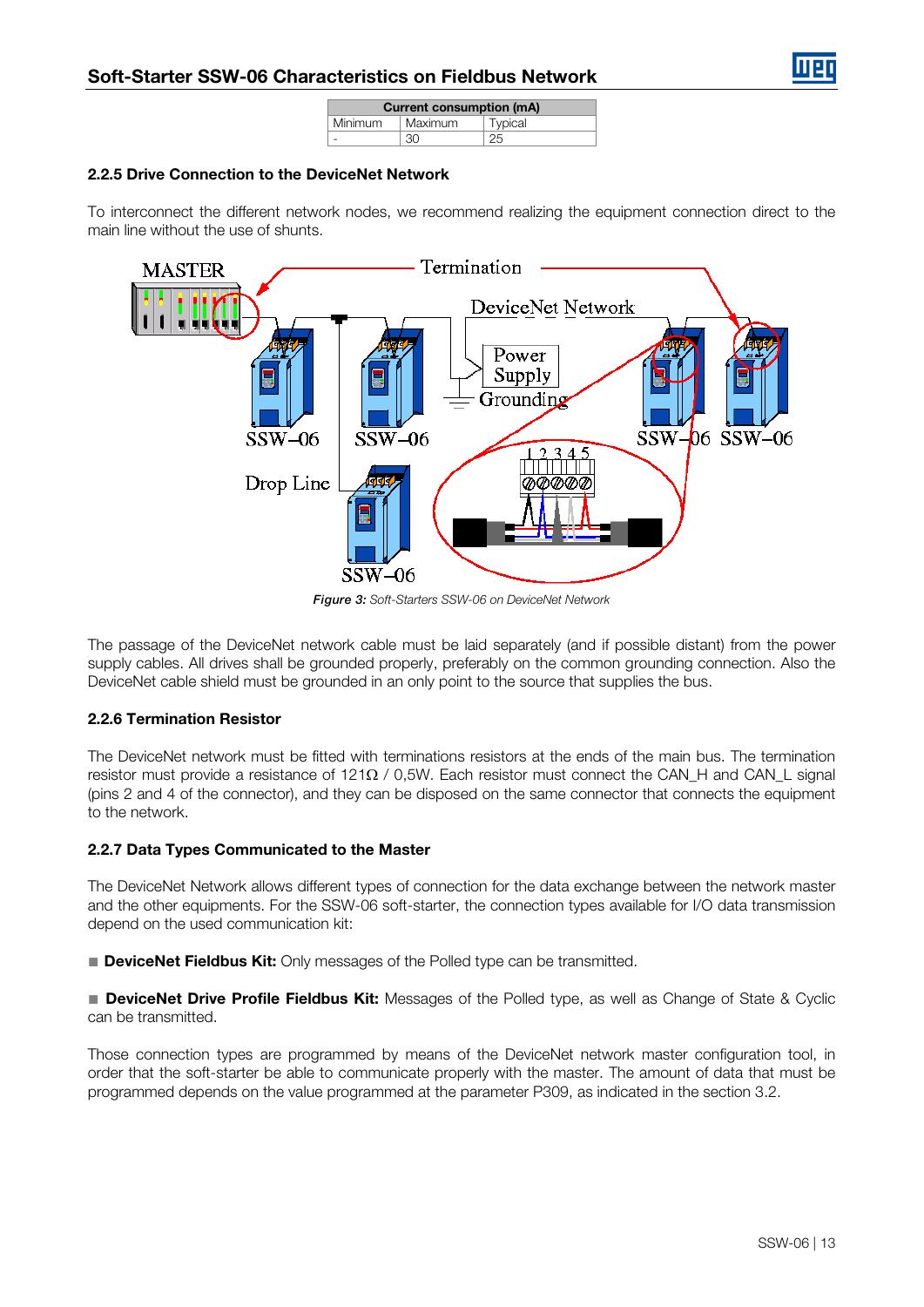

#### <span id="page-13-0"></span>2.2.8 EDS File

Each element of the DeviceNet Network is associated to an EDS file that describes the characteristics of each equipment. This file is used by the program for the Master configuration of the DeviceNet Network. Use this EDS file which is supplied with the equipment, for the master configuration.

The EDS file to be used does also depend on the employed communication kit:

■ **DeviceNet fieldbus Kit:** The EDS file supplied in the "DeviceNet" folder on the CD-ROM that comes with the product must be used. With this kit, the product will not be recognized as SSW-06 soft-starter, but as "AnyBus-S DeviceNet" in the "Communication Adapter" category.

■ DeviceNet Drive Profile fieldbus Kit: The EDS file supplied in the "DeviceNet Drive Profile" folder on the CD-ROM that comes with the product must be used. It is important to note that the soft-starter software version must match the version indicated in the EDS file name.

### <span id="page-13-1"></span>2.2.9 Parameterization via Acyclic Data

The DeviceNet Drive Profile fieldbus kit, besides the cyclic I/O data exchanged with the master, also allows the SSW-06 soft-starter parameterization by means of acyclic data. The EDS file for this communication kit brings information on the equipment parameters, and can be used as a commissioning tool for visualizing or editing the parameter values. Therefore, it is important to observe the soft-starter software version, witch must match the version indicated on the EDS file name.

### <span id="page-13-2"></span>2.3 ETHERNET/IP NETWORK

EtherNet/IP (Industrial EtherNet Protocol) is a communication system proper for the industrial environment. This system allows application data exchange, time restricted or critical, between industrial systems. The EtherNet/IP is available for simple devices such as sensors/actuators as well as for complex devices such as robots, PLCs, keypads and inverters.

The EtherNet/IP application layer protocol is based on the Control and Information Protocol (CIP) layer that is used in both DeviceNet™ and ControlNet™. The CIP organizes the devices as collection of objects and defines the methods and procedures for data access. Furthermore, the EtherNet/IP uses the standard IEEE 802.3 for the low level layers and the TCP/IP and UDP/IP protocols for the intermediary layers to transport the CIP packets.

Therefore, the infrastructure used by the EtherNet/IP is the same used by the corporate computer networks (EtherNet). This fact extends considerably the means of controlling and monitoring the devices connected to the network:

- Availability of application protocols (HTTP, FTP, etc.).
- Integration between the assembly line and the corporate.
- It is based on a widely used and accepted standard.
- Greater data flow than the standard protocols used for the industrial automation.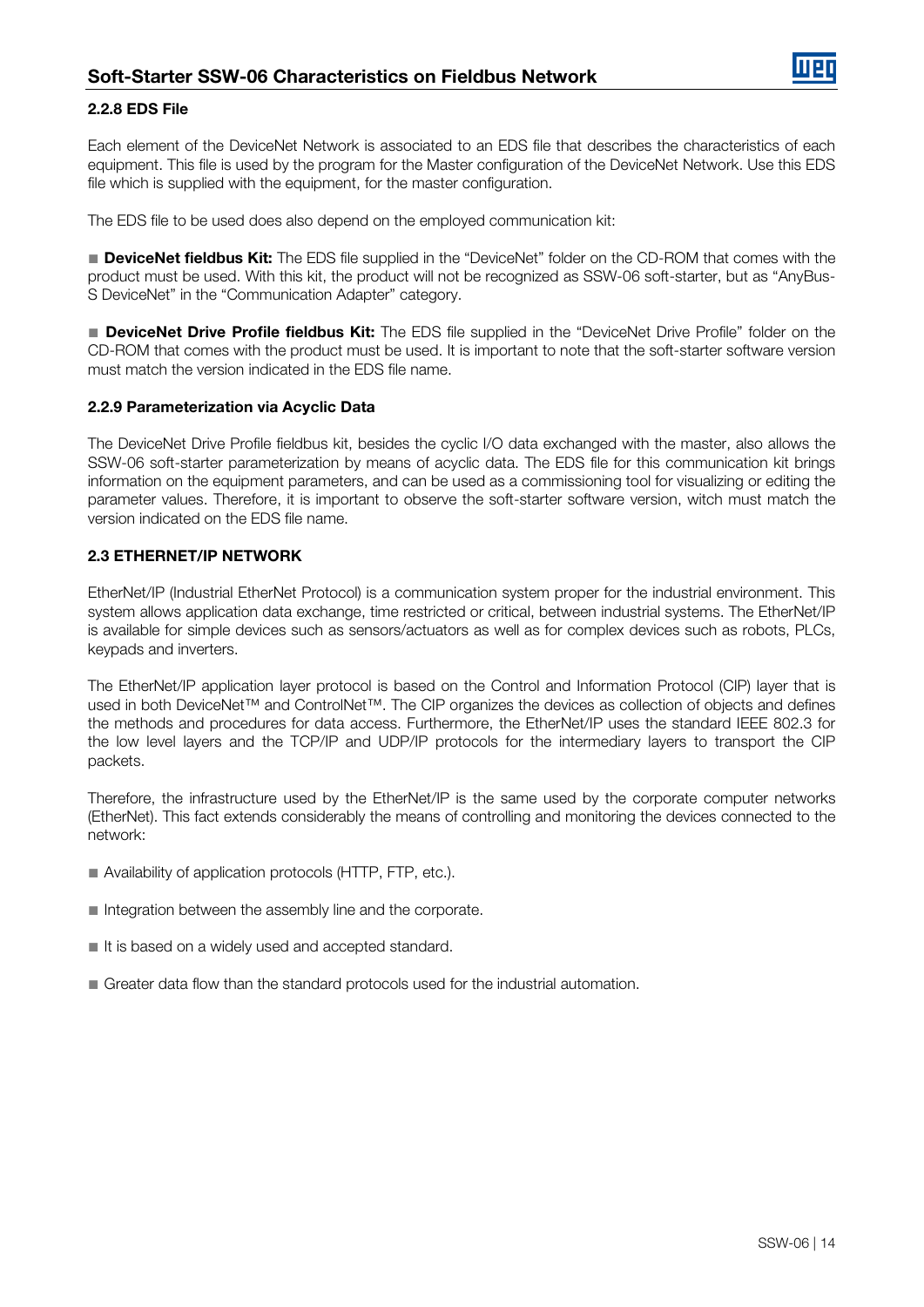

Figure 4: Example of an EtherNet/IP network

# <span id="page-14-0"></span>2.3.1 Fieldbus Connector

Connector: RJ-45 connector with 8-pin.

Pinout: two standards for straight-through cables are available: EtherNet: T-568A and T-568B. The function of each pin is shown in [Figure 5.](#page-14-1) The cable to be used with the Soft-Starter SSW-06 shall follow one of these two standards. Furthermore, only one standard shall be used for the cables, i.e., the connectors of both cable ends shall be crimped according to standard T-568Aor T-568B.

a) RJ-45 Plug - T-568A Standard

| Pin | <b>Cable Color</b> | <b>Signal</b> |
|-----|--------------------|---------------|
|     | White/Green        | $TX+$         |
| 2   | Green              | TX-           |
| 3   | White/Orange       | $RX+$         |
| 4   | Blue               |               |
| 5   | White/Blue         |               |
| 6   | Orange             | RX-           |
|     | White/Brown        |               |
|     | Brown              |               |

12345678



b) RJ-45 Plug - T-568B Standard

<span id="page-14-1"></span>

| Pin | <b>Cable Color</b> | <b>Signal</b> |
|-----|--------------------|---------------|
|     | White/Orange       | $TX+$         |
| 2   | Orange             | TX-           |
| 3   | White/Green        | $RX+$         |
| 4   | Blue               |               |
| 5   | White/Blue         |               |
| 6   | Green              | RX-           |
|     | White/Brown        |               |
| я   | Brown              |               |



Figure 5: (a) and (b) Straight-Through EtherNet cables

Ш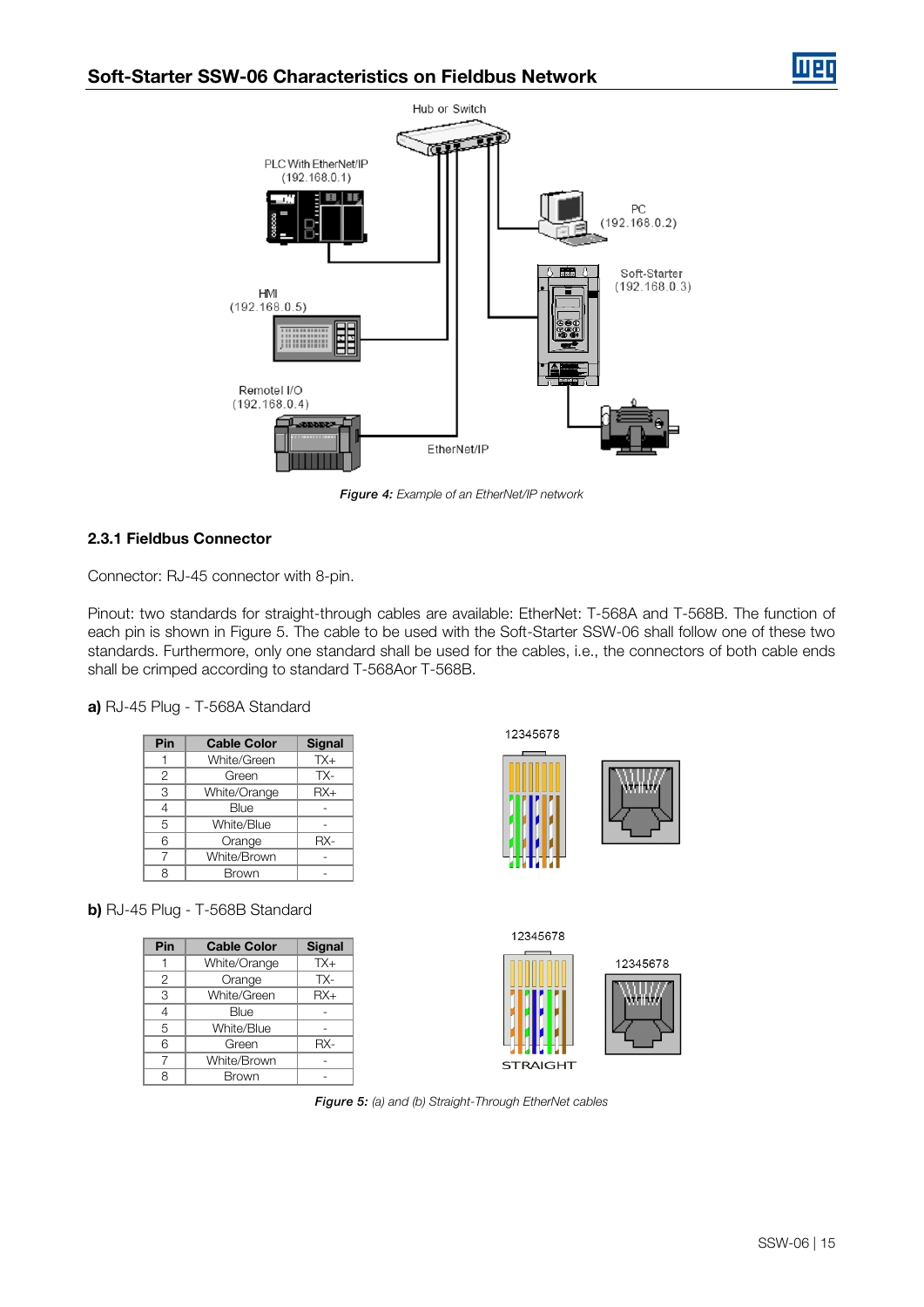#### <span id="page-15-0"></span>2.3.2 Line Termination

With the EtherNet 10BASE-T (10Mbps) or 100BASE-TX (100Mbps) the line termination is already on the communication board and also on any other device that uses a point-to-point twisted pair cable. Therefore, no additional setting is needed for the Soft-Starter SSW-06.

#### <span id="page-15-1"></span>2.3.3 Communication Bit-rate

The Soft-Starter SSW-06 can operate in an EtherNet network at 10Mbps or 100Mbps and also in half-duplex or full-duplex modes. When operating at 100Mbps in full-duplex mode, the effective rate doubles to 200Mbps. These configurations are performed through the network configuration and programming software. No board setting is needed. It is recommended to use the auto-sensing resource.

#### <span id="page-15-2"></span>2.3.4 Configuration File (EDS File)

Each device on an EtherNet/IP network is associated to an EDS file that contains information about the device operation. The EDS file provided along with the product is used by the network configuration software.

#### <span id="page-15-3"></span>2.3.5 Configuration of the Network Master Data

For the master configuration, besides the IP address used by the EtherNet/IP board, it is necessary to indicate the number of I/O instances and the quantity of data exchanged with the master in each instance. For the Soft-Starter SSW-06 with Anybus-S EtherNet/IP board, the following values must be programmed:

- Input Instance: 100.
- Output Instance: 150.
- Data amount programmable through P309: it may be 1, 4 or 7 words with 16 bits (2, 8 or 14 bytes).
- The EtherNet/IP board for the Soft-Starter SSW-06 is described in the network as a Generic Ethernet Module.

By using these configurations it is possible to program the network master so that it communicates with the Soft-Starter SSW-06.

#### <span id="page-15-4"></span>2.3.6 Indication

The communication board has four two-color LEDs located on the right bottom corner to indicate the module and the network status.



Figure 6: Indication LEDs for the status of the EtherNet/IP network

| <b>LED</b>    | Color        | <b>Function</b>                                                                                  |
|---------------|--------------|--------------------------------------------------------------------------------------------------|
| Link          | Green        | <b>On:</b> the module is connected to another device on the network (typically a hub or switch). |
|               |              | <b>Off:</b> the module is not connected to another device.                                       |
| Module Status | Green or Red | <b>Steady Off:</b> No power applied o the module.                                                |
|               |              | <b>Steady Green:</b> The module is operating correctly.                                          |
|               |              | Flashing Green: the module has not been configured, or network master in IDLE.                   |
|               |              | <b>Flashing Red:</b> A minor recoverable error has been detected.                                |
|               |              | <b>Steady Red:</b> A major internal error has been detected.                                     |
|               |              | <b>Flashing Green/Red:</b> The module is performing a power on self-test.                        |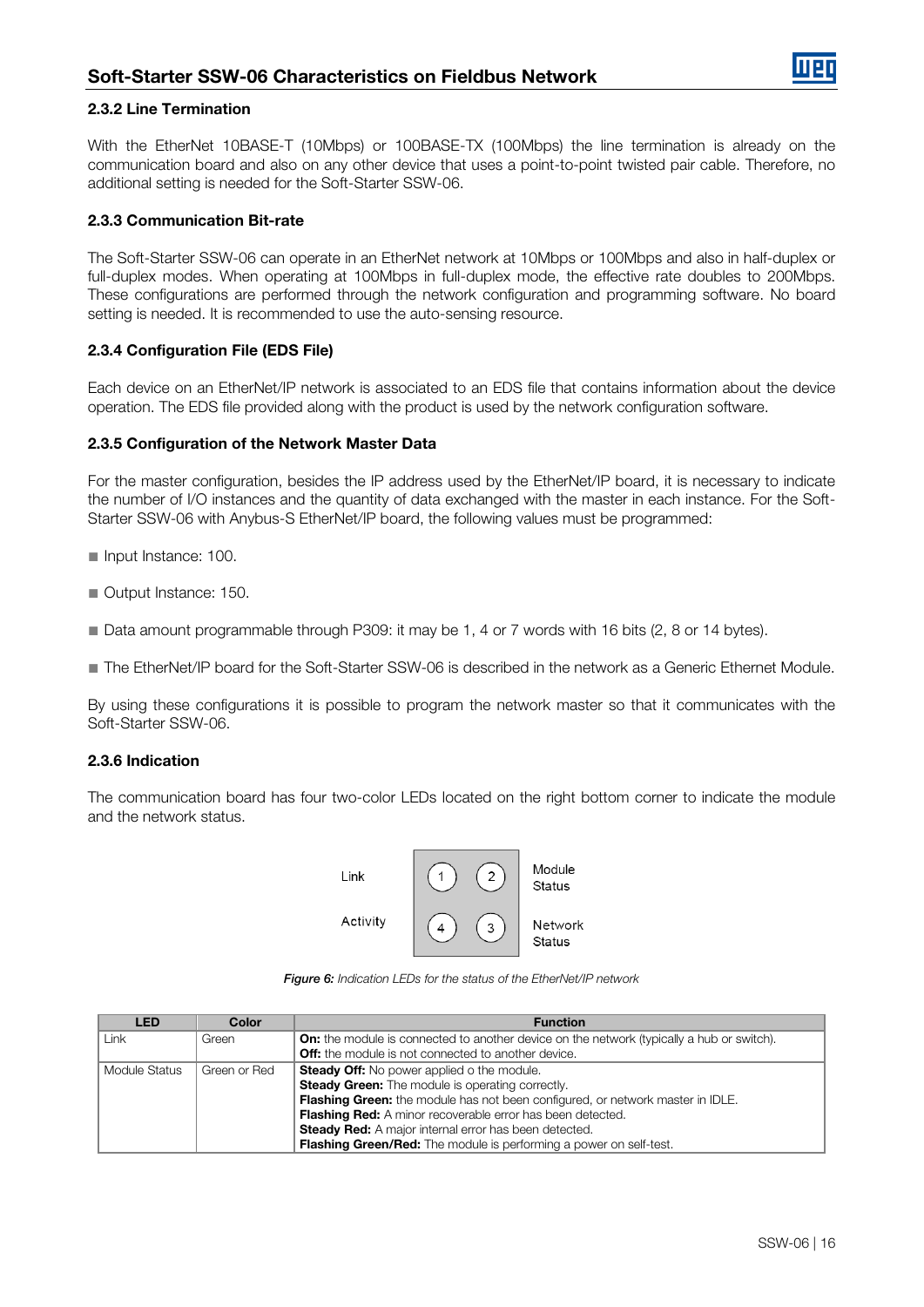

| Network Status | Green or Red | <b>Steady Off:</b> The module has no power or no IP address has been assigned.                        |
|----------------|--------------|-------------------------------------------------------------------------------------------------------|
|                |              | <b>Steady On:</b> the module has at least one established EtherNet/IP connection.                     |
|                |              | <b>Flashing Green:</b> There are no EtherNet/IP connections established to the module.                |
|                |              | <b>Flashing Red:</b> One or more of the connections in which this module is the target has timed out. |
|                |              | <b>Steady Red:</b> The module has detected that its IP address is already in use.                     |
|                |              | <b>Flashing Green/Red:</b> The module is performing a power on self-test.                             |
| Activity       | Green        | <b>Flashing:</b> indicates that a packet has been received and/or transmitted.                        |

# NOTE!

 $\checkmark$ 

The communication board that comes with the product has been developed by the HMS Industrial Networks AB Company. Therefore, the network configuration software will not recognize the product as the Soft-Starter SSW-06, but as the "Anybus-S EtherNet/IP" at the "Communication Adapter". The differentiation among several Soft-Starter SSW-06 will be based on the device address on the network.

# <span id="page-16-0"></span>2.3.7 Control and Monitoring Through the WEB

The EtherNet/IP communication board has an HTTP server internally. This means that the communication board can serve HTML pages. In such a way, it is possible to configure network parameters, control, and monitor the Soft-Starter SSW-06 through a WEB browser installed in a computer connected to the same network of the Soft-Starter. Use the same read/write variables of the Soft-Starter to perform these operations (refer to chapter [4\).](#page-28-0)



NOTE! For the first WEB access use the factory default username and password. Username: web

Password: web.



Figure 7: Open window when accessing the Soft-Starter SSW-06 through the WEB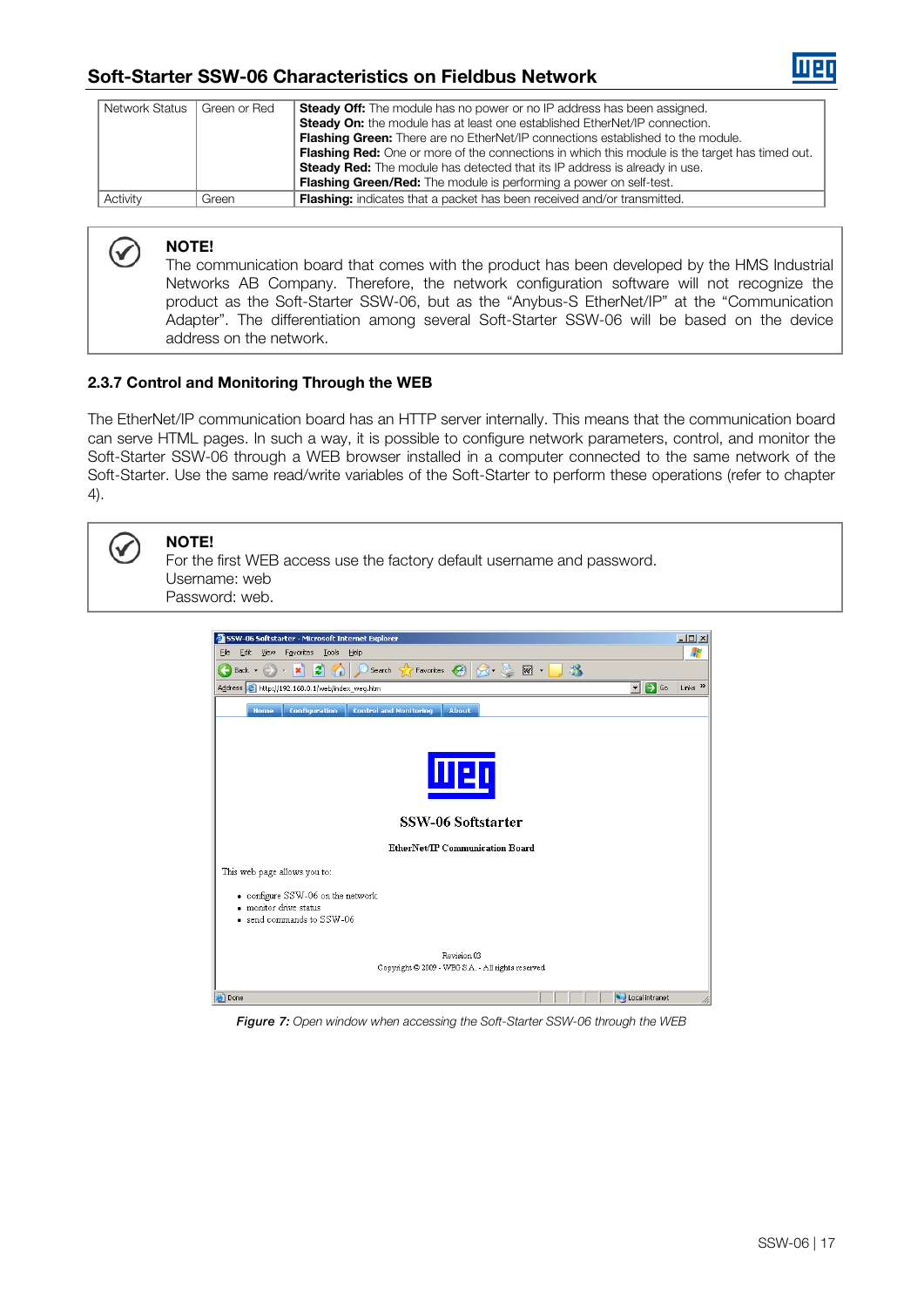| 55W-06 Softstarter - Microsoft Internet Explorer              |                                                                       |                                                                                                                                     | $-10x$                                                  |  |  |
|---------------------------------------------------------------|-----------------------------------------------------------------------|-------------------------------------------------------------------------------------------------------------------------------------|---------------------------------------------------------|--|--|
| Edit<br>Tools<br>File<br>View<br>Favorites<br>Help            |                                                                       |                                                                                                                                     | 47                                                      |  |  |
| ٢<br>×<br>Back -                                              | Search $\sqrt{\phantom{a}}$ Favorites $\binom{a}{b}$<br>$\boxed{w}$ - |                                                                                                                                     |                                                         |  |  |
| Address <sup>3</sup> http://192.168.0.1/web/index_weg.htm     |                                                                       |                                                                                                                                     | $\Rightarrow$ Go<br>$\mathbf{r}$<br>Links $\rightarrow$ |  |  |
| <b>Configuration</b><br><b>Control and Monitoring</b><br>Home | About                                                                 |                                                                                                                                     |                                                         |  |  |
|                                                               |                                                                       |                                                                                                                                     |                                                         |  |  |
|                                                               |                                                                       |                                                                                                                                     |                                                         |  |  |
| <b>Monitoring</b>                                             |                                                                       | Command                                                                                                                             |                                                         |  |  |
| <b>Logical Status</b>                                         | 0x410b                                                                | <b>Logical Control:</b>                                                                                                             | $0x$ 13<br> 13                                          |  |  |
| <b>Read Parameter#1</b>                                       | 0x0000                                                                | <b>Value to Analog Output 1:</b>                                                                                                    | loo<br> 00<br>0x                                        |  |  |
| <b>Read Parameter #2</b>                                      | 0x0000                                                                | <b>Value to Analog Output 2:</b>                                                                                                    | 100<br>$0x$ 00                                          |  |  |
| <b>Read Parameter#3</b>                                       | 0x0000                                                                |                                                                                                                                     |                                                         |  |  |
| <b>Parameter Access - Status</b>                              | 0x0000                                                                | <b>Value to Digital Outputs:</b>                                                                                                    | loo<br>loo<br>0x                                        |  |  |
| <b>Parameter Access - Parameter Number</b>                    | 0x0000                                                                | <b>Parameter Access - Command:</b>                                                                                                  | 00<br>$0x$ 00                                           |  |  |
| <b>Parameter Access - Parameter Value</b>                     | 0x0000                                                                | <b>Parameter Access - Parameter</b><br><b>Number:</b>                                                                               | loo<br>$0x$ 00                                          |  |  |
|                                                               |                                                                       | <b>Parameter Access - Parameter Value:</b>                                                                                          | loo<br>$0x$ 00                                          |  |  |
| Seconds Between Refresh: 10<br>Disable Refresh with ft        |                                                                       |                                                                                                                                     |                                                         |  |  |
|                                                               |                                                                       | Commands are updated in the drive only if the "Link" option is<br>selected in Configuration and no master is controlling the drive. |                                                         |  |  |
|                                                               |                                                                       |                                                                                                                                     |                                                         |  |  |
| <b>SUBMIT</b>                                                 |                                                                       |                                                                                                                                     |                                                         |  |  |
|                                                               |                                                                       |                                                                                                                                     |                                                         |  |  |
|                                                               |                                                                       |                                                                                                                                     |                                                         |  |  |
| 暑<br>Done                                                     |                                                                       |                                                                                                                                     | Local intranet                                          |  |  |

Figure 8: Control and monitoring window when accessing the Soft-Starter SSW-06 through the WEB

#### NOTE!

It is necessary to have a PC with an EtherNet card connected to the same network of the Soft-Starter SSW-06 and a WEB browser (MS Internet Explorer or Mozilla/Firefox.

### <span id="page-17-0"></span>2.3.8 Configurations

Follow the steps below to operate the Soft-Starter SSW-06 in an EtherNet/IP network.

1) Install the KFB-EN kit into the Soft-Starter SSW-06.

2) At parameter P309 select the EtherNet/IP protocol and the number of input/output words, P309 = 7, 8 or 9.

3) Connect the RJ-45 plug of the EtherNet cable to the Soft-Starter SSW-06 and make sure that the Link LED is ON (LED 1).

4) Open your WEB browser and type the Soft-Starter SSW-06 address on the network. The factory default value is 'http://192.168.0.1'. Make sure that JavaScript and cookies are enabled in the WEB browser.

The data access is protected by username and password. The Soft-Starter SSW-06 has the following factory default values: Username: web and Password: web.

| <b>Connect to 192.168.0.1</b> |                      |
|-------------------------------|----------------------|
|                               |                      |
| (Authorization Required!)     |                      |
| User name:                    | web                  |
| Password:                     |                      |
|                               | Remember my password |
|                               |                      |
|                               | Cancel<br>OK         |

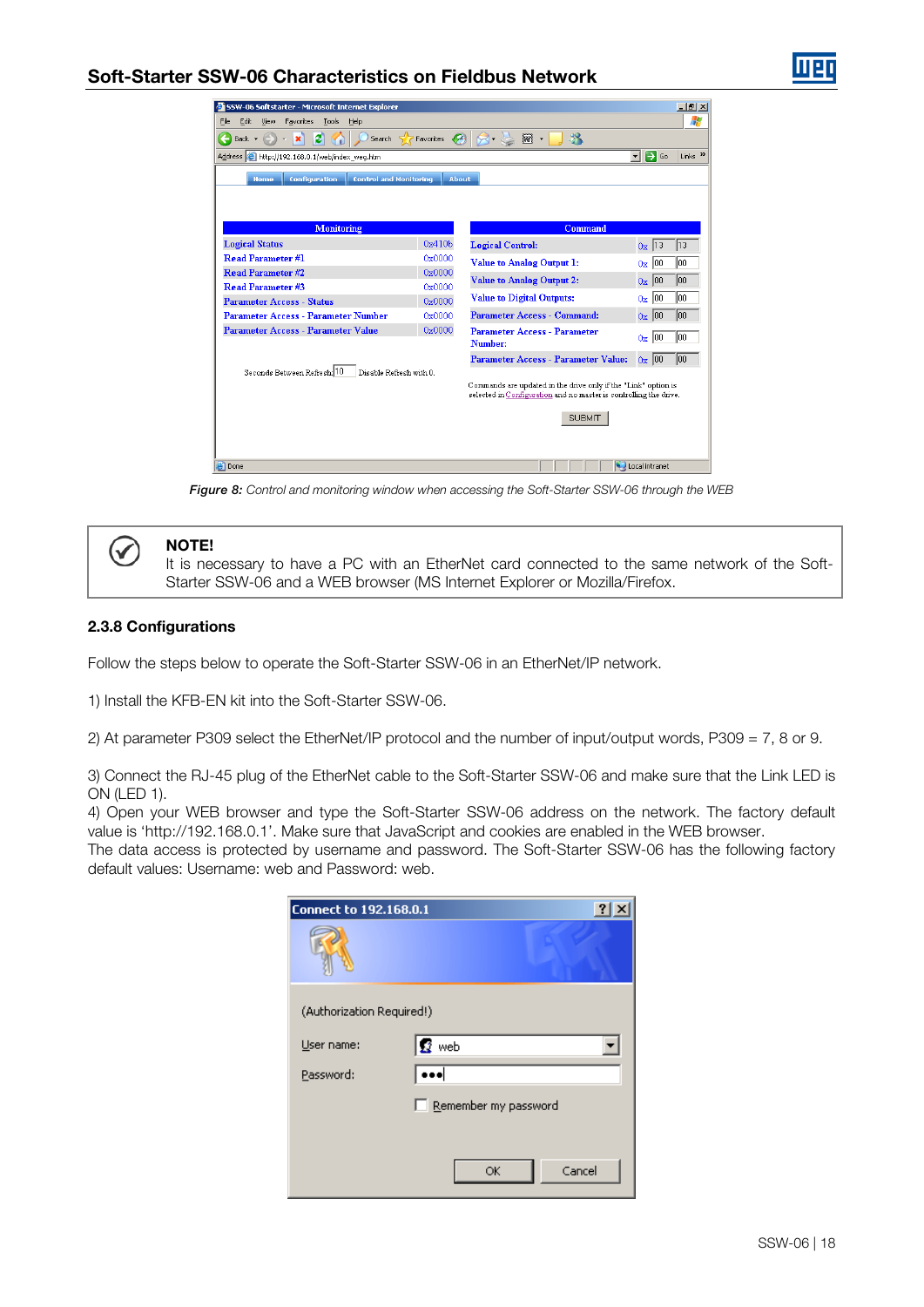5) At the 'Configuration' tab of the WEB page shown in figure X set, if needed, the 'Network Parameters'.

5.1) If the Soft-Starter SSW-06 address on the network belongs to the reserved range '192.168.0.X', it is possible to use the DIP-switches of the communication board for addressing purposes. In this case, the DIPswitch represents the binary value of the last byte in the IP address.

Example:



The DIP-switch is set to 00010100 (20 in decimal format).

Thus, the Soft-Starter SSW-06 address on the network is 192.168.0.20.

5.2) If the Soft-Starter SSW-06 has an IP address out of the default range (192.168.0.X), deactivate the hardware addressing by setting the DIP-switches to zero (00000000).

5.3) If the network addressing is performed through a DHCP server, select the box 'DHCP enabled' and set the DIP-switches to zero (00000000).

5.4) Click on the button 'STORE CONFIGURATION' to save the new settings.

| 55W-06 Softstarter - Microsoft Internet Explorer                                       |                               | $ \Box$ $\times$ |
|----------------------------------------------------------------------------------------|-------------------------------|------------------|
| Favorites<br>Tools<br>File<br>Edit<br>View<br>Help                                     |                               | 4                |
| Search $\sqrt{\phantom{a}}$ Favorites $\left( 4\right)$<br>이<br>$\mathbf{R}$<br>Back + | -88<br>$\boxed{W}$ -          |                  |
| Address <b>&amp;</b> http://192.168.0.1/web/index_weg.htm                              | $\Rightarrow$ Go<br>▾         | Links $"$        |
| Configuration<br><b>Control and Monitoring</b><br><b>About</b><br>Home                 |                               |                  |
|                                                                                        |                               |                  |
|                                                                                        |                               |                  |
|                                                                                        |                               |                  |
| P309                                                                                   | <b>Network Parameters</b>     |                  |
| Select the number of words according to P309:                                          | 192.168.0.1<br>IP address:    |                  |
| C EtherNet/IP 1I/O                                                                     | 255.255.255.0<br>Subnet mask: |                  |
| C EtherNet/IP 4I/O                                                                     |                               |                  |
| C EtherNet/IP 7I/O                                                                     | Gateway address: 0.0.0.0      |                  |
|                                                                                        | DNS1 address:<br>0.0.0.0      |                  |
| <b>On/Off Line Configuration</b>                                                       |                               |                  |
|                                                                                        | DNS2 address:<br>10.0.0.0     |                  |
| Select the On/Off Line Configuration:<br>$C$ Link                                      |                               |                  |
| C EtherNet/IP                                                                          | Host name:                    |                  |
| C Modbus/TCP Timeout: 1<br>x0.1s                                                       | Domain name:                  |                  |
|                                                                                        |                               |                  |
| Power cycle the drive for the changes to take effect.                                  | DHCP enabled:<br>Е            |                  |
| STORE CONFIGURATION                                                                    | STORE CONFIGURATION           |                  |
|                                                                                        |                               |                  |
|                                                                                        |                               |                  |
| e Done                                                                                 | Local intranet                |                  |

6) Adjust also the content of the parameter P309.

7) Adjust the Online/Offline configuration:

7.1) In order that the Online/Offline status change be done when a change in the link status occurs, select the 'Link' option.

7.2) In order that the Online/Offline status change be done when no telegrams are being exchanged with the EtherNet/IP master, select the 'EtherNet/IP' option.

7.3) In order that the Online/Offline status change be done when no telegrams at the SSW-06 are being exchanged with the Modbus Master for a certain period of time, select the 'Modbus' option and adjust the Timeout according to the application.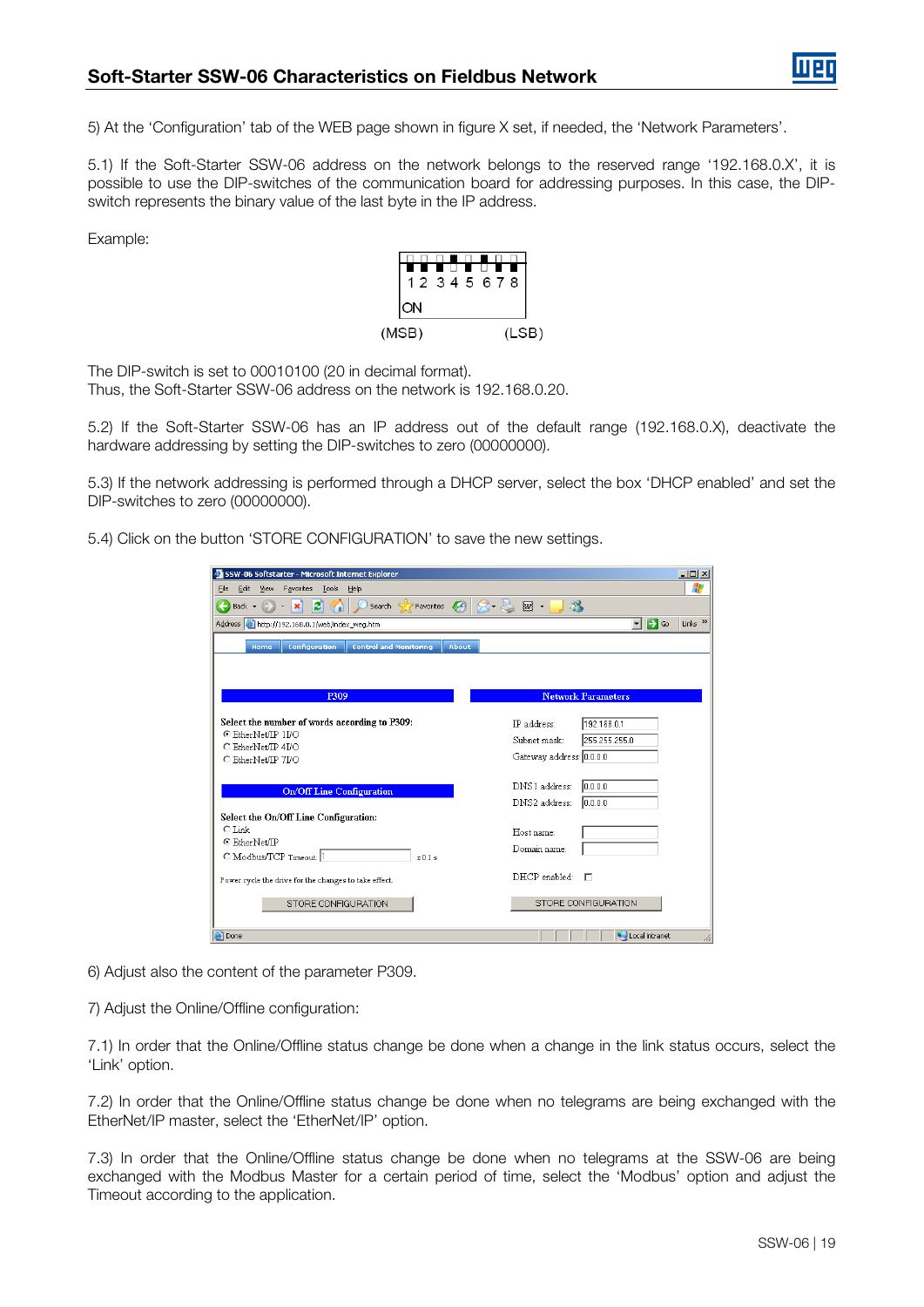

7.4) Click on the 'STORECONFIGURATION' button to save the configurations.

Restart the Soft-Starter SSW-06.

#### <span id="page-19-0"></span>2.3.9 Access to the Communication Board

The communication board supports FTP and Telnet services. In such a way, it is possible to upload/download files to/from the board and also access the file system in an interactive way. In order to use these services follow the instructions below:

■ Open a MS-DOS command window.

■ Type the desired service (FTP or Telnet) followed by the IP address or hostname of the Soft-Starter SSW-06 on the network.

■ Enter with: Login: user Password: user

#### <span id="page-19-1"></span>2.3.10 Examples

Telnet session for the Soft-Starter SSW-06 with IP address 192.168.0.1.

| $ \Box$ $\times$<br>ox Telnet 192.168.0.1                                                                  |  |  |
|------------------------------------------------------------------------------------------------------------|--|--|
| Welcome to SSW-06 EtherNet/IP communication card.<br>: Copyright (c) 2009 - WEG S.A. - All rights reserved |  |  |
| Login: user<br>Password: ****<br>Login OK<br>ℕ                                                             |  |  |
|                                                                                                            |  |  |
|                                                                                                            |  |  |
|                                                                                                            |  |  |

FTP session for the Soft-Starter SSW-06 whit IP address 192.168.0.1.

| ox Command Prompt - ftp 192.168.0.1                                                                                                                                     | 口口 |
|-------------------------------------------------------------------------------------------------------------------------------------------------------------------------|----|
| $C:\rightarrow$ ftp 192.168.0.1<br>Connected to 192.168.0.1.<br>220 Service ready<br>User $(192.168.0.1:$ (none)): user<br>331 User name ok, need password<br>Password: |    |
| 230 User logged in<br>ftp>                                                                                                                                              |    |
|                                                                                                                                                                         |    |
|                                                                                                                                                                         |    |
|                                                                                                                                                                         |    |
|                                                                                                                                                                         |    |

#### <span id="page-19-2"></span>2.3.11 Security and Access Passwords

The file system of the communication board has two security levels for the user: admin and normal.

It is only permitted to connect in the **normal** mode. In this case, the users are restricted to the directory 'user\', where it is possible to create or delete files and/or folders. The accounts for normal users are defined in the file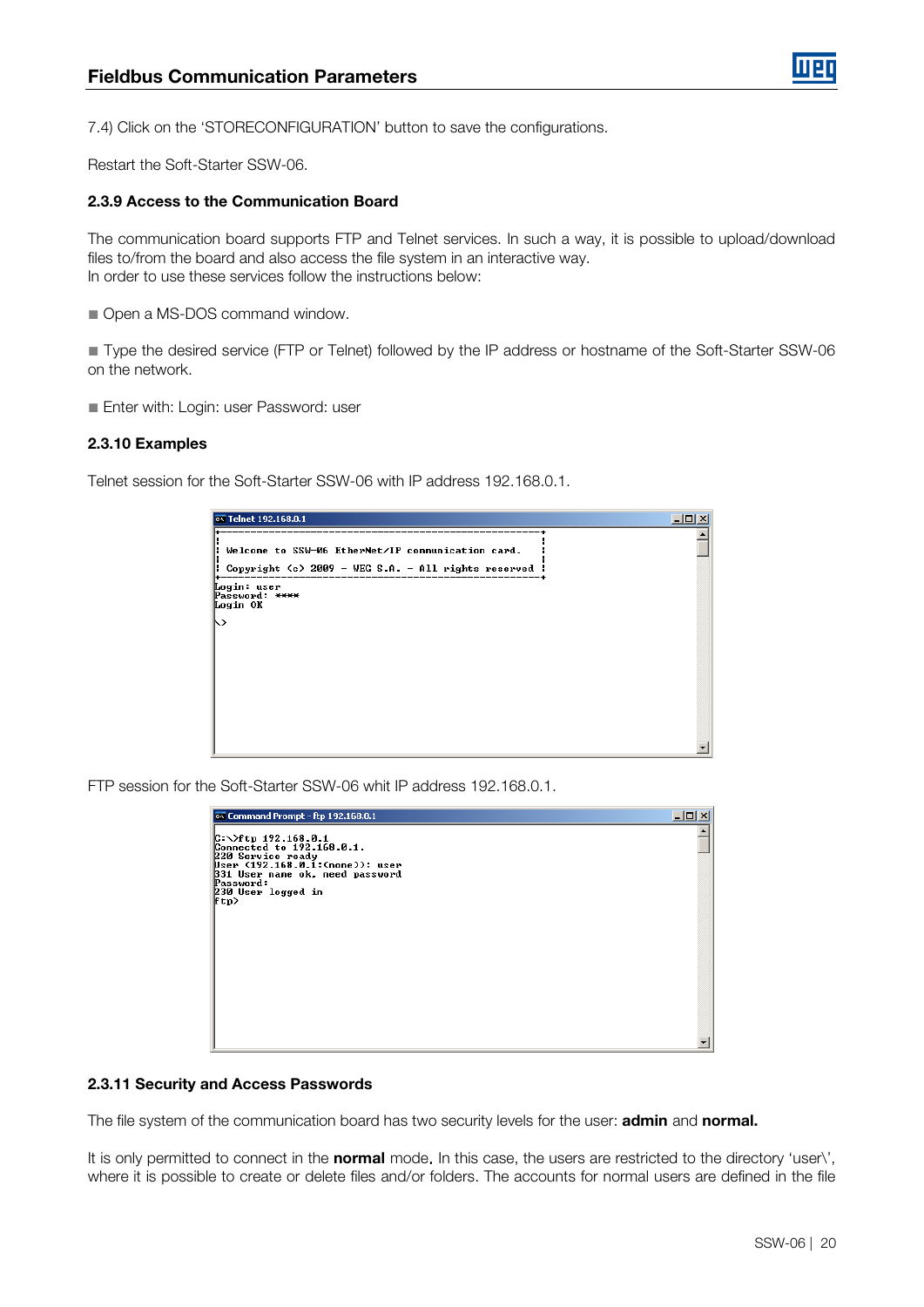

# Fieldbus Communication Parameters

'sys\_pswd.cfg' that is located under directory 'user\pswd\'. Each line of the file has a pair 'login:password' that corresponds to a user account.

In order to change the file containing the user accounts, create, with the assistance of a simple text editor, a file that contains in each line a pair 'login:password'. A colon shall separate the two words. Notice that no password cryptography is available, i.e., the login and the password are completely visible. After creating/modifying the user accounts, transfer via FTP the file 'sys\_pswd.cfg' to the directory 'user\pswd\'.

Example of file transfer through FTP:

Command Prompt - ftp 192.168.0.1 Guineented to 192.168.0.1<br>
C:\>ftp 192.168.0.1<br>
Connected to 192.168.0.1<br>
Connected to 192.168.0.1.<br>
220 Service ready<br>
192.168.0.1:(none)): user<br>
193.9 User 109ged in<br>
Password:<br>
230 User logged in<br>
290 Connand OK<br>
279 Us  $\overline{\square}$   $\times$  $\overline{\phantom{0}}$ 

NOTE!

The Soft-Starter SSW-06 that comes from the factory has a normal user account: Username: user Password: user Users of the normal security level are restricted to the directory 'luser'.

In addition to the access control for the file system, there is also an Access control for the HTML pages of the communication board. The file containing the access passwords is located under the directory 'user\pswd', and it is named 'web\_accs.cfg'. As in the previous case, each line of the 'web\_accs.cfg' file represents an access account. In order to change the user accounts for the HTML pages, create a text file with the same name ('web\_accs.cfg') and insert in each line of this file a pair 'login:password' for the users with access permission. After that, transfer this new file through FTP to the communication board, exactly as in the previous case.



 $\checkmark$ 

#### NOTE!

It is strongly recommended to change all passwords of the EtherNet/IP communication board after the start-up of the device. The new passwords will be effective only after powering down and up the Soft-Starter SSW-06.



NOTE!

When the Soft-Starter SSW-06 returns from the off-line state the output values are reset.

# <span id="page-20-0"></span>2.4 THE MODBUS/TCP NETWORK

Modbus is a data communication protocol used in industrial automation systems. Created in the 1970's by Modicon, it is one of the oldest protocols used in automation equipment supervision and control networks.

The Modbus/TCP protocol is an implementation of the Modbus standard over TCP/IP, making it possible the use of a Modbus message system in an 'Intranet' or 'Internet' network. Modbus/TCP basically encapsulates in a simple manner a Modbus frame into a TCP frame.

Modbus/TCP uses the Ethernet (IEEE 802.3) physical layer and a client-server model. The used infrastructure is the same already used by corporative Ethernet computer networks. This fact increases considerably the control and monitoring possibilities for equipments connected in networks.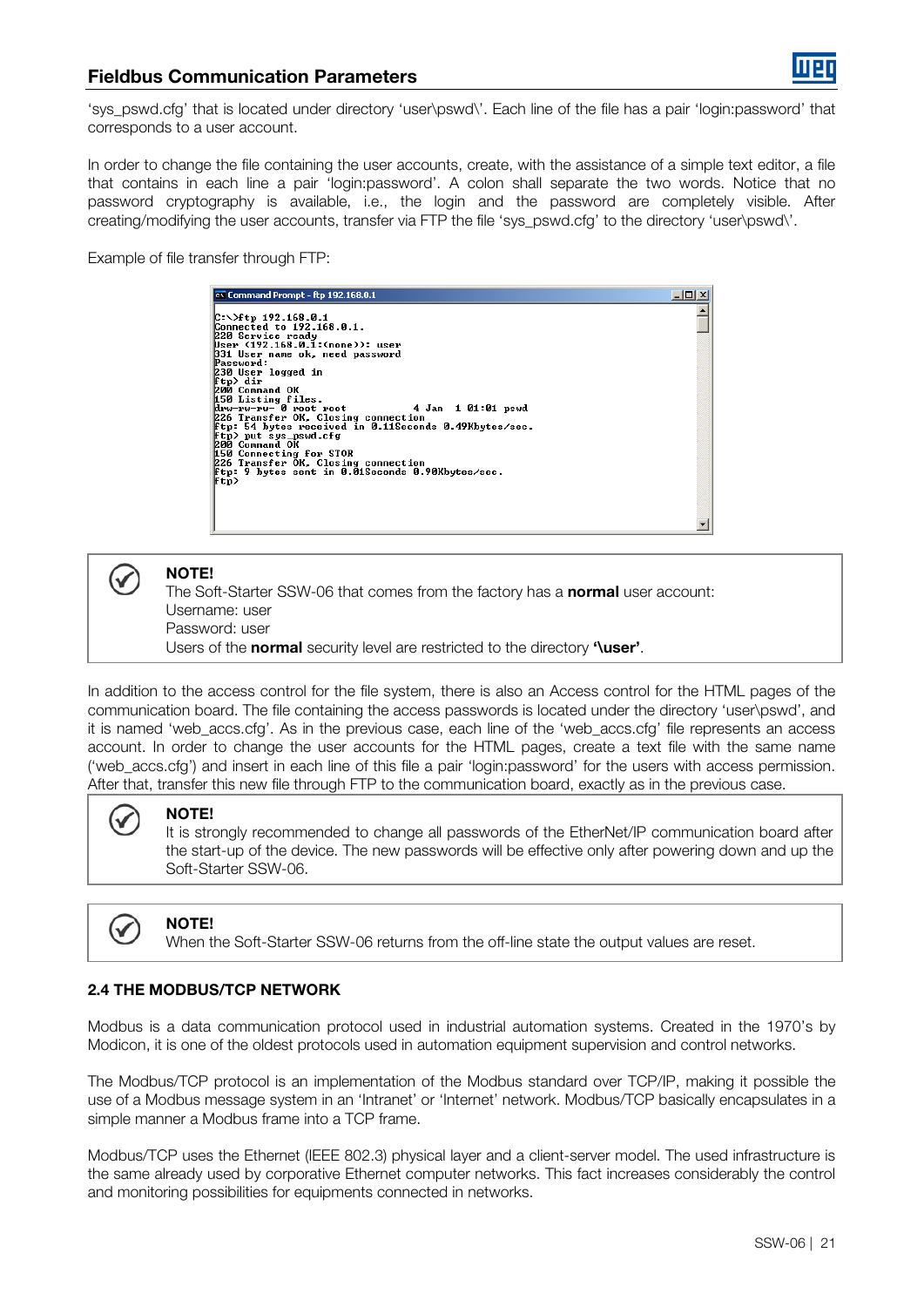The SSW-06 EtherNet/IP board has a Modbus/TCP server that makes available the access to Input and Output areas by means of a set of functions defined in the Modbus/TCP specification. All the messages use the TCP 502 port and the Modbus/TCP is able to manage a maximum of 8 simultaneous connections.

The following Modbus/TCP protocol topics are similar to the ones described for the EtherNet/IP protocol:

| <b>Description:</b>                    | <b>Refer to</b><br>section: |
|----------------------------------------|-----------------------------|
| <b>Fieldbus Connector</b>              | 2.3.1                       |
| Line Termination                       | 2.3.2                       |
| <b>Baud Rate</b>                       | 2.3.3                       |
| Indications                            | 2.3.6                       |
| Control and Monitoring Through the WEB | 2.3.7                       |
| Configurations                         | 2.3.8                       |
| Access to the Communication Board      | 2.3.9                       |

### <span id="page-21-0"></span>2.4.1 Network Master Data Configuration

In order to use the Modbus/TCP protocol of the EtherNet/IP communication board, it is necessary to configure the amount of data exchanged with the master.

For the SSW-06 soft-starter with EtherNet/IP Anybus-S board, the amount of data is programmed through P309, and can be 1, 4 or 7 words with 16 bits (2, 8 or 14 bytes).

The I/O word mapping in the Modbus protocol is presented in the table below:

| Area        | Register | Coil        | I/O word |
|-------------|----------|-------------|----------|
| Input Data  | 1        | 116         | 1st word |
|             | 2        | 1732        | 2nd word |
|             | З        | 3348        | 3rd word |
|             | 4        | 4964        | 4th word |
|             | 5        | 6580        | 5th word |
|             | 6        | 8196        | 6th word |
|             | 7        | 97112       | 7th word |
| Output Data | 1025     | 16385 16400 | 1st word |
|             | 1026     | 16401 16416 | 2nd word |
|             | 1027     | 16417 16432 | 3rd word |
|             | 1028     | 16433 16448 | 4th word |
|             | 1029     | 16449 16464 | 5th word |
|             | 1030     | 16465 16480 | 6th word |
|             | 1031     | 16481 16496 | 7th word |

#### Table 1: Addressing Map



# NOTES!

■ The table above applies to all the function codes.

■ Coils are mapped with the MSB first, i.e., coil #1 corresponds the bit 15 of the register #1.

■ I/O words are represented in the registers with the least significant byte first. Th&, it may be necessary to swap the most significant byte with the least significant, so that the words be correctly interpreted by the network master.

Several Modbus functions can be used to access the same data area in the module. The functions available for the EtherNet/IP module are presented below: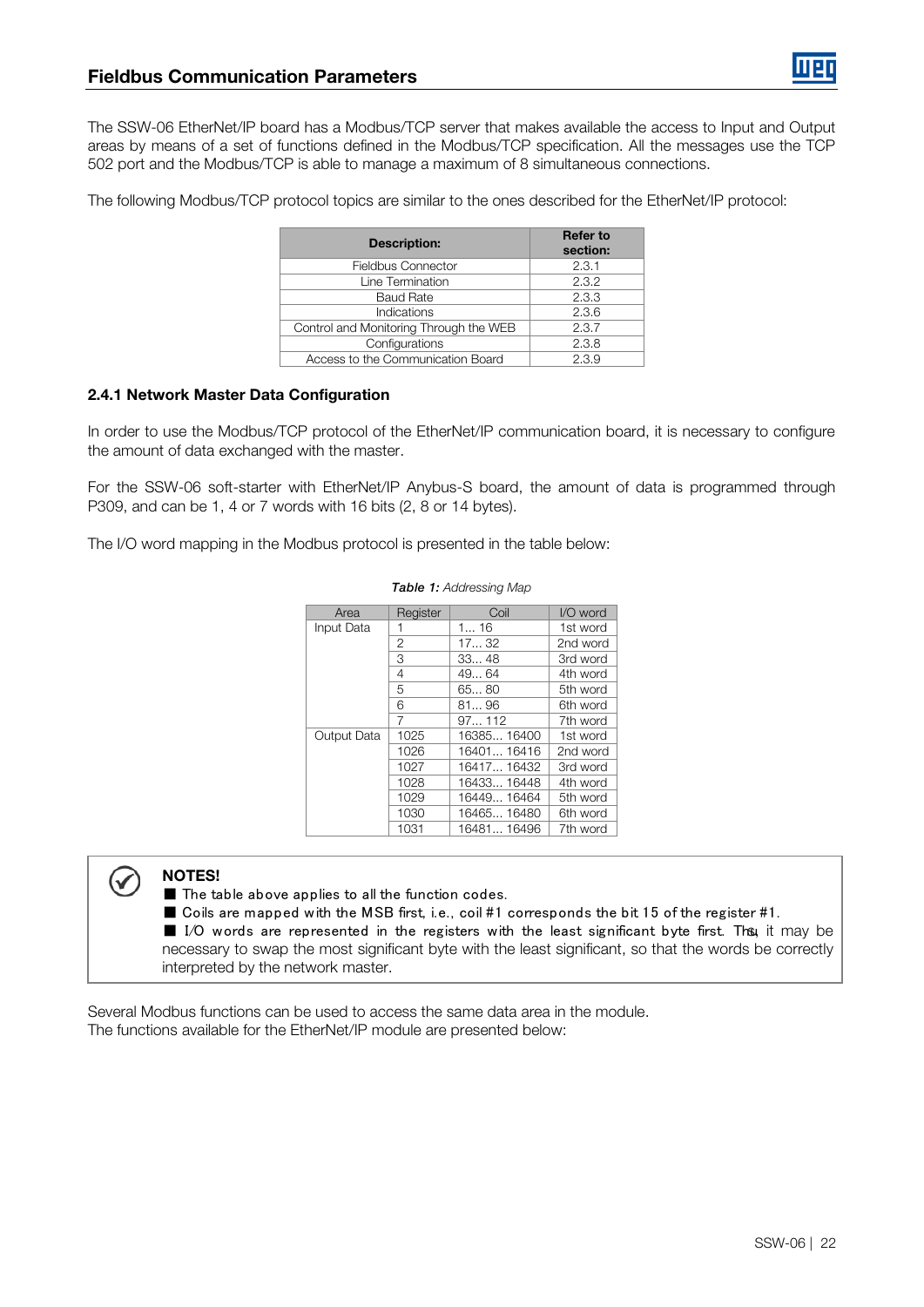| <b>Modbus Function</b>         | <b>Function Code</b> | Associated with       |
|--------------------------------|----------------------|-----------------------|
| Read Coil                      |                      | Input and Output data |
| Read Input Discrete            | 2                    |                       |
| <b>Read Multiple Registers</b> | З                    |                       |
| <b>Read Input Registers</b>    |                      |                       |
| Write Coil                     | 5                    | Output data           |
| Write Single Register          | 6                    |                       |
| Force Multiple Coils           | 15                   |                       |
| Force Multiple Registers       | 16                   |                       |
| Mask Write Register            | 22                   |                       |
| Read/Write Registers           | 23                   | Input and Output data |

#### Table 2: Codes of Supported Functions

#### Table 3: Supported Error Codes

| Code | <b>Name</b>          | <b>Description</b>                             |
|------|----------------------|------------------------------------------------|
| 0x01 | Illegal function     | Not supported function code                    |
| 0x02 | Illegal data address | Address outside of the initialized memory area |
| 0x03 | Illegal data value   | Illegal value                                  |

### 2.5 PROFINET NETWORK

#### 2.5.1 Fieldbus Connector

Connector: RJ-45 connector with 8-pin.

Pinout: see item [2.3.1.](#page-14-0)

#### 2.5.2 Communication Bit-rate

The Ethernet interfaces of the SSW-06 Soft-Starter for the PROFINET protocol can communicate using the 100 Mbps rate in full duplex mode, as required by the protocol.

#### 2.5.3 Configuration File (GSDML file)

Each device on PROFINET network has a GSDML configuration file, which contains information about the device functions on the network. This file is used by a master or configuration software to program devices present at PROFINET IO network.

#### 2.5.4 Station Name

A name must be assigned to each device on the PROFINET network. Such name, which remains stored on the communication accessory, is used to identify and establish an address for the device on the network. For the SSW-06 Soft-Starter, this name can be assigned by the PROFINET configuration tool.

#### 2.5.5 Configuration of the Network Master Data

For the master configuration, besides the Station Name used by PROFINET IO board, it is necessary to indicate the quantity of data exchanged with the master. For the Soft-Starter SSW-06 with Anybus-S PROFINET IO board, the following values must be programmed:

■ Data amount programmable through P309: it may be 1, 4 or 7 words with 16 bits (2, 8 or 14 bytes). This number of words must also be programmed in the network configuration tool, using the GSDML configuration file, and selecting input and output modules required to compose the number of words as programmed in the P309.

■ The PROFINET IO board for the Soft-Starter SSW-06 is described in the network as Anybus-S PRT. Using these settings it is possible to program the network master to communicate with Soft-Starter SSW-06.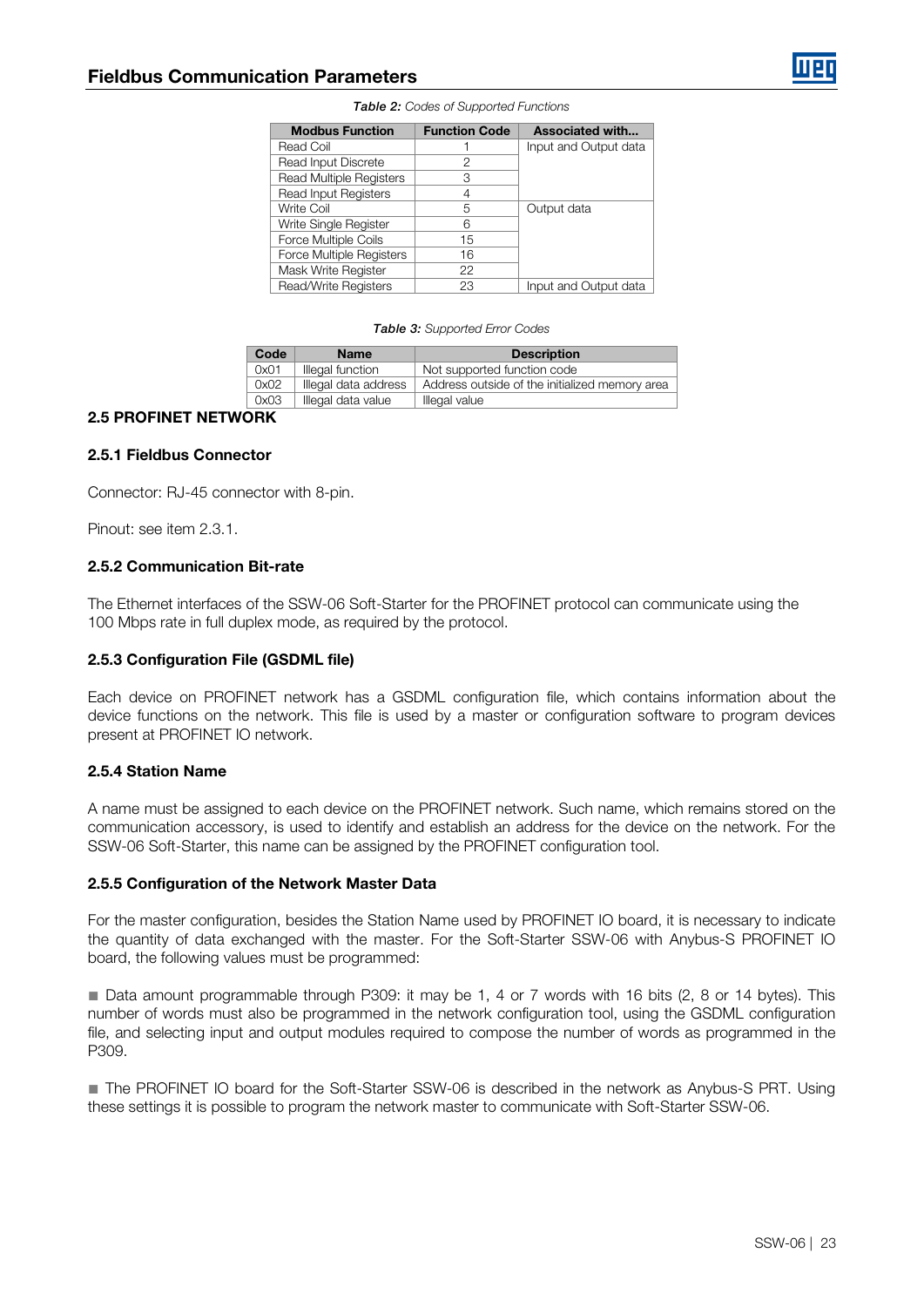

#### 2.5.6 Indication

The communication board has four two-color LEDs located on the right bottom corner to indicate the module and the network status.



| <b>Figura 1:</b> Indication LEDs for the status of PROFINET network |  |
|---------------------------------------------------------------------|--|
|---------------------------------------------------------------------|--|

| #              | <b>LED</b>    | <b>State</b>     | <b>Description</b>                                               |
|----------------|---------------|------------------|------------------------------------------------------------------|
| $\mathbf{1}$   |               | Green            | Link established                                                 |
|                | Link/Activity | Green, flashing  | Receiving/Transmitting data                                      |
|                |               | Off              | No link or power off                                             |
|                |               | Green            | On line, Run                                                     |
|                |               |                  | - Connection with IO Controller established                      |
|                |               |                  | - IO Controller is in RUN state                                  |
| $\overline{2}$ | Communication | Green, 1 flash   | On line, STOP                                                    |
|                | Status        |                  | - Connection with IO Controller established                      |
|                |               |                  | - IO Controller in STOP state                                    |
|                |               | Off              | Off line                                                         |
|                |               |                  | - No connection with IO Controller                               |
|                | Module Status | Green            | Initialized, no error                                            |
|                |               | Green, 1 flash   | Diagnostic data available                                        |
|                |               | Green, 2 flashes | Blink. Used by an engineering tool to identify the module.       |
|                |               | Red, 1 flash     | <b>Configuration Error</b>                                       |
| 3              |               |                  | - I/O size derived from IO Controller configuration is too large |
|                |               |                  | - Configuration mismatch (no module, wrong module)               |
|                |               | Red, 3 flashes   | No Station Name or no IP address assigned                        |
|                |               | Red, 4 flashes   | Internal error                                                   |
|                |               | Off              | No power or not initialized                                      |
| $\overline{4}$ | Not used      |                  |                                                                  |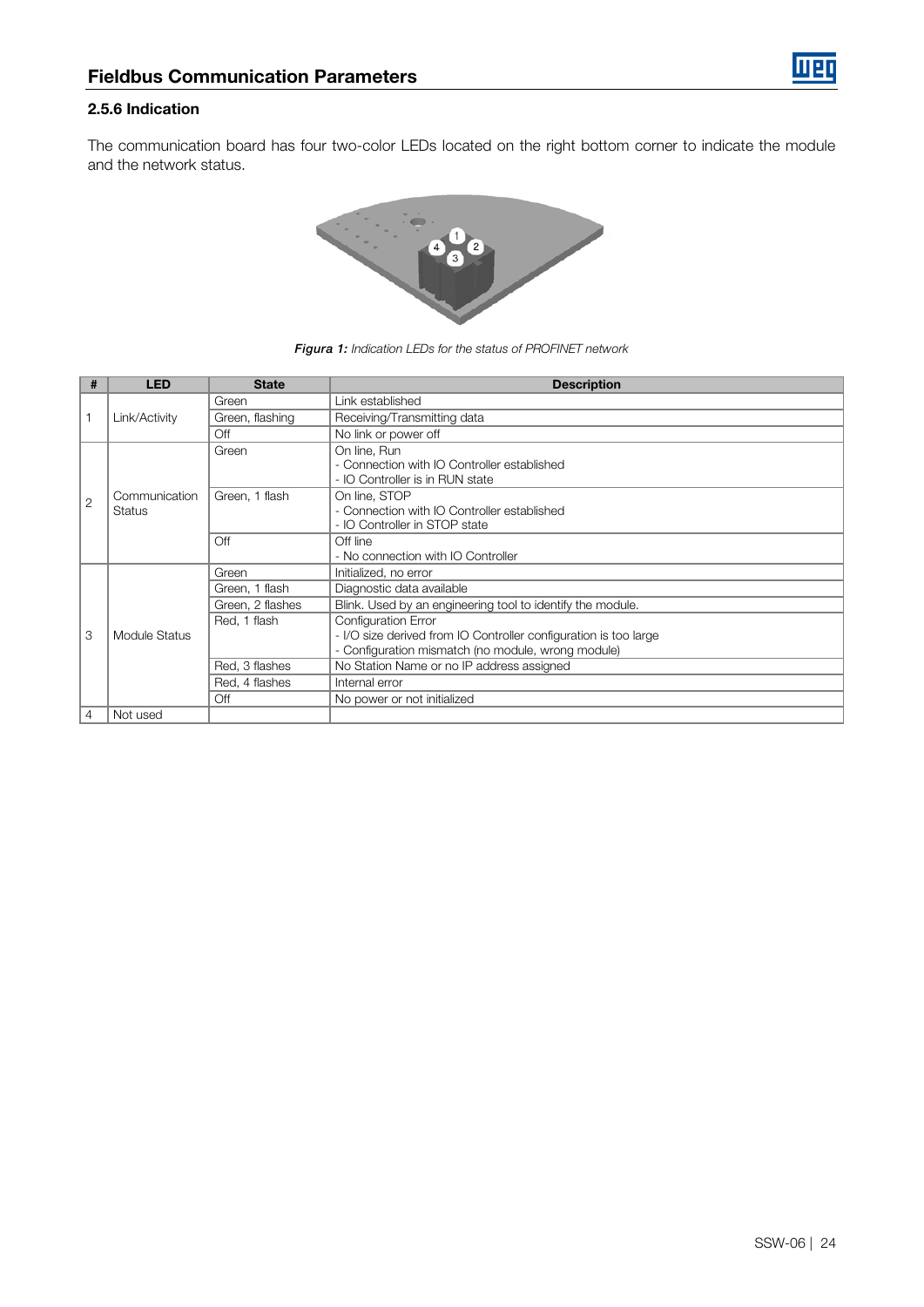

# <span id="page-24-0"></span>3 FIELDBUS COMMUNICATION PARAMETERS

The Soft-Starter SSW-06 has a set of parameters, described below, that are used for the network device configuration. All other parameter that are not described in this section do not have direct relation with this function, however these parameters are important for the equipment operation. Thus you must know how to use the equipment via parameters, since they can be used also during the operation via network. For complete parameter listing and their respective description, please refer to the Soft-Starter SSW-06 Manual.

# <span id="page-24-1"></span>3.1 P085 – STATUS OF THE FIELDBUS BOARD

This read parameter indicates the status of the communication board. This parameter can be set to:

| Range                | <b>Standard</b> | <b>Access</b> |
|----------------------|-----------------|---------------|
| $0 = Disable$        |                 | Read-only     |
| $1 =$ Board inactive |                 |               |
| $2 =$ Offline        |                 |               |
| $3 =$ Online         |                 |               |
| $4 =$ Profibus Stop  |                 |               |

■ 0 – Disable: indicates that the board has not been enabled. The board enable is executed through the parameter P309.

■ 1 – Board inactive: indicates that the board has been enabled through the parameter P309, however the Soft-Starter could not access the board correctly, or the programmed network is different from the used board. This problem can occur mainly during the board start-up due to bad contacts or installation faults. When the board becomes inactive, the fault message 30 is displayed on the product HMI and the communication board can only be enabled again when the Soft-Starter SSW-06 is reset.

■ 2 – Board active and offline: indicates a communication fault between the board Fieldbus and the network master. This fault can occurs due to several reasons (master configuration fault, communication cables were not installed correctly, high noise level during the data transfer, etc.) and do not allow the communication between the drive and the master. Always the board Fieldbus passes to the status offline, a fault message will be displayed on the Soft-Starter SSW-06 HMI.

■ 3 – Board active and online: indicates that the communication between the Soft-Starter SSW-06 and the master is being executed with success.

■ 4 – Profibus stop: indicates that the network master is stopped.

# NOTE!

For the DeviceNet network, when the network master is in Idle status, this condition will be considered as a communication fault. The board remains in offline status and the fault message 29 is displayed in the HMI.

# <span id="page-24-2"></span>3.2 P309 – FIELDBUS BOARD ENABLE

This parameter allows the Fieldbus board enable and programming the number of words to be communicated between the Soft-Starter SSW-06 and the network master.

| Range                   | <b>Standard</b> | Access     |
|-------------------------|-----------------|------------|
| $0 = Disable$ d         |                 | Read/write |
| 1 = Profibus DP 1 $1/0$ |                 |            |
| $2 =$ Profibus DP 4 I/O |                 |            |
| $3 =$ Profibus DP 7 I/O |                 |            |
| $4 =$ DeviceNet 1 I/O   |                 |            |
| $5 =$ DeviceNet 4 I/O   |                 |            |
| $6 =$ DeviceNet 7 I/O   |                 |            |
| $7 =$ EtherNet/IP 1 I/O |                 |            |
| $B =$ EtherNet/IP 4 I/O |                 |            |
| $9 =$ EtherNet/IP 7 I/O |                 |            |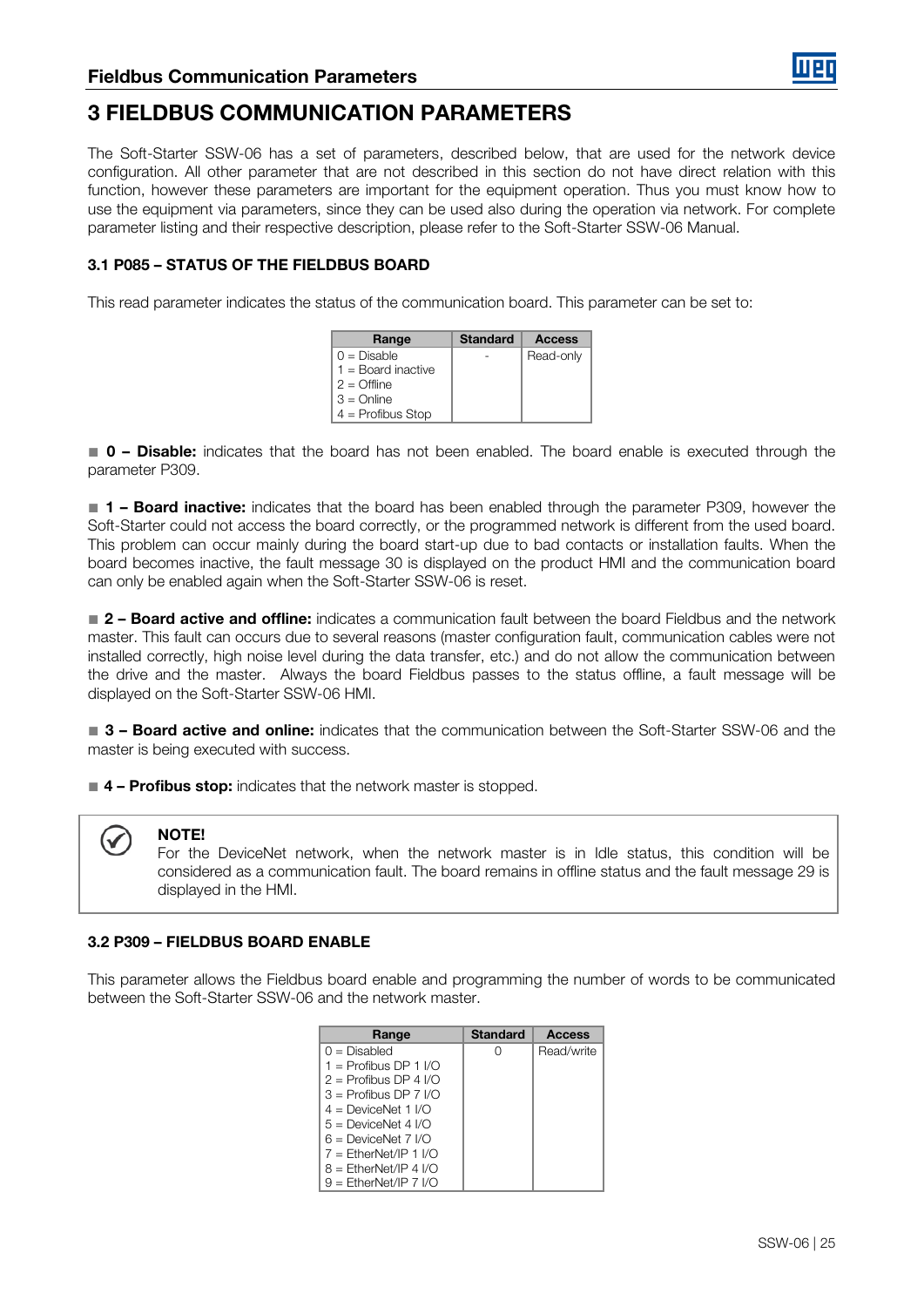

For the communication, three different options can be selected, containing 1, 4 or 7 input / output words (1, 4 or 7 words, where 1 word = 2 bytes). Section 4 describes the content of each word.

#### NOTES! ✓

■ If this parameter is changed in order to accept new configurations, the Soft-Starter SSW-06 will execute its reset automatically.

■ During the Soft-Starter SSW-06 updating and if the board was not programmed, a start-up message for the Fieldbus board will be displayed. The equipment can only be operated again after the start-up process has been concluded.

# <span id="page-25-0"></span>3.3 P310 – DETECTION OF STOPPED PROFIBUS MASTER

By means of the command word bit 6, Item 4.3, it is possible to detect that the master is stopped. In order that this protection works correctly, the bit 6 of the soft-starter SSW-06 command word must remain in 1 and the parameter P310 also in 1.

| Range                      | <b>Standard</b>  | <b>Access</b> |
|----------------------------|------------------|---------------|
| $\vert 0 \vert$ = Inactive | $\left( \right)$ | Read/write    |
| $1 =$ Active               |                  |               |

### <span id="page-25-1"></span>3.4 P313 – CORRECTIVE ACTIONS IN CASE OF COMMUNICATION ERROR

When the drive is being controlled via network, and a communication error to the master is detected (cable rupture, voltage drop, master fault, etc.), you cannot send an equipment disable command via serial communication. In applications where this is a problem, you can program an action at P313 that the Soft-Starter SSW-06 will execute automatically in case of network fault.

| Range                  | <b>Standard</b> | <b>Access</b> |
|------------------------|-----------------|---------------|
| $0 = Not used$         |                 | Read/write    |
| $1 = Disable$          |                 |               |
| $2 =$ General disable  |                 |               |
| $3$ = Changes to Local |                 |               |
| $4 = Not used$         |                 |               |
| $5 =$ Fatal error      |                 |               |

For the Fieldbus communication will be considered communication errors the errors 29 (offline board or Master in Idle) and error 30 (board inactive).

■ 0 – No action: when some of the above mentioned errors occur, the drive remains in the current status and only displays the occurred error.

■ 1 – Disable: in case of communication error, the Soft-Starter SSW-06 will be disabled via voltage ramp.

■ 2 – General disable: in this option, the Soft-Starter SSW-06 interrupts the motor power supply and the motor stop by inertia.

■ 3 – Change to local: when the switch is operating in remote mode and a communication error is detected, it changes automatically to local mode.

■ 4 – Not used: the same action of the 0 option.

■ 5 – Cause fatal error: when detecting imperfection in the communication the Soft-Starter SSW-06 will go for the error state, the motor will be disabled and the indication of error will only be removed after to reset the error of the equipment.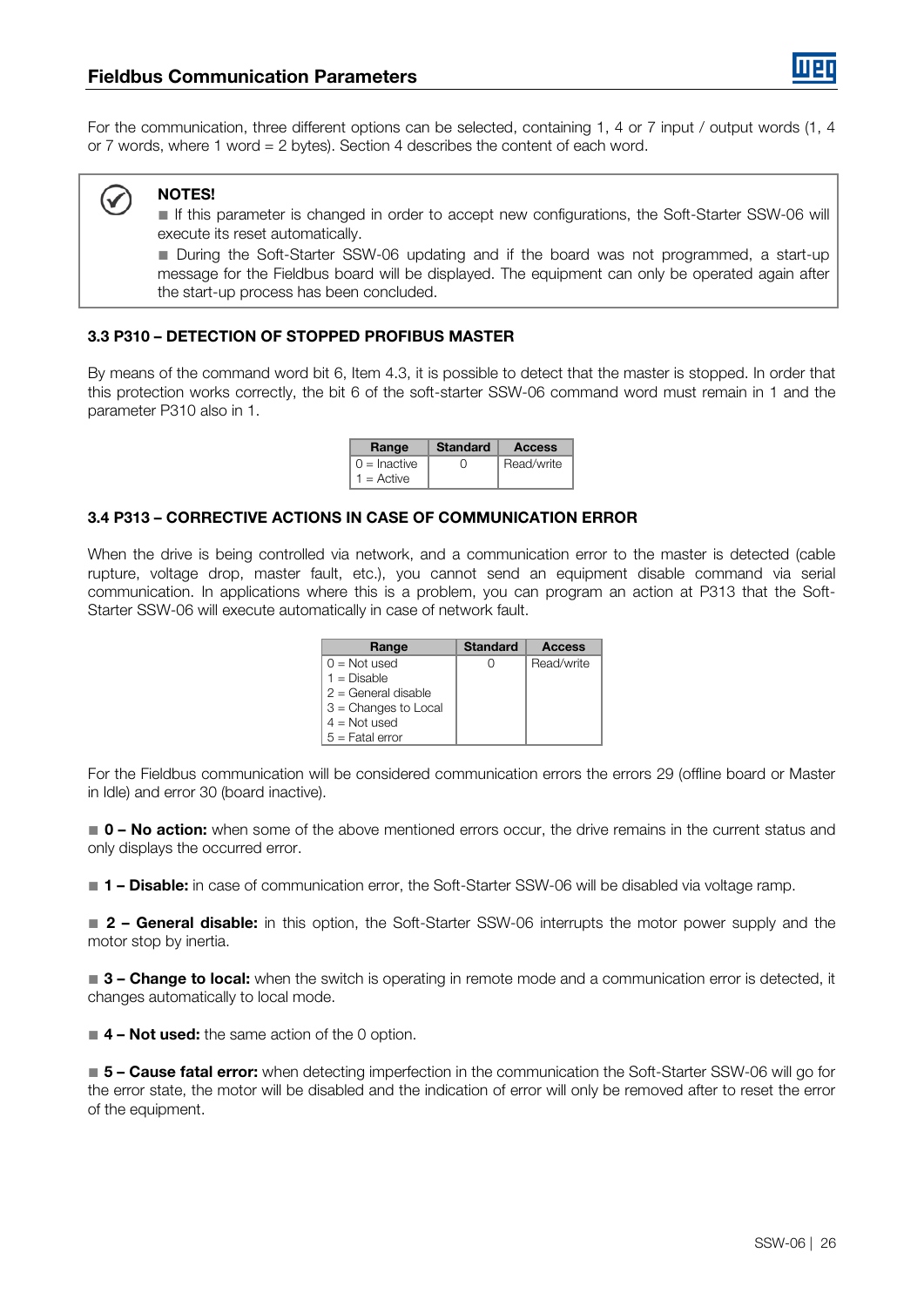# NOTES!

V

■ The disable command and the command for changing to local mode can only be executed by the switch when they are controlled via Fieldbus. This programming is executed through the parameters P220, P229 e P230.

■ Independent of the value set in this parameter, when some digital and/or analog output is being controlled via Fieldbus, theses outputs will be reset when some communication error is detected.

# <span id="page-26-0"></span>3.5 P315 – FIELDBUS #1 READ PARAMETER

This parameter allows selecting the number of another parameter, which content will be available in the second word of the input area (data sent from the Soft-Starter SSW-06 to the network master) for the Fieldbus communication. For programming correctly the read parameters via network, you must know the Soft-Starter SSW-06 parameters and define which information should be read by the network master.

| Range | <b>Standard</b> | Access     |
|-------|-----------------|------------|
| aaa   |                 | Read/write |

For example, if you want to read the motor current in Amperes from the Soft-Starter SSW-06, you must program in this parameter the value 3, since the parameter P003 is the parameter that contains this information. Please consider that the read value of any parameter is represented by a 16 bits word with signal, as supplement of 2. Although the parameter has a decimal resolution, the value will be transmitted without the indication of decimal places. For instance, if the parameter P003 has the value 4.7 A, the supplied value via network will be 47.

This word will be only active, when 4 or 7 input / output words are programmed in P309. If you don't use this word, the master must ignore the received word. If a number of a no existent parameter is programmed, the value sent by the Soft-Starter SSW-06 will be always 0 (zero).

# <span id="page-26-1"></span>3.6 P316 – FIELDBUS #2 READ PARAMETER

This parameter is similar to the parameter P315. This parameter allows programming the third read word of the input area. It will be only active when 4 or 7 input / output words are programmed in P309.

# <span id="page-26-2"></span>3.7 P317 – FIELDBUS #3 READ PARAMETER

This parameter is similar to the parameter P315. This parameter allows programming the fourth read word of the input area. It will be only active when 4 or 7 input / output words are programmed in P309.

# <span id="page-26-3"></span>3.8 P220 – LOCAL/REMOTE SOURCE SELECTION

This parameter allows programming the command source that controls the equipment local/remote mode.

| Range                               | <b>Standard value</b> | Access     |
|-------------------------------------|-----------------------|------------|
| $0 =$ Always local                  | 2                     | Read/write |
| $1 =$ Always remote                 |                       |            |
| $2 =$ Keypad (local as standard)    |                       |            |
| 3 = Keypad (remote as standard)     |                       |            |
| $4 = D[4D]5$                        |                       |            |
| $5 =$ Serial (local as standard)    |                       |            |
| $6 =$ Serial (remote as standard)   |                       |            |
| $7 =$ Fieldbus (local as standard)  |                       |            |
| $8$ = Fieldbus (remote as standard) |                       |            |
| $9 = SoftPLC$ (local as standard)   |                       |            |
| $10 = SoftPLC$ (remote as standard) |                       |            |

If you want to control the operation mode via Fieldbus, you must program this parameter to 7 or 8. The display "local as standard" or "remote as standard" informs the operation mode must be activated after equipment start.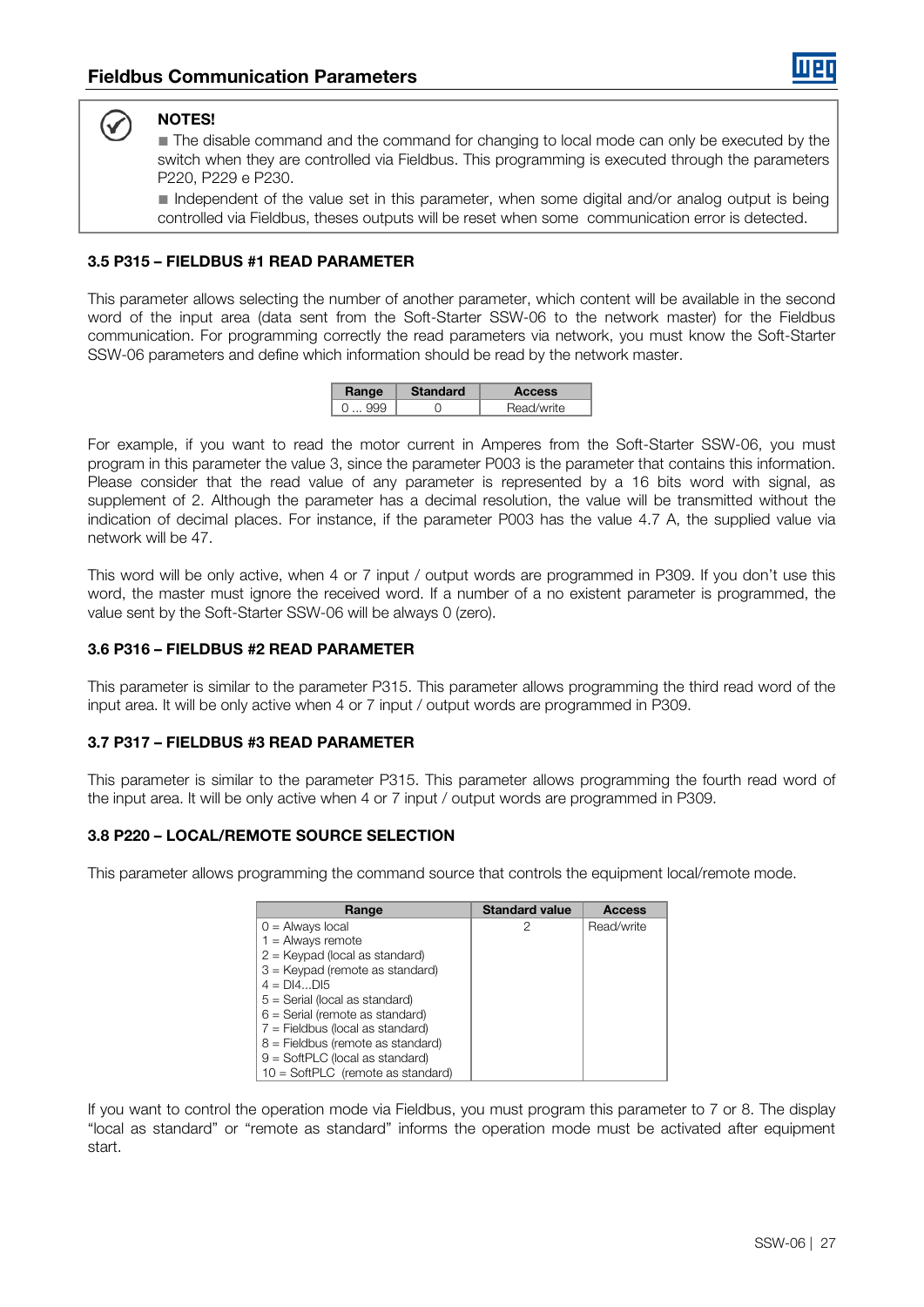# <span id="page-27-0"></span>3.9 P229 – COMMAND SELECTION – LOCAL CONDITION

This parameter allows programming the Soft-Starter SSW-06 command source when the Soft-Starter SSW-06 is in local mode.

| Range          | <b>Standard value</b> | <b>Access</b> |
|----------------|-----------------------|---------------|
| $0 =$ Keypad   |                       | Read/write    |
| $1 = DI$       |                       |               |
| $2 =$ Serial   |                       |               |
| $3$ = Fieldbus |                       |               |
| $4 = SoftPLC$  |                       |               |

If you want to control the commands via Fieldbus in local mode, you must set this parameter to 3.

# <span id="page-27-1"></span>3.10 P230 – COMMAND SELECTION – REMOTE CONDITION

This parameter allows programming the Soft-Starter SSW-06 command source when the Soft-Starter SSW-06 is in remote mode.

| Range          | <b>Standard value</b> | <b>Access</b> |
|----------------|-----------------------|---------------|
| $0 =$ Keypad   |                       | Read/write    |
| $1 = DI$       |                       |               |
| $2 =$ Serial   |                       |               |
| $3$ = Fieldbus |                       |               |
| $4 = SoftPLC$  |                       |               |

If you want to control the commands via Fieldbus in remote mode, you must set this parameter to 3.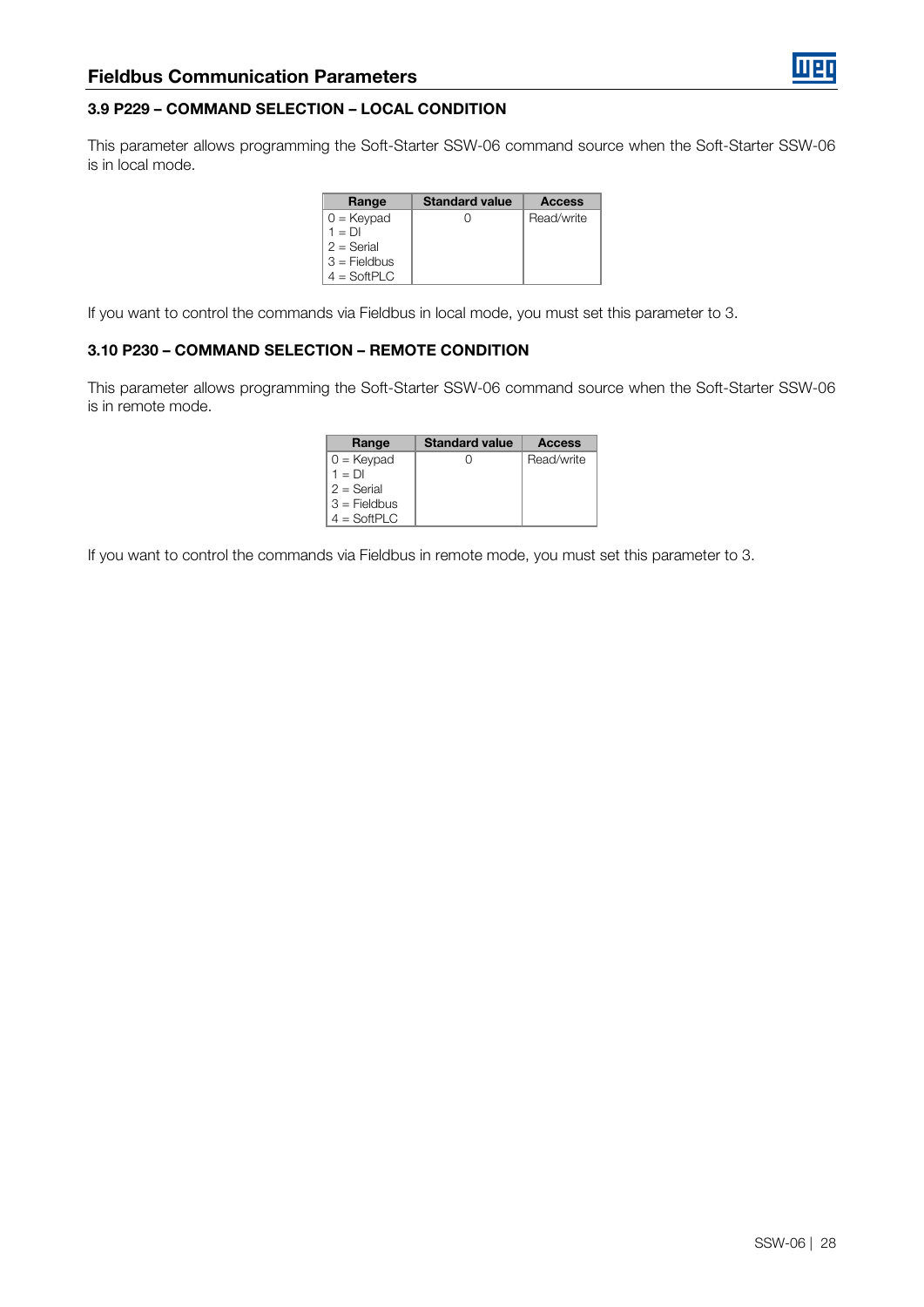# <span id="page-28-0"></span>4 OPERATION VIA NETWORK

As already described in item [3,](#page-24-0) the parameter P[3](#page-28-7)09 allows programming the number of the I/O words (words<sup>3</sup>) that will be exchanged with the master. This item shows the data format for each existing options.

# <span id="page-28-1"></span>4.1 CONTENT OF THE I/O WORDS

Depending on the value selected at parameter P309, the drive will communicate to the network master 1, 4 or 7 I/O output words. The higher the number of words communicated via network, the higher will be the available functions for the Soft-Starter SSW-06 operation and the larger will be the reserved memory in the master and the time required for the communication.

Table below shows the content of each input and output word for the different options:

<span id="page-28-6"></span>

| Input (drive -> master)                                       |                                                            | Output (master -> drive)                     |                |                   |                  |
|---------------------------------------------------------------|------------------------------------------------------------|----------------------------------------------|----------------|-------------------|------------------|
| SSW-06 Status                                                 | 1 <sup>st</sup> word                                       | Command for the SSW-06                       | 1 <sub>1</sub> |                   |                  |
| Read parameter #1                                             | $2nd$ word<br>Value for the digital outputs                |                                              |                | 4 <sub>1</sub> /O |                  |
| Read parameter #2                                             | 3 <sup>rd</sup> word                                       | Value for the analog output AO1              |                |                   |                  |
| Read parameter #3                                             | $4th$ word                                                 | Value for the analog output AO2              |                |                   | 7 V <sub>O</sub> |
| read/write<br>the<br>Response<br>to<br>commands in parameters | 5 <sup>th</sup> word<br>6 <sup>th</sup> word<br>$7th$ word | Command sending for read/write in parameters |                |                   |                  |

#### Table 10: I/O Data Format

### <span id="page-28-2"></span>4.1.1 One I/O Word (P309 = 1, 4 or 7)

When an I/O word is selected, the drive will communicate to the master only the first input an output words, described in [Table 10,](#page-28-6) that represent the status and the command word of the Soft-Starter SSW-06.

This is the easiest operation mode, suitable for the command and monitoring operations that do not require a large number of data to be transmitted between the drives.

# <span id="page-28-3"></span>4.1.2 Four I/O Words (P309 = 2, 5 or 8)

When four I/O words are selected, the drive will communicate to the master only the first input an output words, described in [Table 10,](#page-28-6) that represent the status and the command word of the Soft-Starter SSW-06, in addition to the three programmable parameters for the read/write process.

This operation mode allows the transfer of a higher number of data between the master and the slave, allowing reading a higher number of parameters in addition to the digital and the analog command of the switch.

# <span id="page-28-4"></span>4.1.3 Seven I/O Word (P309 = 3, 6 or 9)

When seven I/O words are selected, the drive will communicate to the master all the input and output words, described in [Table 10.](#page-28-6) This allows the communication of the status and the command word, three programmable read parameters, the digital and the analog output command, in addition to the digital and the analog command of the switch.

This operation mode permits the complete drive parameter setting.

# <span id="page-28-5"></span>4.2 STATUS WORD

This word is transmitted from the Soft-Starter SSW-06 to the network master, in the first position of the input data, supplying several information about the drive status. This word comprises 16 bits and has following function:

<u>.</u>

<span id="page-28-7"></span><sup>&</sup>lt;sup>3</sup> One *word* is equal to two bytes.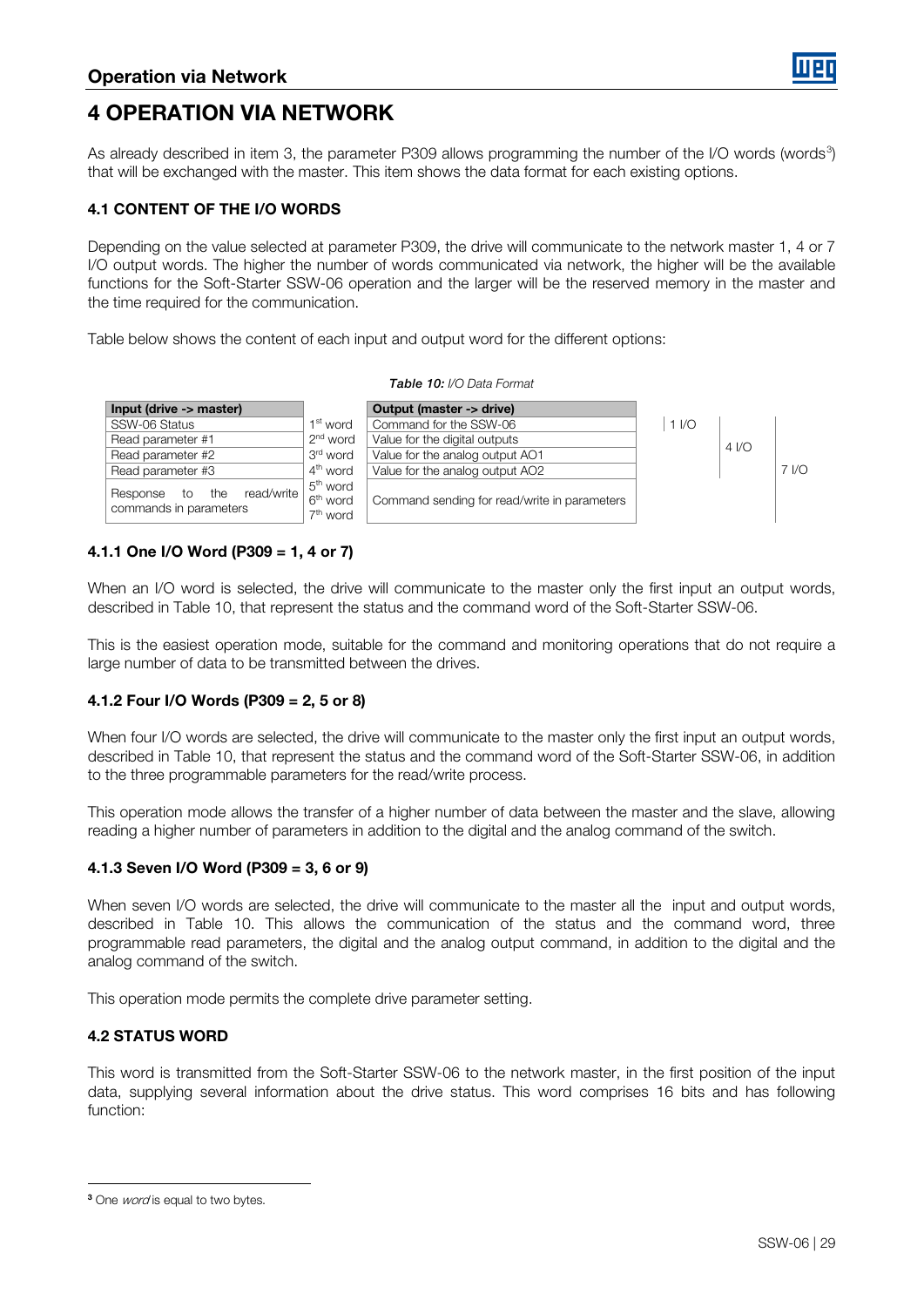

| <b>Bit</b>    | <b>Description</b>                                                         |
|---------------|----------------------------------------------------------------------------|
| Bit 0         | $0 =$ stopped motor.                                                       |
|               | 1 = motor is running (decelerates to zero after stop command is received). |
| Bit 1         | $0 =$ when general disable due to any means.                               |
|               | $1 =$ when it is general enabled by all means.                             |
| Bit 2         | $0 =$ without Jog.                                                         |
|               | $1 =$ with Jog.                                                            |
| Bit 3         | $0 = it$ is not accelerating.                                              |
|               | $1 =$ during the whole acceleration process.                               |
| Bit 4         | $0 =$ it is not in current limit.                                          |
|               | $1 =$ current limit.                                                       |
| Bit 5         | $0 =$ no full voltage on motor.                                            |
|               | $1 =$ with full voltage on motor.                                          |
| Bit 6         | $0 =$ without alarm.                                                       |
|               | $1 =$ with alarm.                                                          |
| Bit 7         | $0 = it$ is not decelerating.                                              |
|               | $1 =$ during the whole deceleration process.                               |
| Bit 8         | $0 =$ local.                                                               |
|               | $1 =$ remote.                                                              |
| Bit 9         | $0 = it$ is not in dynamic braking process (DC braking).                   |
|               | $1 =$ during dynamic braking process (DC braking).                         |
| <b>Bit 10</b> | $0 =$ motor does not revert the direction of rotation.                     |
|               | $1$ = during the reversal process of the direction of rotation.            |
| <b>Bit 11</b> | $0 = CW$                                                                   |
|               | $1 = CCW$ .                                                                |
| <b>Bit 12</b> | $0 =$ with open bypass.                                                    |
|               | $1 =$ with closed bypass.                                                  |
| <b>Bit 13</b> | $0 =$ all commands received via Fieldbus have been executed.               |
| <b>Bit 14</b> | $1 =$ execution error in . at least one command received by the Fieldbus.  |
|               | $0 = no power supply.$                                                     |
|               | 1 = power supply in the three-phases higher than 15V.                      |
| <b>Bit 15</b> | $0 =$ without error.                                                       |
|               | $1 =$ with error.                                                          |

# <span id="page-29-0"></span>4.3 COMMAND WORD

This word is transmitted from the network master to the Soft-Starter SSW-06, in the first position of the output data, allowing the control of the main functions of the equipment. This word if formed by 16 bits, which, for a better command understanding, can be divided into two bytes:

Most Significant Byte: this byte operates as a command mask. Each bit enables the execution of a command, and the effective command value is transmitted through the corresponding least significant bit.

| <b>Bit</b>    | <b>Description</b>                             |
|---------------|------------------------------------------------|
| Bit 8         | $0 =$ command inactive.                        |
|               | $1 =$ command enable / disable active.         |
| Bit 9         | $0 =$ command inactive.                        |
|               | $1 =$ command general enable / disable active. |
| <b>Bit 10</b> | $0 =$ command inactive.                        |
|               | $1 =$ command JOG active.                      |
| <b>Bit 11</b> | $0 =$ command inactive.                        |
|               | $1 =$ command direction of rotation active.    |
| <b>Bit 12</b> | $0 =$ command inactive.                        |
|               | $1 =$ command local / remote active.           |
| <b>Bit 13</b> | Reserved.                                      |
| <b>Bit 14</b> | Reserved.                                      |
| <b>Bit 15</b> | $0 =$ command inactive.                        |
|               | $1 =$ command reset active.                    |

Least Significant Byte: this byte has the value for each command that should be executed. Each bit is responsible for the execution of one command, however the command will be only executed if the higher bit is set to 1. If the mask bit is not at 1, the received bit in the least significant bit will be ignored.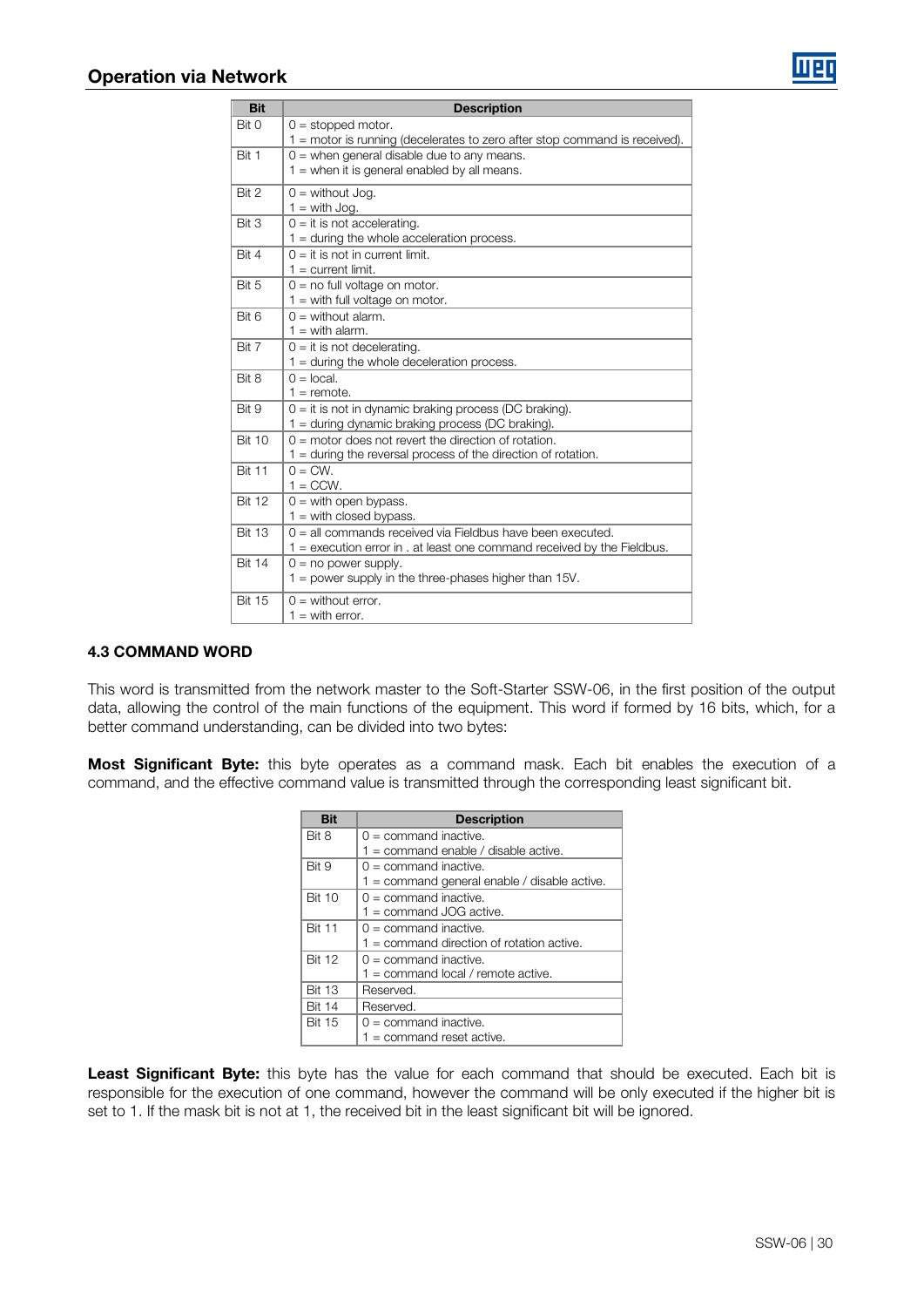

| <b>Bit</b> | <b>Description</b>                                       |
|------------|----------------------------------------------------------|
| Bit 0      | $0 =$ stopping by ramp.                                  |
|            | $1 =$ running by ramp.                                   |
| Bit 1      | $0 =$ qeneral disable.                                   |
|            | $1 =$ general enable.                                    |
| Bit 2      | $Q =$ without JOG.                                       |
|            | $1 =$ with JOG.                                          |
| Bit 3      | $0 = CW$ .                                               |
|            | $1 =$ CWW.                                               |
| Bit 4      | $0 =$ local.                                             |
|            | $1 =$ remote.                                            |
| Bit 5      | Reserved.                                                |
| Bit 6      | Profibus Master Stop Detection:                          |
|            | $0 = Stop$ .                                             |
|            | $1 =$ Running.                                           |
| Bit 7      | $0 = no$ command.                                        |
|            | $0 \rightarrow 1$ = executes reset (if in error status). |

Always a command is sent to the Soft-Starter SSW-06, it will only accept and execute the command when it has been programmed to receive commands via Fieldbus. This programming is executed through the following parameters:

- P220 Local / remote source selection.
- P229 Command selection in local mode.
- P230 Command selection in remote mode.

These commands must be programmed to the "Fieldbus" option always you want to execute the respective command via network. The reset command can be executed via network, even without this parameter setting, but the reset command can be executed only when the Soft-Starter SSW-06 is in error status.

# NOTES!

■ Errors of the communication board (E28, E29 or E30) can not be reset in this way, since they depend on settings outside the values sent via network to be solved and also why the drive is this condition is unable to communicate the network.

■ If you try to execute a command via network, but this command cannot be executed by Soft-Starter SSW-06 (for instance a command that was not programmed to operate via Fieldbus), this command will not be executed and the value 1 will be indicated in the bit 13 of the status word.

#### <span id="page-30-0"></span>4.4 READ PARAMETER #1 ... #3

Depending on the number of I/O words that have been configured for the communication, you can program the reading of 3 drive parameters. This programming is made in the parameters P315 to P317, as explained in item [3.](#page-24-0) So you can associate the content of one parameter directly to the input area that is communicated to the master, thus enabling the read of this parameter via network. The content of these parameters is read from the 2<sup>nd</sup> input word on, as shown in item 4.1 (read parameter #1, #2 and #3).

This enables reading the parameters which content is useful for the drive operation via network. For instance:

- $\blacksquare$  P002 = motor current in % of the rated motor current.
- P003 = motor current in amperes.
- $\blacksquare$  P007 = output voltage.
- $\blacksquare$  P014 = last occurred error, etc.

The read value of any parameter is represented by a 16 bits word with signal, as supplement of 2. Even when the parameter has a decimal resolution, the value will be transmitted without indication of the decimal places.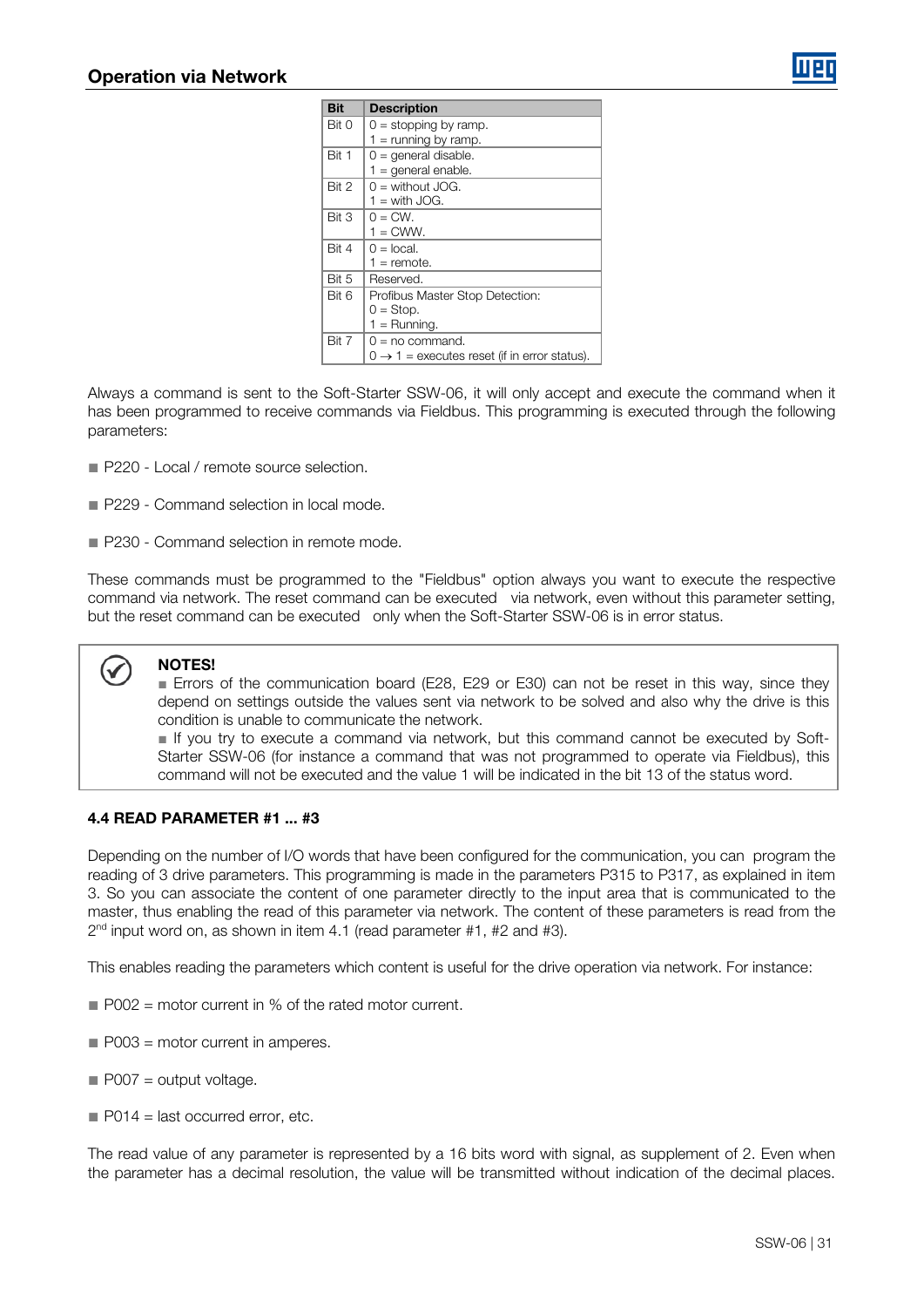For instance, if the parameter P003 (motor current) has the value 4.7 A, the value transmitted via network will be 47.



# NOTE!

l

In the models of 820A and above, all the parameters related to the current (A) and power (kW and kVA) indication are divided by ten: P003, P010, P011, P030, P031, P032, P047, P048, P053, P060, P063, P066, P069, P072, P075.

# <span id="page-31-0"></span>4.5 COMMAND FOR THE DIGITAL OUTPUTS

If 4 or 7 I/O words are programmed for the Soft-Starter SSW-06, you can control the digital outputs of the drive through the second output word. This word is formed by 16 bits, where only the first three bits have a function:

| Bit       | <b>Description</b>                      |  |
|-----------|-----------------------------------------|--|
| Bit 0     | $0 =$ deactivates the RL1 relay output. |  |
|           | $1 =$ activates the RL1 relay output.   |  |
| Bit 1     | $0 =$ deactivates the RL2 relay output. |  |
|           | $1 =$ activates the RL2 relay output.   |  |
| Rit 2     | $0 =$ deactivates the RL3 relay output. |  |
|           | $1 =$ activates the RL3 relay output.   |  |
| Bit 3  15 | Reserved.                               |  |

To command the digital outputs via network, you must program is functions to "Fieldbus" options in the parameters P277, P278 and P279. When the output is not controlled via Fieldbus, the received value in the corresponding bit will be ignored.

When a communication error to the master (E29 or E30) is detected, the values to the digital outputs will be reset.

### <span id="page-31-1"></span>4.6 COMMANDS FOR THE AO1 AND AO2 ANALOG OUTPUTS

In the same way as the digital outputs, you can also command the analog outputs of the drive, when you program 4 or 7 I/O words. This programming is made through the third and the fourth word of the output area communicated to the master for driving the AO1 and AO2 outputs, respectively.

The values received via network have  $14$  $14$  bits<sup>4</sup> resolution for representing  $100\%$  of the output value, i. e., the value 0 (zero) represents 0 % of the output value, whilst the value 16383 (3FFFh) represents 100 % of the output value.

To control the analog outputs via network, you must also program its functions to the option "Fieldbus" in the parameters P251 and P253. If the output is being controlled via Fieldbus, the value received in the corresponding word will be ignored. Please consider that also an output gain can be programmed in the parameters P252 and P254 that will be applied on the value received via network.

The values of the analog outputs will be reset, when a communication error to the master is detected (E29 or E30).

# <span id="page-31-2"></span>4.7 COMMANDS FOR THE SOFT-STARTER SSW-06 PARAMETER ACCESS

When the number of the I/O words communicated to the network master is equal to 7 (P309 = 3, 6 or 9), the three last words of the I/O area will be reserved for receiving and sending commands that allows the access to any Soft-Starter SSW-06 parameter.

This process is executed trough an enquiry and response system, where the master indicates in output area for the drive:

 $\blacksquare$  5<sup>th</sup> word: the desired command (read of write).

<span id="page-31-3"></span><sup>&</sup>lt;u>.</u> <sup>4</sup> This resolution is only used for the data transfer. To obtain the effective used resolution of the analog outputs, refer to the equipment manual.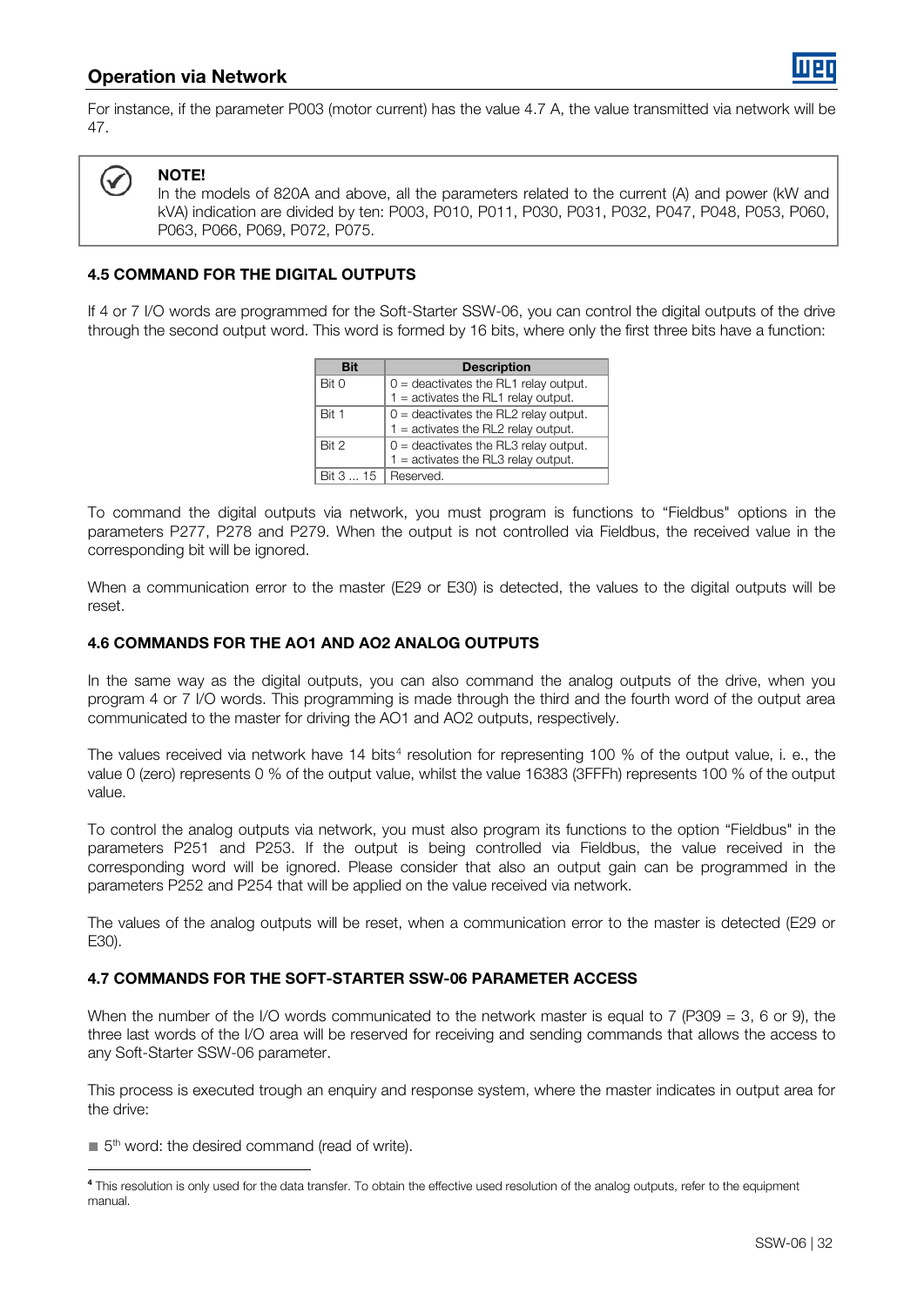

- $\blacksquare$  6<sup>th</sup> word: the parameter number.
- 7<sup>th</sup> word: the parameter content (in case of a writ command).

After the command has been executed, the Soft-Starter SSW-06 returns the response to the network master, in the input area. This answer contains:

- 5<sup>th</sup> word: which command has been executed and if any execution fault has been detected.
- $\blacksquare$  6<sup>th</sup> word: the parameter number.
- $\blacksquare$  7<sup>th</sup> word: the parameter content.

Please find below the description of the I/O area for these data:

| Input (drive -> master) |                       | Output (master -> drive) |
|-------------------------|-----------------------|--------------------------|
| Executed command code   | 5 <sup>th</sup> word  | Sent command code        |
| Parameter number        | 6 <sup>th</sup> word  | Parameter number         |
| Parameter content       | 7 <sup>ath</sup> word | Parameter content        |

#### <span id="page-32-0"></span>4.7.1 Output – Sent Command Code

The master indicates in this word which command must be executed, as described below:

| <b>Bit</b>  | <b>Function</b> | <b>Description</b>                                                                                                                                                                                                                                                                                                          |
|-------------|-----------------|-----------------------------------------------------------------------------------------------------------------------------------------------------------------------------------------------------------------------------------------------------------------------------------------------------------------------------|
| $0 \dots 3$ | Command code    | Indicates that one of the following commands must be executed:                                                                                                                                                                                                                                                              |
|             |                 | <b>Bits 3, 2, 1 and <math>0 = 0000</math>:</b> no command.                                                                                                                                                                                                                                                                  |
|             |                 | Bits 3, 2, 1 and $0 = 0001$ : parameter read.                                                                                                                                                                                                                                                                               |
|             |                 | Bits 3, 2, 1 and $0 = 0010$ : parameter write.                                                                                                                                                                                                                                                                              |
|             |                 | The other values are reserved for future use.                                                                                                                                                                                                                                                                               |
|             | Toggle bit      | Bit for command execution, which value must be changed always a new command is sent to drive. In the<br>moment this bit is received by the Soft-Starter SSW-06 and it has a different value from the previous one,<br>the command that has been programmed in these words will be executed. If the value of this bit is not |
|             |                 | changed, no command will be executed.                                                                                                                                                                                                                                                                                       |
| 515         | Reserved        |                                                                                                                                                                                                                                                                                                                             |

#### <span id="page-32-1"></span>4.7.2 Output – Parameter Number

Always a read or write operation is realized, you must indicate in this word the desired parameter number for this operation.

#### <span id="page-32-2"></span>4.7.3 Output – Parameter Content

For the write command, the content for the parameter must be sent in this word in 16 bits format with signal (as supplement of 2), without using the indication of the decimal point. The content that will be written through this word will be saved in the non-volatile memory of the drive and so the programmed value remains stored even when the Soft-Strter-06 is switched off or reset.

For the read command the content of this word will be ignored.

#### <span id="page-32-3"></span>4.7.4 Input – Received Command Code

After a command is executed, the Soft-Starter SSW-06 indicates in this word for the master if the command has been executed with success or not.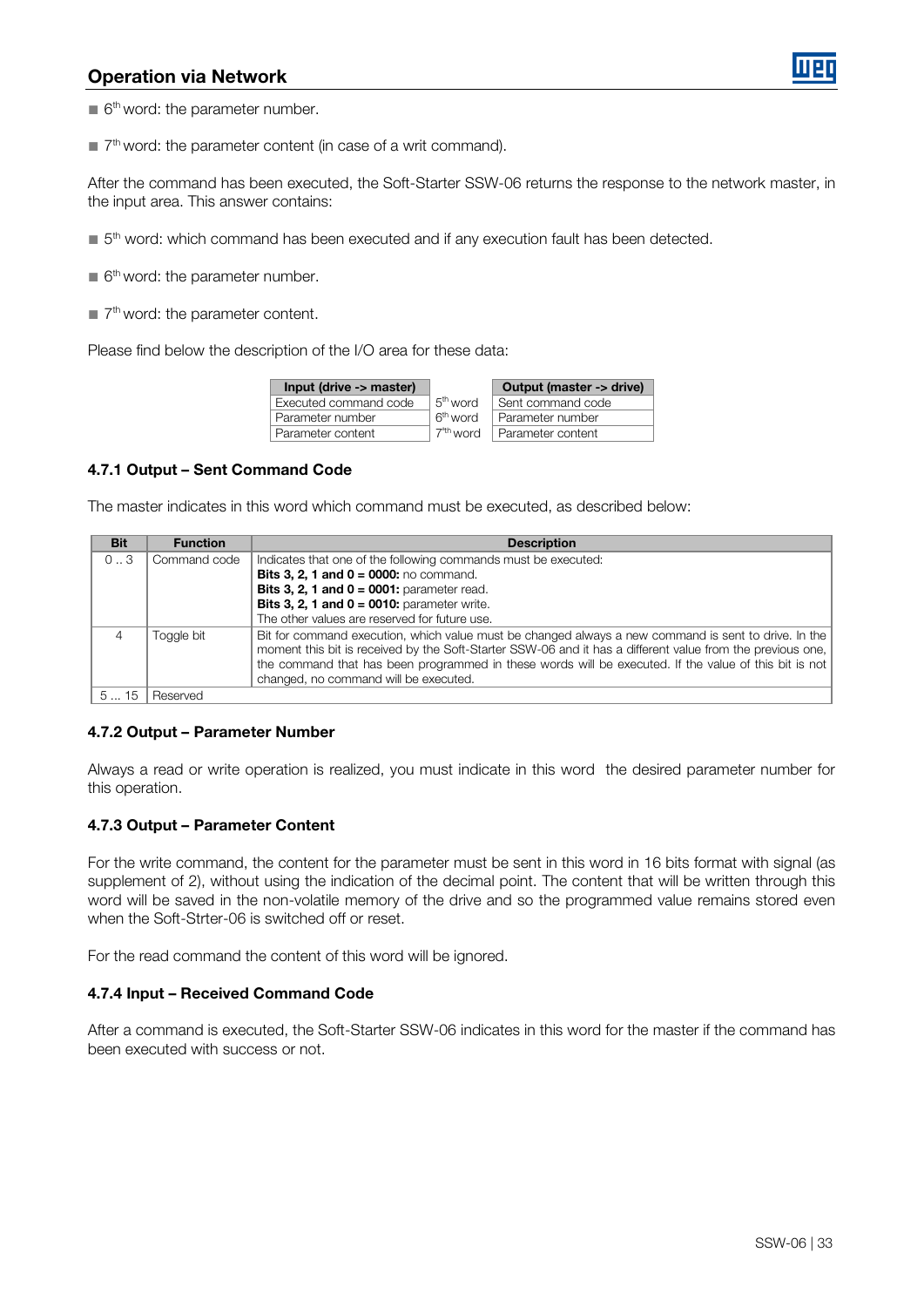| <b>Bit</b> | <b>Function</b>                 | <b>Description</b>                                                                            |  |
|------------|---------------------------------|-----------------------------------------------------------------------------------------------|--|
| 03         | Executed command code           | Indicates de code of the executed command.                                                    |  |
|            |                                 | <b>Bits 3, 2, 1 and 0 = 0000:</b> no command.                                                 |  |
|            |                                 | Bits 3, 2, 1 and $0 = 0001$ : parameter read.                                                 |  |
|            |                                 | Bits 3, 2, 1 and $0 = 0010$ : parameter write.                                                |  |
| 4          | Toggle bit                      | After the command has been executed, the drive returns to the master this bit with the        |  |
|            |                                 | same value of the toggle bit that was received.                                               |  |
| 47         | Reserved                        |                                                                                               |  |
| 8          | Ou of range error               | If during the write operation the value received by the drive is out of range allowed for the |  |
|            |                                 | parameter, this bit will be set, indicating that the command could not be executed with       |  |
|            |                                 | success.                                                                                      |  |
| 9          | Write error in read parameter   | If during a write operation you try to write in a parameter with read-only access, this error |  |
|            |                                 | bit will be set.                                                                              |  |
| 10         | non-existing<br>Access error to | If during a read or write operation you try to access a parameter that does not exist in the  |  |
|            | parameter                       | drive parameter list, this error bit will be set.                                             |  |
| 1115       | Reserved                        |                                                                                               |  |

After the command has been sent by the master, you must monitor the toggle bit value of the slave till this bit has the same value of that sent by the master. When the value of this bit matches, this means that the command was executed. Now you must check if any error has been detected in the bits 8, 9 or 10. If no bit has been set, this means that the command has been executed with success.

### <span id="page-33-0"></span>4.7.5 Input – Parameter Number

After a command execution (read or write), the drive indicates in this word the parameter number which command has been executed.

# <span id="page-33-1"></span>4.7.6 Input – Parameter Content

After a read command execution (read or write), the drive indicates in this word the read parameter content (in 16 bits format with signal, used as supplement of 2, without using a representation by decimal point). For the write command, also the written parameter value is shown in this word.

# NOTES!

■ The parameter P309 cannot be changed via Fieldbus. When it is changed, an error "out of range" will be displayed.

 $\blacksquare$  The reset to the factory setting cannot be executed Fieldbus. When you try to write P204 = 5, the Soft-Starter SSW-06 return an error message "out of range".

■ When the content of the parameter P202 (control type) is changed, the Soft-Starter SSW-06 does not enters in the setting mode of P202.

■ If the drive is in some special operation mode (setting mode after reset to factory setting or in setting mode after change of P202), you cannot detect nor exit from these modes via Fieldbus.

# <span id="page-33-2"></span>4.8 COMMAND EXAMPLES FOR PARAMETER ACCESS

Please find below some values examples that should be written or read from the Soft-Starter SSW-06 via Fieldbus for executing read or write commands in parameters.

1 – Initial condition, the whole I/O area has value 0 (zero):

| Input (drive $\rightarrow$ master) |                                | Output (master $\rightarrow$ drive) |
|------------------------------------|--------------------------------|-------------------------------------|
| 0000h                              | $5th$ word   0000h             |                                     |
| 0000h                              | $6th$ word   0000h             |                                     |
| 0000h                              | . 7 <sup>th</sup> word   0000h |                                     |

2 – The master sends a command for reading of the parameter P102. If the value of the toggle bit was to 0 (zero), then its value is written to 1 for indicating that a new command was sent: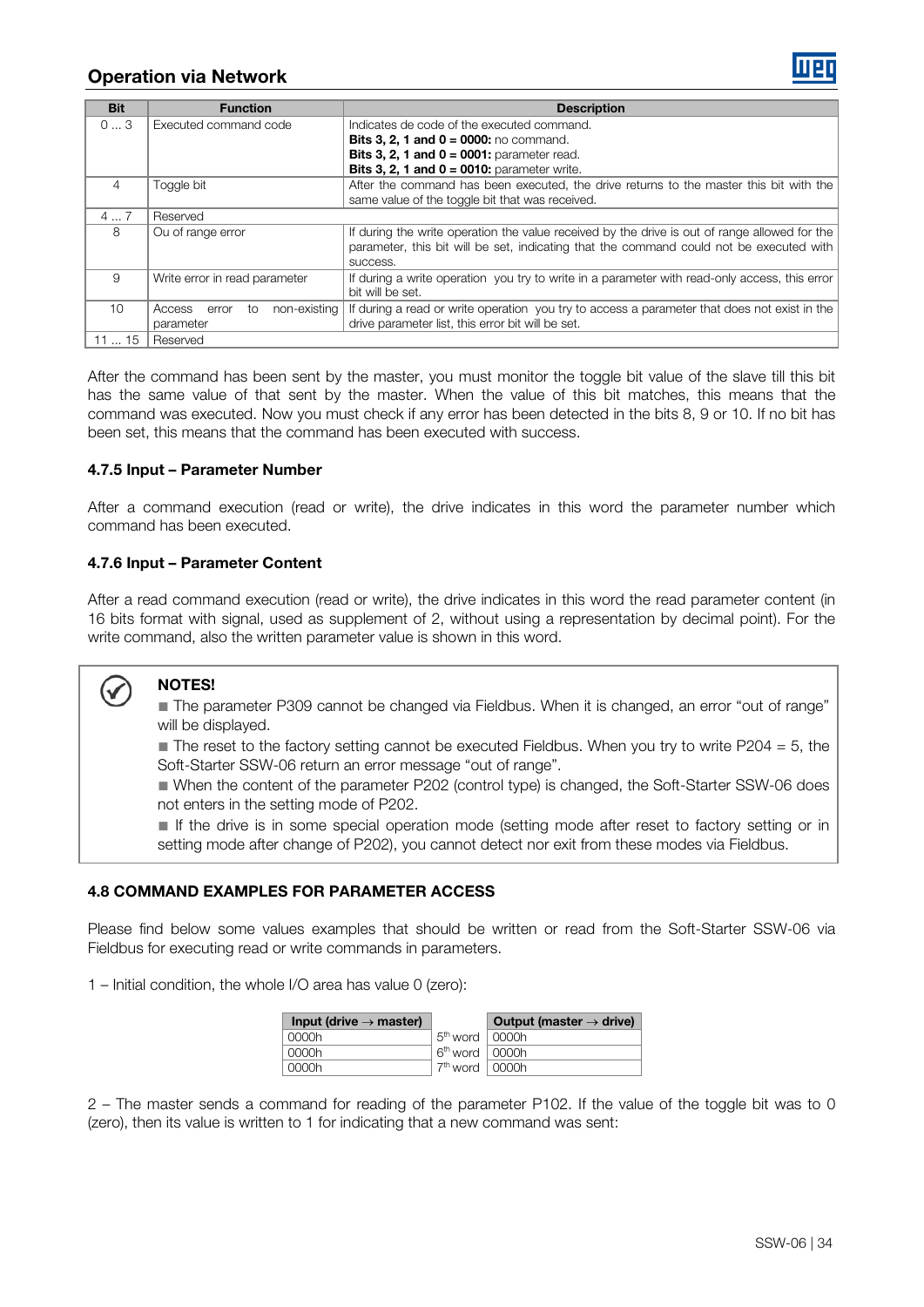

| Input (drive $\rightarrow$ master) |                          | Output (master $\rightarrow$ drive) |
|------------------------------------|--------------------------|-------------------------------------|
| 0000h                              | $5th$ word $\vert$ 0011h |                                     |
| 0000h                              | $6th$ word $\vert$ 0066h |                                     |
| 0000h                              | $7th$ word $\vert$ 0000h |                                     |

3 – After the command is received, the drive answers with the content of the Parameter P100 = 20. The error bits will be reset, indicating that the read has been realized with success:

| Input (drive $\rightarrow$ master) |                          | Output (master $\rightarrow$ drive) |
|------------------------------------|--------------------------|-------------------------------------|
| 0011h                              | $5th$ word   0011h       |                                     |
| 0066h                              | $6th$ word $\vert$ 0066h |                                     |
| 0014h                              | $7th$ word $\vert$ 0000h |                                     |

4 – The master sends a new command for writing of P102 = 50. The toggle bit value was 1, then its value is written to 0 (zero) for indicating that a new command was sent:

| Input (drive $\rightarrow$ master) |                              | Output (master $\rightarrow$ drive) |
|------------------------------------|------------------------------|-------------------------------------|
| 0011h                              | $5th$ word   0002h           |                                     |
| 0066h                              | 6 <sup>th</sup> word   0066h |                                     |
| 0014h                              | $7th$ word $\vert$ 0032h     |                                     |

5 – After the new command has been received, the drive executes the action and responds that the command has been executed with success:

| Input (drive $\rightarrow$ master) |                          | Output (master $\rightarrow$ drive) |
|------------------------------------|--------------------------|-------------------------------------|
| 0002h                              | $5th$ word   0022h       |                                     |
| 0066h                              | $6th$ word $\vert$ 0066h |                                     |
| 0032h                              | $7th$ word $\vert$ 0032h |                                     |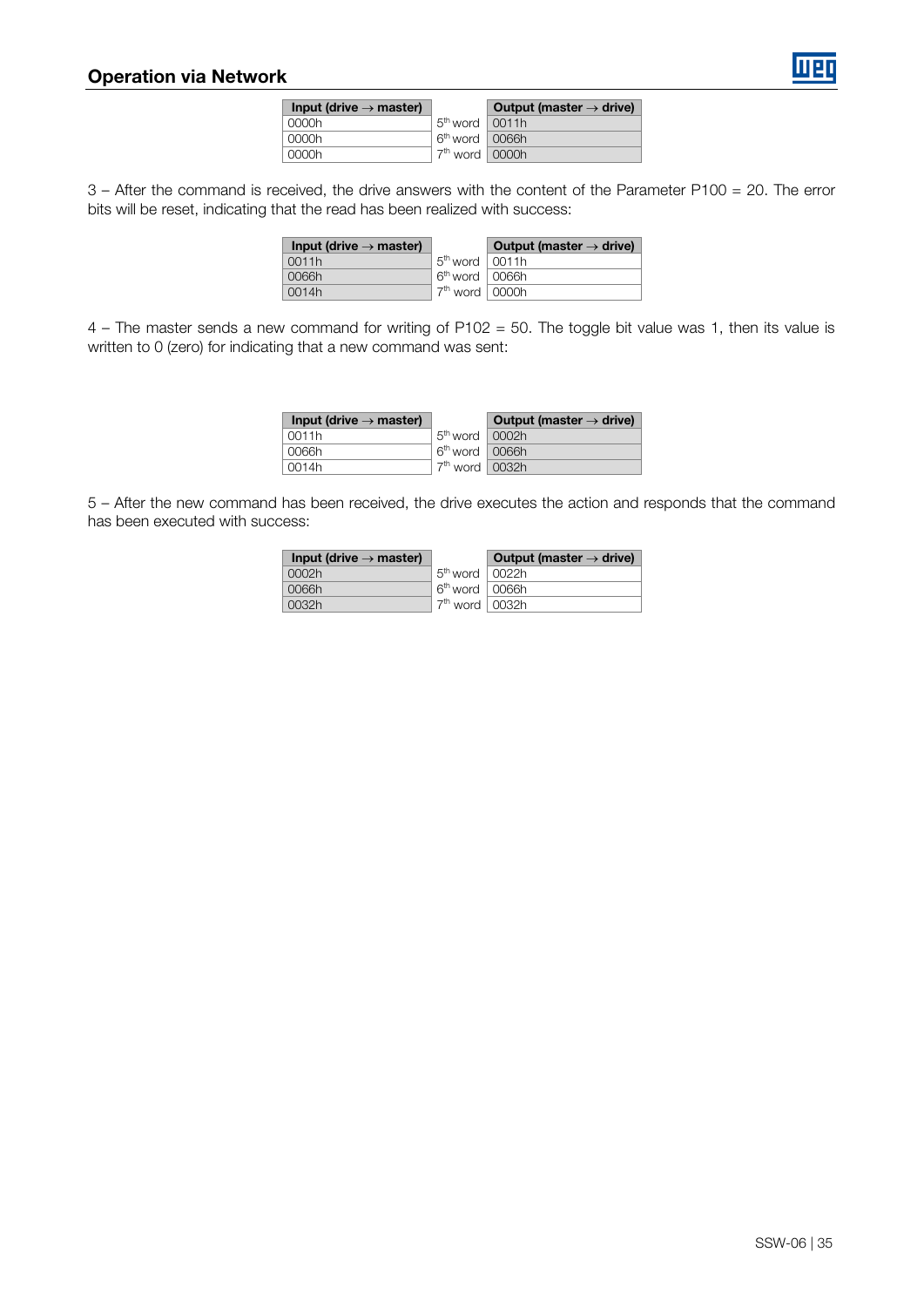<span id="page-35-0"></span>

| Fault                                                        | <b>Description of the Actuation</b>                                                                                                                                                          | <b>Possible Causes and Solutions</b>                                                                                                                                                                                                                                                                                                                                                                                                                                                                                                                                                                                                                                                                                                                                                                                                                                                                                                                                                                                                                                                                                                                                                                                                                     |
|--------------------------------------------------------------|----------------------------------------------------------------------------------------------------------------------------------------------------------------------------------------------|----------------------------------------------------------------------------------------------------------------------------------------------------------------------------------------------------------------------------------------------------------------------------------------------------------------------------------------------------------------------------------------------------------------------------------------------------------------------------------------------------------------------------------------------------------------------------------------------------------------------------------------------------------------------------------------------------------------------------------------------------------------------------------------------------------------------------------------------------------------------------------------------------------------------------------------------------------------------------------------------------------------------------------------------------------------------------------------------------------------------------------------------------------------------------------------------------------------------------------------------------------|
| E30<br>Communication<br>board inactive<br>$(PO85 = 1)$       | When during the starting process of the<br>communication board (after power on or<br>reset), the drive cannot execute with success<br>the routines that enable the board.                    | In general, the fault message E30 occurs due the problems during the<br>data exchange between the control board of the Soft-Starter SSW-06<br>and the communication board.                                                                                                                                                                                                                                                                                                                                                                                                                                                                                                                                                                                                                                                                                                                                                                                                                                                                                                                                                                                                                                                                               |
|                                                              | During the drive operation, when the drive<br>cannot access correctly the data of the<br>communication board.                                                                                | ■ Check if the communication board model (Profibus DP or DeviceNet)<br>matches with the programmed one in P309.<br>■ Check the installation of the communication board, looking if there<br>are bent pins, or if there is bad connection to the bus that connects<br>the communication board to the connector XC12 of the Soft-Starter<br>SSW-06 control board.<br>■ Check the condition of these connectors by noting if there is<br>oxidation or any foreign material that can impair the connection.<br>Please note that after the fault E30 has been detected, the drive can                                                                                                                                                                                                                                                                                                                                                                                                                                                                                                                                                                                                                                                                         |
|                                                              |                                                                                                                                                                                              | only be operated again by the communication board after the drive is<br>reset.                                                                                                                                                                                                                                                                                                                                                                                                                                                                                                                                                                                                                                                                                                                                                                                                                                                                                                                                                                                                                                                                                                                                                                           |
| E29<br>Communication<br>Fieldbus<br>inactive<br>$(PO85 = 2)$ | The communication with the network master<br>is not possible after the communication<br>board has been programmed at P309 The<br>drive is offline and indicates the fault E29 on<br>the HMI. | This fault message is displayed when the communication board is<br>unable to communicate with the network master. This fault can occur<br>due to two reasons: fault in the master configuration ou due to network<br>connection.                                                                                                                                                                                                                                                                                                                                                                                                                                                                                                                                                                                                                                                                                                                                                                                                                                                                                                                                                                                                                         |
|                                                              |                                                                                                                                                                                              | Problems with the network connection:                                                                                                                                                                                                                                                                                                                                                                                                                                                                                                                                                                                                                                                                                                                                                                                                                                                                                                                                                                                                                                                                                                                                                                                                                    |
|                                                              |                                                                                                                                                                                              | • Check if the cable passage has been carried out properly and if the<br>drives and the cable shields have been grounded correctly.<br>• Check if there are no bad contact problems, contact oxidation or<br>short-circuit between the network signals. Check also if the signal<br>transmission cables are not broken or reversed.<br>• Check if the two segments of the termination resistors are disposed<br>correctly.<br>■ Check if the used communication baud rate is not too high and if the<br>cable length is not out of allowed range. In general the network<br>becomes more susceptible to problems, the higher the used<br>communication baud rate.                                                                                                                                                                                                                                                                                                                                                                                                                                                                                                                                                                                        |
|                                                              |                                                                                                                                                                                              | Problems with the master configuration:                                                                                                                                                                                                                                                                                                                                                                                                                                                                                                                                                                                                                                                                                                                                                                                                                                                                                                                                                                                                                                                                                                                                                                                                                  |
| E <sub>29</sub>                                              | The drive is unable to communicate to the                                                                                                                                                    | • Check if the number of I/O words that were programmed in the<br>master is the same as configured in the slave (see parameter<br>description P309 - item 3.2). The indication LEDs on the<br>communication board can give information about this condition (see<br>Table 3).<br>■ Check if the address programmed for the slave is the same address<br>that has been configured for the master.<br>■ Check if the GSD or EDS files of the communication board Anybus-S<br>were recorded correctly and if they were used by the network<br>configuration tool.<br>For the network DeviceNet, the master must be in running status. If it<br>is Idle status, the drive will display the fault E29.<br>• For the Profibus network there is the function for detecting the<br>master in Stop. It is necessary to observe if this function is active (by<br>means of parameter P310), if the master is in Stop and if the bit<br>corresponding to this function in the command word is active.<br>Specific configurations of a determined equipment can also influence<br>the communication. Is this case, a good knowledge about the master<br>operation on the network is required.<br>If the communication is online, this means that the master has been |
| Intermittent                                                 | master, and eventually the fault E29 can be<br>displayed, informing that the communication<br>board is offline.                                                                              | configured correctly and that the communication to the slave is<br>possible. In this case, eventual errors may be caused due to installation<br>problems or electromagnetic interference.                                                                                                                                                                                                                                                                                                                                                                                                                                                                                                                                                                                                                                                                                                                                                                                                                                                                                                                                                                                                                                                                |
|                                                              |                                                                                                                                                                                              | • Check if the cable passage has been carried out properly and if the<br>drives and the cable shields have been grounded properly.<br>• Check if there are no bad contact problems, contact oxidation or<br>short-circuit between the network signals.<br>■ Check if the two segments of the termination resistors are disposed<br>correctly.<br>■ Check if the used communication baud rate is not too high and if the<br>cable length is not out of allowed range. In general the network<br>becomes more susceptible to problems, the higher the used<br>communication baud rate.                                                                                                                                                                                                                                                                                                                                                                                                                                                                                                                                                                                                                                                                     |

**Luen**